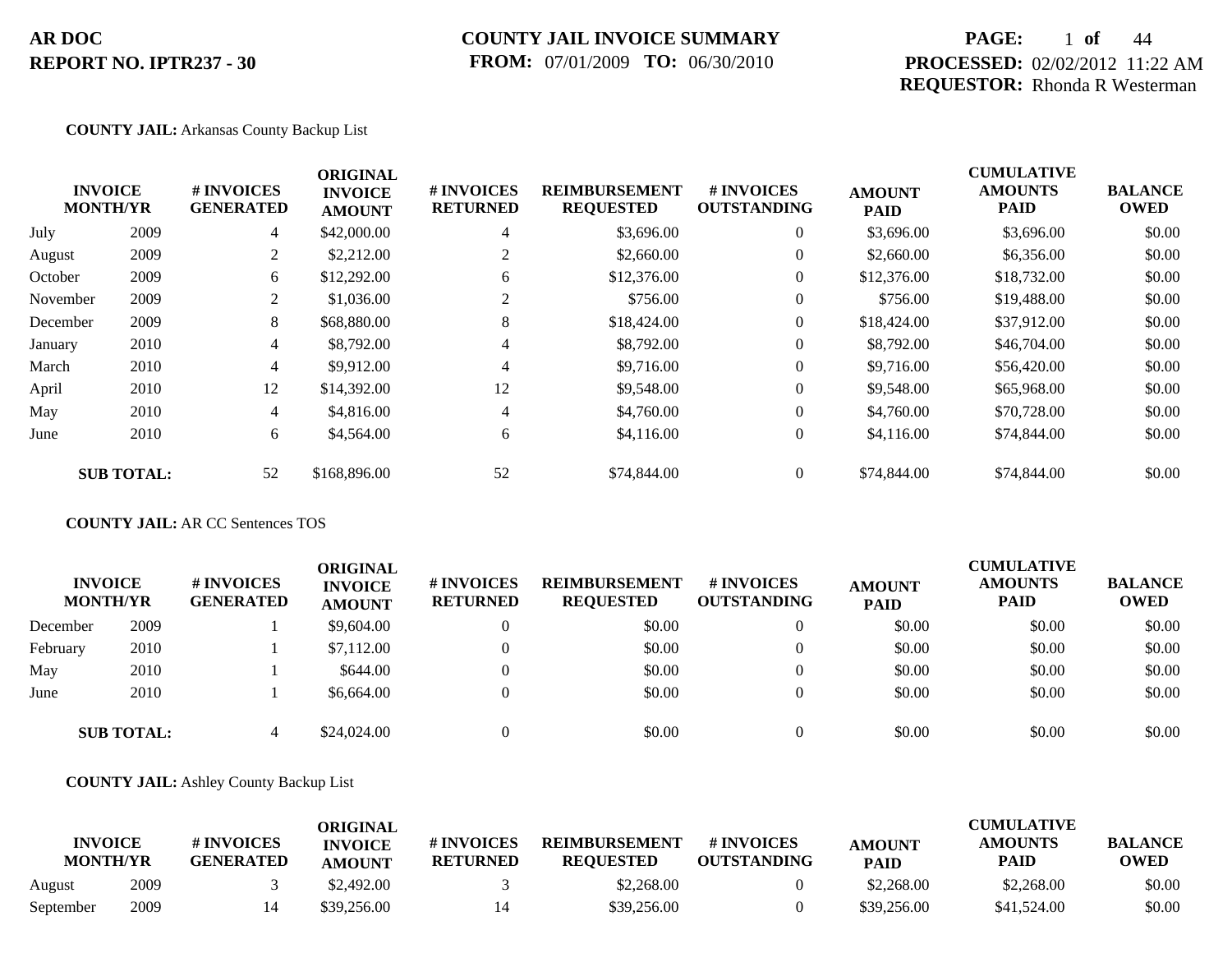## **COUNTY JAIL INVOICE SUMMARY FROM:** 07/01/2009 **TO:** 06/30/2010

## **PAGE:** 2 **of** 44 **PROCESSED:** 02/02/2012 11:22 AM **REQUESTOR:** Rhonda R Westerman

### **COUNTY JAIL:** Ashley County Backup List

|          | <b>INVOICE</b><br><b>MONTH/YR</b> | # INVOICES<br><b>GENERATED</b> | <b>ORIGINAL</b><br><b>INVOICE</b><br><b>AMOUNT</b> | # INVOICES<br><b>RETURNED</b> | <b>REIMBURSEMENT</b><br><b>REQUESTED</b> | <b>#INVOICES</b><br><b>OUTSTANDING</b> | <b>AMOUNT</b><br><b>PAID</b> | <b>CUMULATIVE</b><br><b>AMOUNTS</b><br><b>PAID</b> | <b>BALANCE</b><br><b>OWED</b> |
|----------|-----------------------------------|--------------------------------|----------------------------------------------------|-------------------------------|------------------------------------------|----------------------------------------|------------------------------|----------------------------------------------------|-------------------------------|
| October  | 2009                              | 11                             | \$32,312.00                                        | 11                            | \$32,312.00                              | $\overline{0}$                         | \$32,312.00                  | \$73,836.00                                        | \$0.00                        |
| November | 2009                              | 9                              | \$33,964.00                                        | 9                             | \$23,128.00                              | $\overline{0}$                         | \$23,128.00                  | \$96,964.00                                        | \$0.00                        |
| December | 2009                              | 16                             | \$41,132.00                                        | 16                            | \$41,132.00                              | $\overline{0}$                         | \$41,132.00                  | \$138,096.00                                       | \$0.00                        |
| January  | 2010                              | 20                             | \$33,236.00                                        | 20                            | \$33,236.00                              | $\overline{0}$                         | \$33,236.00                  | \$171,332.00                                       | \$0.00                        |
| February | 2010                              |                                | \$6,160.00                                         |                               | \$5,852.00                               | $\overline{0}$                         | \$5,852.00                   | \$177,184.00                                       | \$0.00                        |
| March    | 2010                              | 12                             | \$16,240.00                                        | 12                            | \$15,008.00                              | $\overline{0}$                         | \$15,008.00                  | \$192,192.00                                       | \$0.00                        |
| April    | 2010                              | 25                             | \$74,088.00                                        | 25                            | \$70,112.00                              | $\overline{0}$                         | \$70,112.00                  | \$262,304.00                                       | \$0.00                        |
| May      | 2010                              | 6                              | \$3,388.00                                         | 6                             | \$3,360.00                               | $\overline{0}$                         | \$3,360.00                   | \$265,664.00                                       | \$0.00                        |
| June     | 2010                              | 8                              | \$9,828.00                                         | 8                             | \$9,828.00                               | $\overline{0}$                         | \$9,828.00                   | \$275,492.00                                       | \$0.00                        |
|          | <b>SUB TOTAL:</b>                 | 131                            | \$292,096.00                                       | 131                           | \$275,492.00                             | $\overline{0}$                         | \$275,492.00                 | \$275,492.00                                       | \$0.00                        |

**COUNTY JAIL:** Baxter County Backup List

|           |                                   |                                | <b>ORIGINAL</b>                 |                               |                                          |                                         |                              | <b>CUMULATIVE</b>             |                               |
|-----------|-----------------------------------|--------------------------------|---------------------------------|-------------------------------|------------------------------------------|-----------------------------------------|------------------------------|-------------------------------|-------------------------------|
|           | <b>INVOICE</b><br><b>MONTH/YR</b> | # INVOICES<br><b>GENERATED</b> | <b>INVOICE</b><br><b>AMOUNT</b> | # INVOICES<br><b>RETURNED</b> | <b>REIMBURSEMENT</b><br><b>REQUESTED</b> | <b># INVOICES</b><br><b>OUTSTANDING</b> | <b>AMOUNT</b><br><b>PAID</b> | <b>AMOUNTS</b><br><b>PAID</b> | <b>BALANCE</b><br><b>OWED</b> |
| July      | 2009                              | 10                             | \$32,676.00                     | 10                            | \$32,676.00                              | $\overline{0}$                          | \$32,676.00                  | \$32,676.00                   | \$0.00                        |
| August    | 2009                              | 11                             | \$34,384.00                     | 11                            | \$29,064.00                              | $\overline{0}$                          | \$29,064.00                  | \$61,740.00                   | \$0.00                        |
| September | 2009                              | 12                             | \$20,300.00                     | 12                            | \$20,300.00                              | $\overline{0}$                          | \$20,300.00                  | \$82,040.00                   | \$0.00                        |
| November  | 2009                              | 8                              | \$20,048.00                     | 8                             | \$20,048.00                              | $\mathbf{0}$                            | \$20,048.00                  | \$102,088.00                  | \$0.00                        |
| December  | 2009                              | 3                              | \$3,248.00                      | 3                             | \$3,248.00                               | $\overline{0}$                          | \$3,248.00                   | \$105,336.00                  | \$0.00                        |
| January   | 2010                              | 8                              | \$23,016.00                     | 8                             | \$23,016.00                              | $\overline{0}$                          | \$23,016.00                  | \$128,352.00                  | \$0.00                        |
| February  | 2010                              | 6                              | \$10,780.00                     | 6                             | \$8,400.00                               | $\mathbf{0}$                            | \$8,400.00                   | \$136,752.00                  | \$0.00                        |
| March     | 2010                              | 7                              | \$5,880.00                      |                               | \$5,880.00                               | $\overline{0}$                          | \$5,880.00                   | \$142,632.00                  | \$0.00                        |
| April     | 2010                              | 6                              | \$5,600.00                      | 6                             | \$5,600.00                               | $\overline{0}$                          | \$5,600.00                   | \$148,232.00                  | \$0.00                        |
| May       | 2010                              | 4                              | \$3,584.00                      | $\overline{4}$                | \$3,584.00                               | $\overline{0}$                          | \$3,584.00                   | \$151,816.00                  | \$0.00                        |
|           | <b>SUB TOTAL:</b>                 | 75                             | \$159,516.00                    | 75                            | \$151,816.00                             | $\Omega$                                | \$151,816.00                 | \$151,816.00                  | \$0.00                        |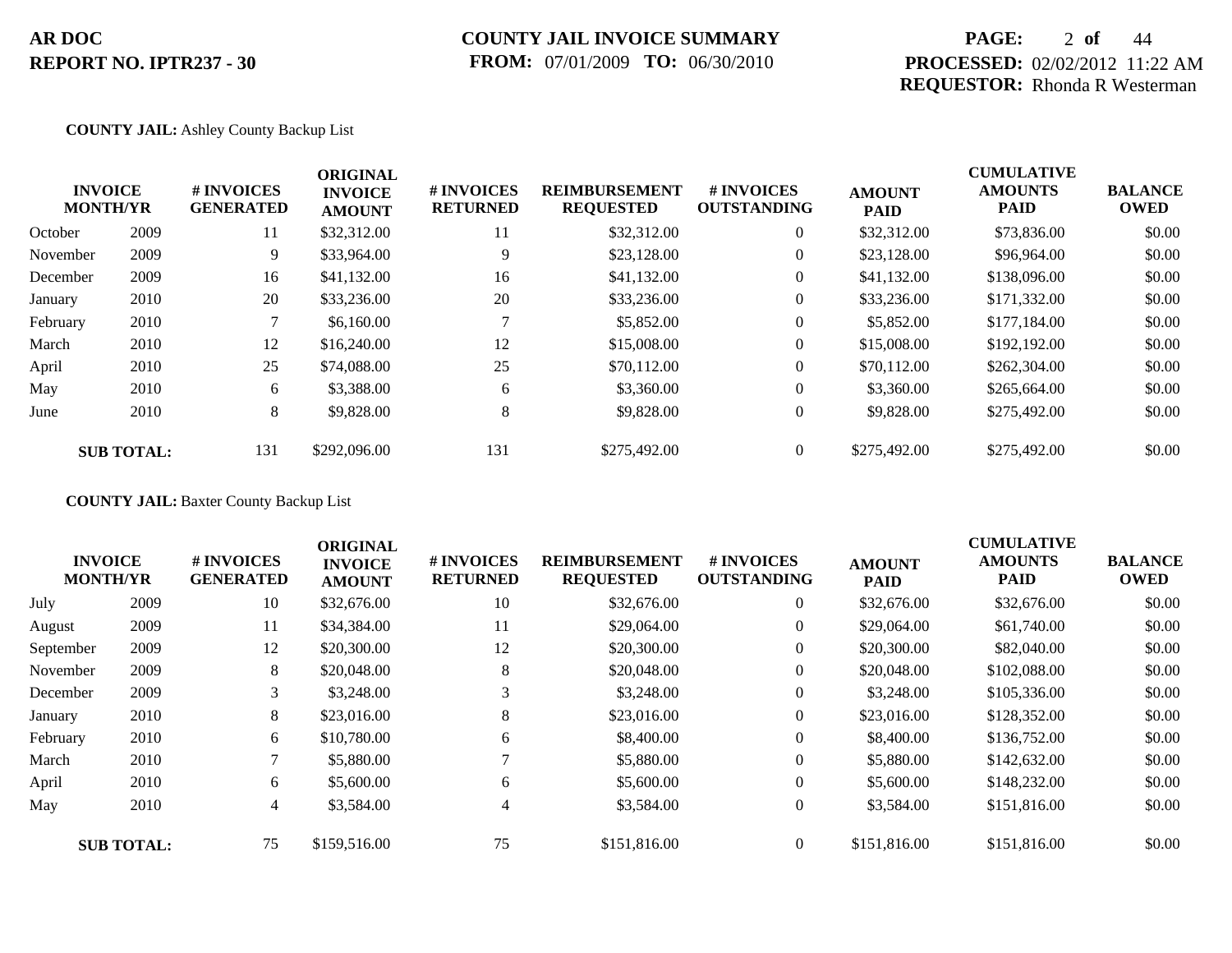## **COUNTY JAIL INVOICE SUMMARY FROM:** 07/01/2009 **TO:** 06/30/2010

## **PAGE:** 3 **of** 44 **PROCESSED:** 02/02/2012 11:22 AM **REQUESTOR:** Rhonda R Westerman

### **COUNTY JAIL:** Benton County Backup List

| <b>INVOICE</b><br><b>MONTH/YR</b> |                   | # INVOICES<br><b>GENERATED</b> | <b>ORIGINAL</b><br><b>INVOICE</b><br><b>AMOUNT</b> | # INVOICES<br><b>RETURNED</b> | <b>REIMBURSEMENT</b><br><b>REQUESTED</b> | <b>#INVOICES</b><br><b>OUTSTANDING</b> | <b>AMOUNT</b><br><b>PAID</b> | <b>CUMULATIVE</b><br><b>AMOUNTS</b><br><b>PAID</b> | <b>BALANCE</b><br><b>OWED</b> |
|-----------------------------------|-------------------|--------------------------------|----------------------------------------------------|-------------------------------|------------------------------------------|----------------------------------------|------------------------------|----------------------------------------------------|-------------------------------|
| July                              | 2009              | 44                             | \$121,632.00                                       | 44                            | \$123,256.00                             | $\overline{0}$                         | \$123,256.00                 | \$123,256.00                                       | \$0.00                        |
| August                            | 2009              | 29                             | \$94,052.00                                        | 29                            | \$78,232.00                              | $\overline{0}$                         | \$78,232.00                  | \$201,488.00                                       | \$0.00                        |
| September                         | 2009              | 15                             | \$32,956.00                                        | 15                            | \$33,180.00                              | $\overline{0}$                         | \$33,180.00                  | \$234,668.00                                       | \$0.00                        |
| October                           | 2009              | 31                             | \$97,636.00                                        | 31                            | \$94,136.00                              | $\overline{0}$                         | \$94,136.00                  | \$328,804.00                                       | \$0.00                        |
| November                          | 2009              | 15                             | \$41,608.00                                        | 15                            | \$41,608.00                              | $\overline{0}$                         | \$41,608.00                  | \$370,412.00                                       | \$0.00                        |
| December                          | 2009              | 41                             | \$125,244.00                                       | 41                            | \$125,524.00                             | $\overline{0}$                         | \$125,524.00                 | \$495,936.00                                       | \$0.00                        |
| January                           | 2010              | 35                             | \$117,320.00                                       | 35                            | \$117,628.00                             | $\theta$                               | \$117,628.00                 | \$613,564.00                                       | \$0.00                        |
| February                          | 2010              | 31                             | \$89,740.00                                        | 31                            | \$90,524.00                              | $\overline{0}$                         | \$90,524.00                  | \$704,088.00                                       | \$0.00                        |
| March                             | 2010              | 17                             | \$28,028.00                                        | 17                            | \$27,412.00                              | $\overline{0}$                         | \$27,412.00                  | \$731,500.00                                       | \$0.00                        |
| April                             | 2010              | 44                             | \$152,992.00                                       | 44                            | \$153,132.00                             | $\theta$                               | \$153,132.00                 | \$884,632.00                                       | \$0.00                        |
| May                               | 2010              | 32                             | \$120,260.00                                       | 32                            | \$118,468.00                             | $\overline{0}$                         | \$118,468.00                 | \$1,003,100.00                                     | \$0.00                        |
| June                              | 2010              | 15                             | \$26,180.00                                        | 15                            | \$25,536.00                              | $\overline{0}$                         | \$25,536.00                  | \$1,028,636.00                                     | \$0.00                        |
|                                   | <b>SUB TOTAL:</b> | 349                            | \$1,047,648.00                                     | 349                           | \$1,028,636.00                           | $\overline{0}$                         | \$1,028,636.00               | \$1,028,636.00                                     | \$0.00                        |

### **COUNTY JAIL:** Boone County Backup List

| <b>INVOICE</b><br><b>MONTH/YR</b> |      | # INVOICES<br><b>GENERATED</b> | <b>ORIGINAL</b><br><b>INVOICE</b><br><b>AMOUNT</b> | # INVOICES<br><b>RETURNED</b> | <b>REIMBURSEMENT</b><br><b>REQUESTED</b> | <b>#INVOICES</b><br><b>OUTSTANDING</b> | <b>AMOUNT</b><br><b>PAID</b> | <b>CUMULATIVE</b><br><b>AMOUNTS</b><br><b>PAID</b> | <b>BALANCE</b><br><b>OWED</b> |
|-----------------------------------|------|--------------------------------|----------------------------------------------------|-------------------------------|------------------------------------------|----------------------------------------|------------------------------|----------------------------------------------------|-------------------------------|
| July                              | 2009 | 9                              | \$16,296.00                                        | 9                             | \$14,084.00                              | $\overline{0}$                         | \$14,084.00                  | \$14,084.00                                        | \$0.00                        |
| August                            | 2009 | 2                              | \$1,764.00                                         |                               | \$1,764.00                               | $\overline{0}$                         | \$1,764.00                   | \$15,848.00                                        | \$0.00                        |
| September                         | 2009 | 14                             | \$28,000.00                                        | 14                            | \$24,500.00                              | $\overline{0}$                         | \$24,500.00                  | \$40,348.00                                        | \$0.00                        |
| October                           | 2009 | 9                              | \$19,012.00                                        | 9                             | \$16,268.00                              | $\overline{0}$                         | \$16,268.00                  | \$56,616.00                                        | \$0.00                        |
| November                          | 2009 | 5                              | \$9,548.00                                         |                               | \$9,548.00                               | $\overline{0}$                         | \$9,548.00                   | \$66,164.00                                        | \$0.00                        |
| December                          | 2009 |                                | \$84.00                                            |                               | \$84.00                                  | $\overline{0}$                         | \$84.00                      | \$66,248.00                                        | \$0.00                        |
| January                           | 2010 | 11                             | \$13,188.00                                        | 11                            | \$13,188.00                              | $\overline{0}$                         | \$13,188.00                  | \$79,436.00                                        | \$0.00                        |
| February                          | 2010 | 14                             | \$16,044.00                                        | 14                            | \$16,044.00                              | $\overline{0}$                         | \$16,044.00                  | \$95,480.00                                        | \$0.00                        |
| March                             | 2010 | 12                             | \$10,052.00                                        | 12                            | \$10,052.00                              | $\overline{0}$                         | \$10,052.00                  | \$105,532.00                                       | \$0.00                        |
| April                             | 2010 | 16                             | \$20,300.00                                        | 16                            | \$20,300.00                              | $\theta$                               | \$20,300.00                  | \$125,832.00                                       | \$0.00                        |
| May                               | 2010 | 11                             | \$16,044.00                                        | 11                            | \$16,044.00                              | $\overline{0}$                         | \$16,044.00                  | \$141,876.00                                       | \$0.00                        |
|                                   |      |                                |                                                    |                               |                                          |                                        |                              |                                                    |                               |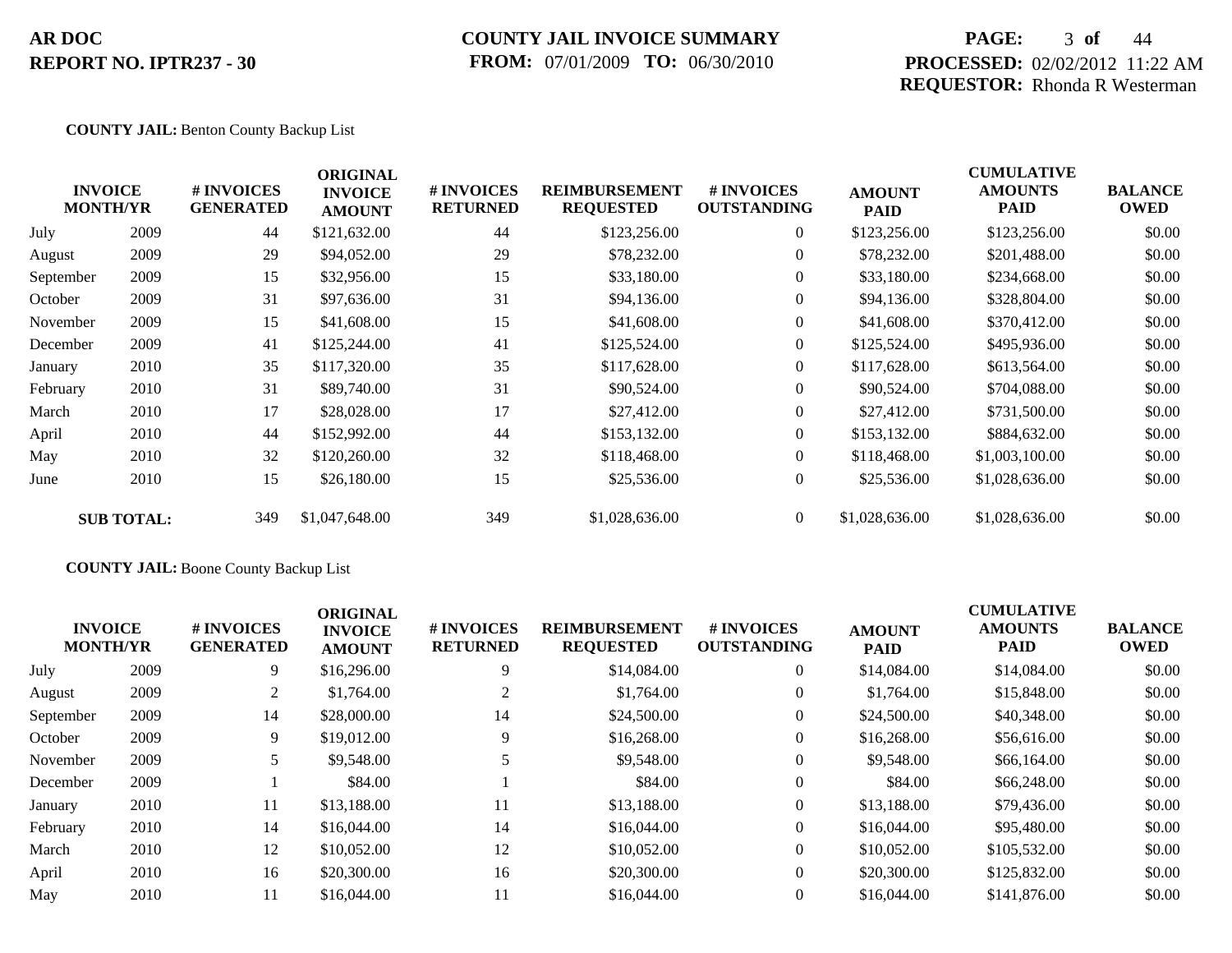#### **COUNTY JAIL:** Boone County Backup List

|      | <b>INVOICE</b><br><b>MONTH/YR</b> | <b># INVOICES</b><br><b>GENERATED</b> | ORIGINAL<br><b>INVOICE</b><br><b>AMOUNT</b> | # INVOICES<br><b>RETURNED</b> | <b>REIMBURSEMENT</b><br><b>REOUESTED</b> | # INVOICES<br><b>OUTSTANDING</b> | <b>AMOUNT</b><br><b>PAID</b> | <b>CUMULATIVE</b><br><b>AMOUNTS</b><br><b>PAID</b> | <b>BALANCE</b><br><b>OWED</b> |
|------|-----------------------------------|---------------------------------------|---------------------------------------------|-------------------------------|------------------------------------------|----------------------------------|------------------------------|----------------------------------------------------|-------------------------------|
| June | 2010                              |                                       | \$10,528.00                                 |                               | \$5,264.00                               |                                  | \$5,264.00                   | \$147,140.00                                       | \$0.00                        |
|      | <b>SUB TOTAL:</b>                 | 112                                   | \$160,860.00                                | 112                           | \$147,140.00                             |                                  | \$147,140.00                 | \$147,140.00                                       | \$0.00                        |

**COUNTY JAIL:** Bradley County Backup List

| <b>INVOICE</b><br><b>MONTH/YR</b> |                   | # INVOICES<br><b>GENERATED</b> | <b>ORIGINAL</b><br><b>INVOICE</b><br><b>AMOUNT</b> | # INVOICES<br><b>RETURNED</b> | <b>REIMBURSEMENT</b><br><b>REQUESTED</b> | <b># INVOICES</b><br><b>OUTSTANDING</b> | <b>AMOUNT</b><br><b>PAID</b> | <b>CUMULATIVE</b><br><b>AMOUNTS</b><br><b>PAID</b> | <b>BALANCE</b><br><b>OWED</b> |
|-----------------------------------|-------------------|--------------------------------|----------------------------------------------------|-------------------------------|------------------------------------------|-----------------------------------------|------------------------------|----------------------------------------------------|-------------------------------|
| September                         | 2009              | 4                              | \$3,360.00                                         |                               | \$3,360.00                               | $\overline{0}$                          | \$3,360.00                   | \$3,360.00                                         | \$0.00                        |
| October                           | 2009              |                                | \$5,012.00                                         |                               | \$5,012.00                               | $\overline{0}$                          | \$5,012.00                   | \$8,372.00                                         | \$0.00                        |
| November                          | 2009              |                                | \$504.00                                           |                               | \$504.00                                 | $\theta$                                | \$504.00                     | \$8,876.00                                         | \$0.00                        |
| March                             | 2010              |                                | \$924.00                                           |                               | \$924.00                                 | $\Omega$                                | \$924.00                     | \$9,800.00                                         | \$0.00                        |
|                                   | <b>SUB TOTAL:</b> |                                | \$9,800.00                                         |                               | \$9,800.00                               | $\Omega$                                | \$9,800.00                   | \$9,800.00                                         | \$0.00                        |

**COUNTY JAIL:** Calhoun County Backup List

| <b>INVOICE</b><br><b>MONTH/YR</b> |                   | # INVOICES<br><b>GENERATED</b> | <b>ORIGINAL</b><br><b>INVOICE</b><br><b>AMOUNT</b> | # INVOICES<br><b>RETURNED</b> | <b>REIMBURSEMENT</b><br><b>REQUESTED</b> | # INVOICES<br><b>OUTSTANDING</b> | <b>AMOUNT</b><br><b>PAID</b> | <b>CUMULATIVE</b><br><b>AMOUNTS</b><br><b>PAID</b> | <b>BALANCE</b><br><b>OWED</b> |
|-----------------------------------|-------------------|--------------------------------|----------------------------------------------------|-------------------------------|------------------------------------------|----------------------------------|------------------------------|----------------------------------------------------|-------------------------------|
| September                         | 2009              |                                | \$11,928.00                                        |                               | \$5,600.00                               | $\theta$                         | \$5,600.00                   | \$5,600.00                                         | \$0.00                        |
| February                          | 2010              |                                | \$6,328,00                                         |                               | \$6,328.00                               | $\theta$                         | \$6,328,00                   | \$11,928.00                                        | \$0.00                        |
| June                              | 2010              |                                | \$3,892.00                                         |                               | \$3,892.00                               | 0                                | \$3,892.00                   | \$15,820.00                                        | \$0.00                        |
|                                   | <b>SUB TOTAL:</b> | 10                             | \$22,148.00                                        | 10                            | \$15,820.00                              | $\theta$                         | \$15,820.00                  | \$15,820.00                                        | \$0.00                        |

**COUNTY JAIL:** Carlisle City Jail

|                 |                  | ORIGINAL       |                   |                  |                    |               | <b>CUMULATIVE</b> |                |
|-----------------|------------------|----------------|-------------------|------------------|--------------------|---------------|-------------------|----------------|
| <b>INVOICE</b>  | # INVOICES       | <b>INVOICE</b> | <b># INVOICES</b> | REIMBURSEMENT    | <b># INVOICES</b>  | <b>AMOUNT</b> | <b>AMOUNTS</b>    | <b>BALANCE</b> |
| <b>MONTH/YR</b> | <b>GENERATED</b> | <b>AMOUNT</b>  | <b>RETURNED</b>   | <b>REOUESTED</b> | <b>OUTSTANDING</b> | <b>PAID</b>   | <b>PAID</b>       | <b>OWED</b>    |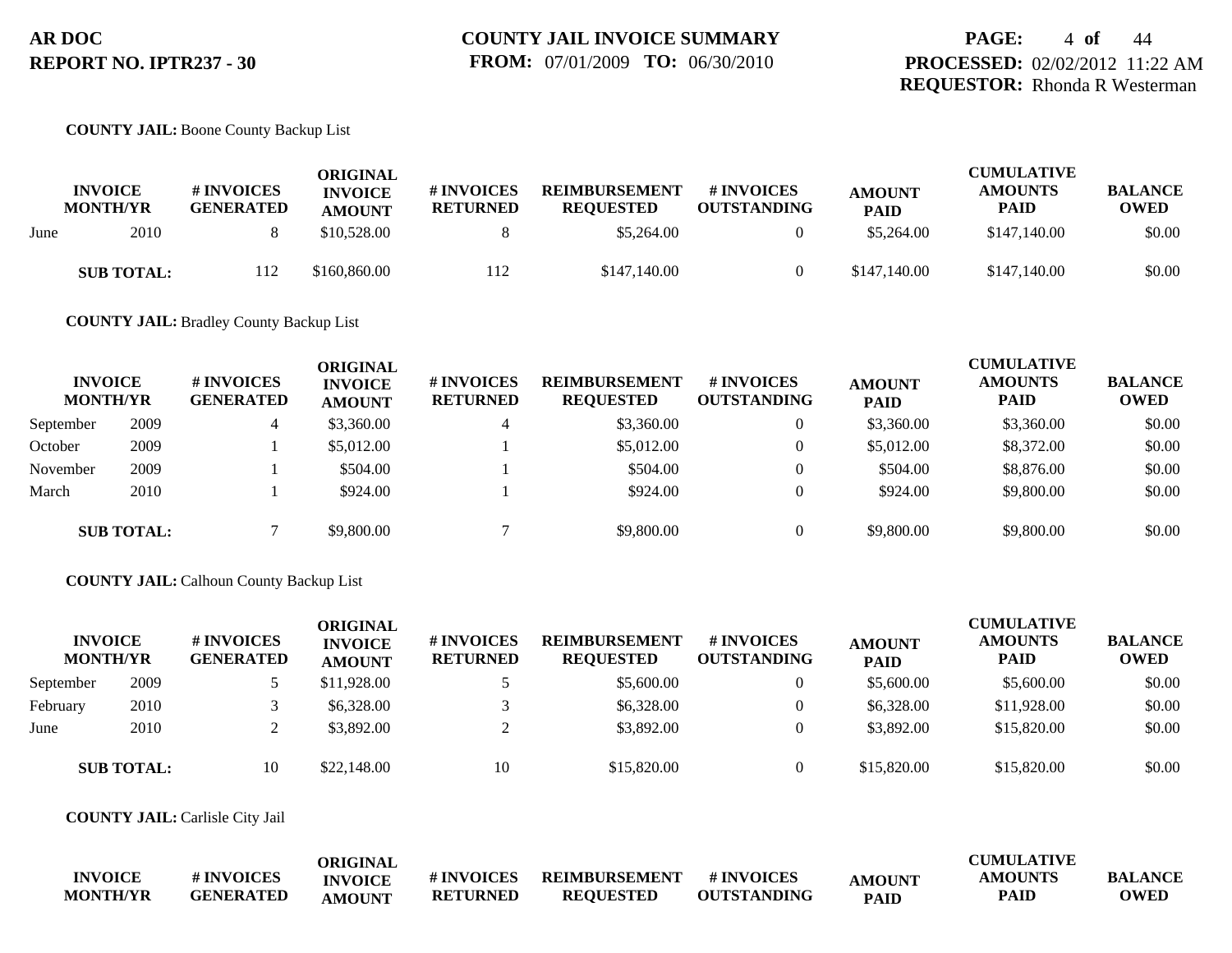## **PAGE:** 5 **of** 44 **PROCESSED:** 02/02/2012 11:22 AM **REQUESTOR:** Rhonda R Westerman

### **COUNTY JAIL:** Carlisle City Jail

| <b>INVOICE</b><br><b>MONTH/YR</b> |                   | <b># INVOICES</b><br><b>GENERATED</b> | <b>ORIGINAL</b><br><b>INVOICE</b><br><b>AMOUNT</b> | <b>#INVOICES</b><br><b>RETURNED</b> | <b>REIMBURSEMENT</b><br><b>REQUESTED</b> | # INVOICES<br><b>OUTSTANDING</b> | <b>AMOUNT</b><br><b>PAID</b> | <b>CUMULATIVE</b><br><b>AMOUNTS</b><br><b>PAID</b> | <b>BALANCE</b><br><b>OWED</b> |
|-----------------------------------|-------------------|---------------------------------------|----------------------------------------------------|-------------------------------------|------------------------------------------|----------------------------------|------------------------------|----------------------------------------------------|-------------------------------|
| August                            | 2009              |                                       | \$2,604.00                                         |                                     | \$2,604.00                               | $\overline{0}$                   | \$2,604.00                   | \$2,604.00                                         | \$0.00                        |
| September                         | 2009              | 4                                     | \$7,196.00                                         | 4                                   | \$7,196.00                               | $\theta$                         | \$7,196.00                   | \$9,800.00                                         | \$0.00                        |
| October                           | 2009              |                                       | \$2,996.00                                         |                                     | \$2,996.00                               | $\theta$                         | \$2,996.00                   | \$12,796.00                                        | \$0.00                        |
| November                          | 2009              |                                       | \$84.00                                            |                                     | \$84.00                                  | $\theta$                         | \$84.00                      | \$12,880.00                                        | \$0.00                        |
| January                           | 2010              |                                       | \$1,260.00                                         | $\bigcap$                           | \$1,260.00                               | $\theta$                         | \$1,260.00                   | \$14,140.00                                        | \$0.00                        |
|                                   | <b>SUB TOTAL:</b> | 9                                     | \$14,140.00                                        | 9                                   | \$14,140.00                              | $\overline{0}$                   | \$14,140.00                  | \$14,140.00                                        | \$0.00                        |

**COUNTY JAIL:** Carroll County Backup List

|           | <b>INVOICE</b><br><b>MONTH/YR</b> | # INVOICES<br><b>GENERATED</b> | <b>ORIGINAL</b><br><b>INVOICE</b><br><b>AMOUNT</b> | # INVOICES<br><b>RETURNED</b> | <b>REIMBURSEMENT</b><br><b>REQUESTED</b> | # INVOICES<br><b>OUTSTANDING</b> | <b>AMOUNT</b><br><b>PAID</b> | <b>CUMULATIVE</b><br><b>AMOUNTS</b><br>PAID | <b>BALANCE</b><br><b>OWED</b> |
|-----------|-----------------------------------|--------------------------------|----------------------------------------------------|-------------------------------|------------------------------------------|----------------------------------|------------------------------|---------------------------------------------|-------------------------------|
| August    | 2009                              | 18                             | \$35,140.00                                        | 18                            | \$32,032.00                              | $\overline{0}$                   | \$32,032.00                  | \$32,032.00                                 | \$0.00                        |
| September | 2009                              | 4                              | \$5,796.00                                         | $\overline{4}$                | \$5,796.00                               | $\overline{0}$                   | \$5,796.00                   | \$37,828.00                                 | \$0.00                        |
| October   | 2009                              | 22                             | \$43,820.00                                        | 22                            | \$43,232.00                              | $\overline{0}$                   | \$43,232.00                  | \$81,060.00                                 | \$0.00                        |
| November  | 2009                              | 14                             | \$36,792.00                                        | 14                            | \$29,428.00                              | $\overline{0}$                   | \$29,428.00                  | \$110,488.00                                | \$0.00                        |
| January   | 2010                              |                                | \$16,044.00                                        | $\mathbf{\tau}$               | \$16,044.00                              | $\overline{0}$                   | \$16,044.00                  | \$126,532.00                                | \$0.00                        |
| February  | 2010                              | 16                             | \$20,496.00                                        | 16                            | \$20,496.00                              | $\overline{0}$                   | \$20,496.00                  | \$147,028.00                                | \$0.00                        |
| March     | 2010                              |                                | \$644.00                                           |                               | \$644.00                                 | $\overline{0}$                   | \$644.00                     | \$147,672.00                                | \$0.00                        |
| April     | 2010                              | 16                             | \$26,264.00                                        | 16                            | \$26,152.00                              | $\overline{0}$                   | \$26,152.00                  | \$173,824.00                                | \$0.00                        |
| May       | 2010                              | 6                              | \$3,192.00                                         | 6                             | \$3,192.00                               | $\overline{0}$                   | \$3,192.00                   | \$177,016.00                                | \$0.00                        |
| June      | 2010                              |                                | \$84.00                                            |                               | \$84.00                                  | $\overline{0}$                   | \$84.00                      | \$177,100.00                                | \$0.00                        |
|           | <b>SUB TOTAL:</b>                 | 109                            | \$188,272.00                                       | 109                           | \$177,100.00                             | $\Omega$                         | \$177,100.00                 | \$177,100.00                                | \$0.00                        |

### **COUNTY JAIL:** Chicot County Backup List

|      | <b>INVOICE</b><br><b>MONTH/YR</b> | # INVOICES<br><b>GENERATED</b> | ORIGINAL<br><b>INVOICE</b><br>AMOUNT | # INVOICES<br><b>RETURNED</b> | <b>REIMBURSEMENT</b><br><b>REQUESTED</b> | # INVOICES<br><b>OUTSTANDING</b> | <b>AMOUNT</b><br><b>PAID</b> | <b>CUMULATIVE</b><br><b>AMOUNTS</b><br>PAID | <b>BALANCE</b><br><b>OWED</b> |
|------|-----------------------------------|--------------------------------|--------------------------------------|-------------------------------|------------------------------------------|----------------------------------|------------------------------|---------------------------------------------|-------------------------------|
| July | 2009                              |                                | 55,460.00                            |                               | \$5,460.00                               |                                  | \$5,460.00                   | \$5,460.00                                  | \$0.00                        |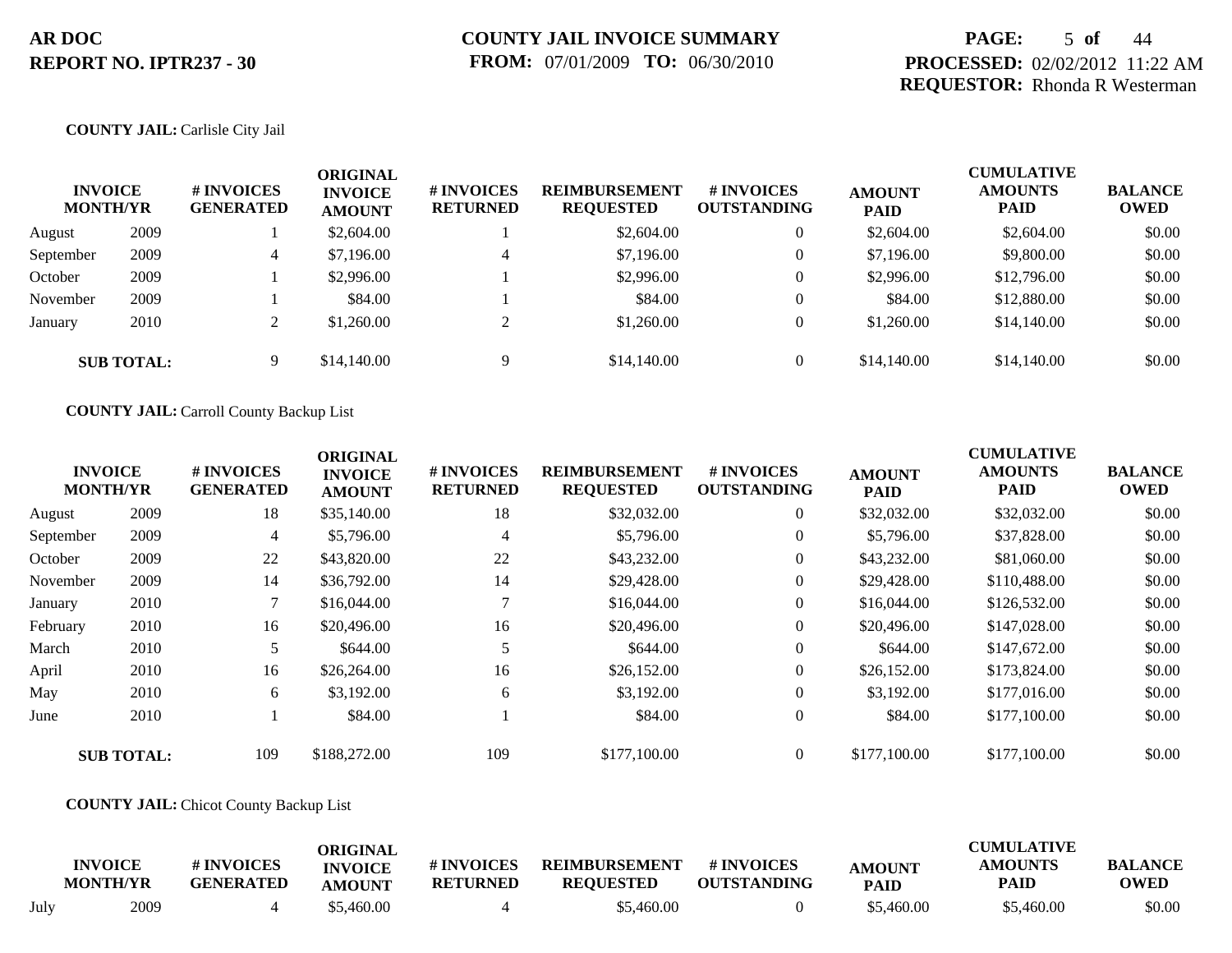## **PAGE:** 6 **of** 44 **PROCESSED:** 02/02/2012 11:22 AM **REQUESTOR:** Rhonda R Westerman

### **COUNTY JAIL:** Chicot County Backup List

| <b>INVOICE</b><br><b>MONTH/YR</b> |                   | # INVOICES<br><b>GENERATED</b> | ORIGINAL<br><b>INVOICE</b><br><b>AMOUNT</b> | # INVOICES<br><b>RETURNED</b> | <b>REIMBURSEMENT</b><br><b>REQUESTED</b> | # INVOICES<br><b>OUTSTANDING</b> | <b>AMOUNT</b><br><b>PAID</b> | <b>CUMULATIVE</b><br><b>AMOUNTS</b><br><b>PAID</b> | <b>BALANCE</b><br><b>OWED</b> |
|-----------------------------------|-------------------|--------------------------------|---------------------------------------------|-------------------------------|------------------------------------------|----------------------------------|------------------------------|----------------------------------------------------|-------------------------------|
| August                            | 2009              |                                | \$6,272.00                                  |                               | \$6,272.00                               |                                  | \$6,272.00                   | \$11,732.00                                        | \$0.00                        |
| October                           | 2009              | 4                              | \$4,228,00                                  |                               | \$4,228,00                               |                                  | \$4,228.00                   | \$15,960.00                                        | \$0.00                        |
| December                          | 2009              | 4                              | \$5,376.00                                  |                               | \$5,376.00                               |                                  | \$5,376.00                   | \$21,336.00                                        | \$0.00                        |
| February                          | 2010              | 4                              | \$5,628.00                                  |                               | \$5,628.00                               |                                  | \$5,628.00                   | \$26,964.00                                        | \$0.00                        |
|                                   | <b>SUB TOTAL:</b> | 19                             | \$26,964.00                                 | 19                            | \$26,964.00                              |                                  | \$26,964.00                  | \$26,964.00                                        | \$0.00                        |

**COUNTY JAIL:** Clark County Backup List

|           | <b>INVOICE</b><br><b>MONTH/YR</b> | # INVOICES<br><b>GENERATED</b> | <b>ORIGINAL</b><br><b>INVOICE</b><br><b>AMOUNT</b> | # INVOICES<br><b>RETURNED</b> | <b>REIMBURSEMENT</b><br><b>REQUESTED</b> | # INVOICES<br><b>OUTSTANDING</b> | <b>AMOUNT</b><br><b>PAID</b> | <b>CUMULATIVE</b><br><b>AMOUNTS</b><br><b>PAID</b> | <b>BALANCE</b><br><b>OWED</b> |
|-----------|-----------------------------------|--------------------------------|----------------------------------------------------|-------------------------------|------------------------------------------|----------------------------------|------------------------------|----------------------------------------------------|-------------------------------|
| July      | 2009                              |                                | \$23,940.00                                        |                               | \$20,748.00                              | $\overline{0}$                   | \$20,748.00                  | \$20,748.00                                        | \$0.00                        |
| August    | 2009                              | 10                             | \$22,176.00                                        | 10                            | \$21,616.00                              | $\overline{0}$                   | \$21,616.00                  | \$42,364.00                                        | \$0.00                        |
| September | 2009                              |                                | \$448.00                                           |                               | \$448.00                                 | $\Omega$                         | \$448.00                     | \$42,812.00                                        | \$0.00                        |
| October   | 2009                              |                                | \$16,968.00                                        |                               | \$16,856.00                              | $\mathbf{0}$                     | \$16,856.00                  | \$59,668.00                                        | \$0.00                        |
| November  | 2009                              | 11                             | \$31,976.00                                        | 11                            | \$29,092.00                              | $\overline{0}$                   | \$29,092.00                  | \$88,760.00                                        | \$0.00                        |
| December  | 2009                              | 9                              | \$20,412.00                                        | 9                             | \$18,788.00                              | $\mathbf{0}$                     | \$18,788.00                  | \$107,548.00                                       | \$0.00                        |
| January   | 2010                              | 5                              | \$8,484.00                                         |                               | \$9,352.00                               | $\overline{0}$                   | \$9,352.00                   | \$116,900.00                                       | \$0.00                        |
| February  | 2010                              |                                | \$448.00                                           |                               | \$56.00                                  | $\mathbf{0}$                     | \$56.00                      | \$116,956.00                                       | \$0.00                        |
| March     | 2010                              | 8                              | \$23,772.00                                        | 8                             | \$23,464.00                              | $\theta$                         | \$23,464.00                  | \$140,420.00                                       | \$0.00                        |
| April     | 2010                              |                                | \$196.00                                           |                               | \$196.00                                 | $\Omega$                         | \$196.00                     | \$140,616.00                                       | \$0.00                        |
| May       | 2010                              |                                | \$18,536.00                                        |                               | \$17,360.00                              | $\theta$                         | \$17,360.00                  | \$157,976.00                                       | \$0.00                        |
| June      | 2010                              | 3                              | \$6,720.00                                         | 3                             | \$6,720.00                               | $\theta$                         | \$6,720.00                   | \$164,696.00                                       | \$0.00                        |
|           | <b>SUB TOTAL:</b>                 | 70                             | \$174,076.00                                       | 70                            | \$164,696.00                             | $\Omega$                         | \$164,696.00                 | \$164,696.00                                       | \$0.00                        |

**COUNTY JAIL:** Clay County Backup List

|                 |                  | ORIGINAL       |                   |                  |                    |               | <b>CUMULATIVE</b> |                |
|-----------------|------------------|----------------|-------------------|------------------|--------------------|---------------|-------------------|----------------|
| <b>INVOICE</b>  | # INVOICES       | <b>INVOICE</b> | <b># INVOICES</b> | REIMBURSEMENT    | # INVOICES         | <b>AMOUNT</b> | AMOUNTS           | <b>BALANCE</b> |
| <b>MONTH/YR</b> | <b>GENERATED</b> | <b>AMOUNT</b>  | <b>RETURNED</b>   | <b>REQUESTED</b> | <b>OUTSTANDING</b> | <b>PAID</b>   | <b>PAID</b>       | <b>OWED</b>    |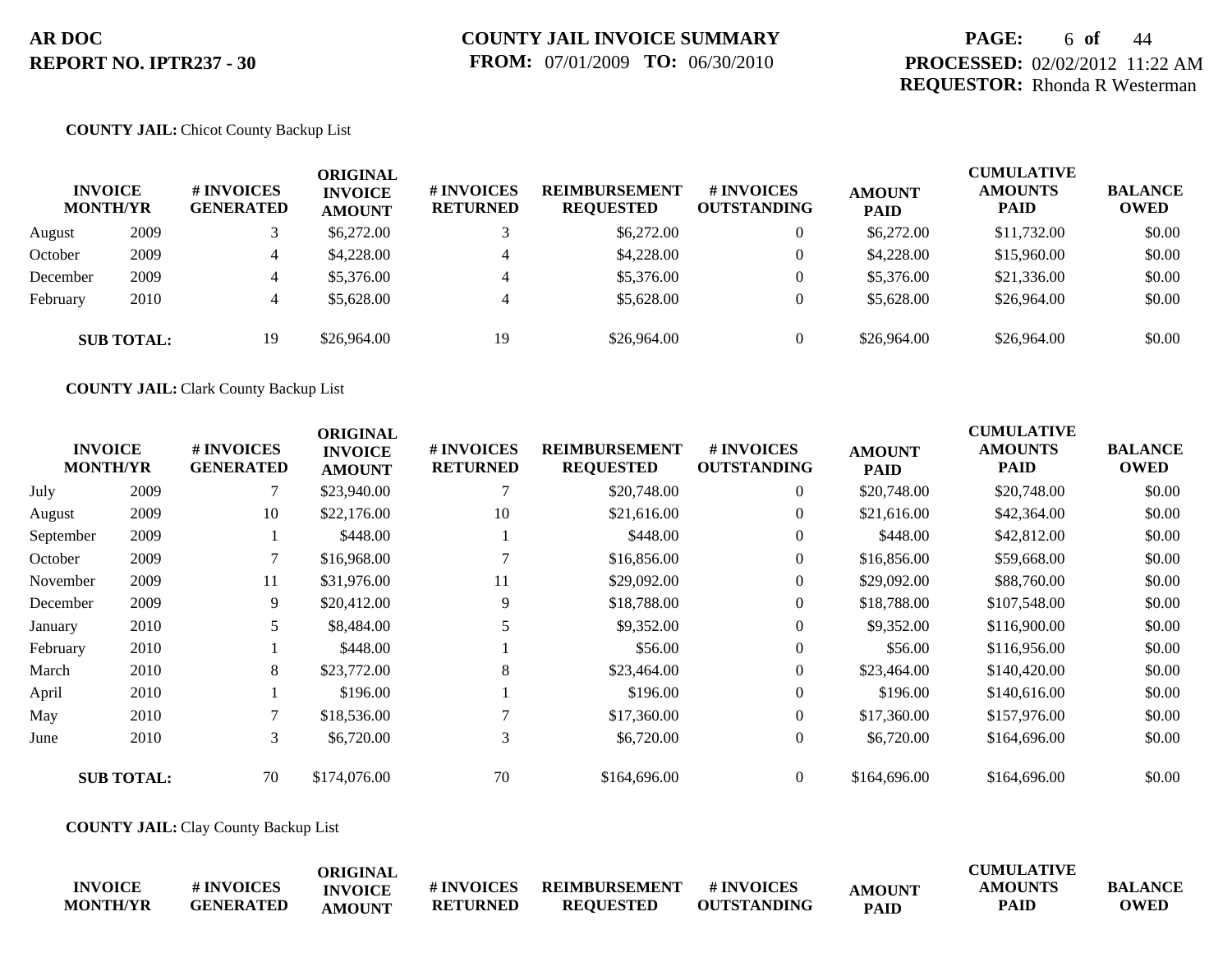## **COUNTY JAIL INVOICE SUMMARY FROM:** 07/01/2009 **TO:** 06/30/2010

## **PAGE:** 7 **of** 44 **PROCESSED:** 02/02/2012 11:22 AM **REQUESTOR:** Rhonda R Westerman

### **COUNTY JAIL:** Clay County Backup List

|           |                                   |                                | <b>ORIGINAL</b>                 |                               |                                          |                                  |                              | <b>CUMULATIVE</b>             |                               |
|-----------|-----------------------------------|--------------------------------|---------------------------------|-------------------------------|------------------------------------------|----------------------------------|------------------------------|-------------------------------|-------------------------------|
|           | <b>INVOICE</b><br><b>MONTH/YR</b> | # INVOICES<br><b>GENERATED</b> | <b>INVOICE</b><br><b>AMOUNT</b> | # INVOICES<br><b>RETURNED</b> | <b>REIMBURSEMENT</b><br><b>REQUESTED</b> | # INVOICES<br><b>OUTSTANDING</b> | <b>AMOUNT</b><br><b>PAID</b> | <b>AMOUNTS</b><br><b>PAID</b> | <b>BALANCE</b><br><b>OWED</b> |
| July      | 2009                              | 11                             | \$19,376.00                     | 11                            | \$19,376.00                              | $\overline{0}$                   | \$19,376.00                  | \$19,376.00                   | \$0.00                        |
| August    | 2009                              |                                | \$28.00                         |                               | \$28.00                                  | $\overline{0}$                   | \$28.00                      | \$19,404.00                   | \$0.00                        |
| September | 2009                              | 8                              | \$12,376.00                     | 8                             | \$12,376.00                              | $\overline{0}$                   | \$12,376.00                  | \$31,780.00                   | \$0.00                        |
| October   | 2009                              | 10                             | \$19,432.00                     | 10                            | \$19,432.00                              | $\overline{0}$                   | \$19,432.00                  | \$51,212.00                   | \$0.00                        |
| November  | 2009                              | 6                              | \$7,476.00                      | 6                             | \$7,476.00                               | $\overline{0}$                   | \$7,476.00                   | \$58,688.00                   | \$0.00                        |
| January   | 2010                              | 15                             | \$22,120.00                     | 15                            | \$22,120.00                              | $\overline{0}$                   | \$22,120.00                  | \$80,808.00                   | \$0.00                        |
| February  | 2010                              |                                | \$13,020.00                     |                               | \$13,020.00                              | $\overline{0}$                   | \$13,020.00                  | \$93,828.00                   | \$0.00                        |
| March     | 2010                              | 10                             | \$16,100.00                     | 10                            | \$16,100.00                              | $\overline{0}$                   | \$16,100.00                  | \$109,928.00                  | \$0.00                        |
| April     | 2010                              | 14                             | \$30,632.00                     | 14                            | \$30,632.00                              | $\overline{0}$                   | \$30,632.00                  | \$140,560.00                  | \$0.00                        |
| May       | 2010                              | 10                             | \$21,476.00                     | 10                            | \$21,476.00                              | $\overline{0}$                   | \$21,476.00                  | \$162,036.00                  | \$0.00                        |
| June      | 2010                              | 16                             | \$29,932.00                     | 16                            | \$29,932.00                              | $\overline{0}$                   | \$29,932.00                  | \$191,968.00                  | \$0.00                        |
|           | <b>SUB TOTAL:</b>                 | 106                            | \$191,968.00                    | 106                           | \$191,968.00                             | $\overline{0}$                   | \$191,968.00                 | \$191,968.00                  | \$0.00                        |

### **COUNTY JAIL:** Cleburne County Backup List

|           | <b>INVOICE</b><br><b>MONTH/YR</b> | # INVOICES<br><b>GENERATED</b> | <b>ORIGINAL</b><br><b>INVOICE</b><br><b>AMOUNT</b> | # INVOICES<br><b>RETURNED</b> | <b>REIMBURSEMENT</b><br><b>REQUESTED</b> | # INVOICES<br><b>OUTSTANDING</b> | <b>AMOUNT</b><br><b>PAID</b> | <b>CUMULATIVE</b><br><b>AMOUNTS</b><br><b>PAID</b> | <b>BALANCE</b><br><b>OWED</b> |
|-----------|-----------------------------------|--------------------------------|----------------------------------------------------|-------------------------------|------------------------------------------|----------------------------------|------------------------------|----------------------------------------------------|-------------------------------|
| July      | 2009                              | 10                             | \$12,264.00                                        | 10                            | \$11,956.00                              | $\Omega$                         | \$11,956.00                  | \$11,956.00                                        | \$0.00                        |
| August    | 2009                              | 3                              | \$6,188,00                                         | 3                             | \$6,188.00                               | $\theta$                         | \$6,188.00                   | \$18,144.00                                        | \$0.00                        |
| September | 2009                              |                                | \$11,396.00                                        |                               | \$9,576.00                               | $\Omega$                         | \$9,576.00                   | \$27,720.00                                        | \$0.00                        |
| October   | 2009                              | 6                              | \$13,804.00                                        | 6                             | \$13,804.00                              | $\theta$                         | \$13,804.00                  | \$41,524.00                                        | \$0.00                        |
| November  | 2009                              | 4                              | \$7,896.00                                         | 4                             | \$5,964.00                               | $\theta$                         | \$5,964.00                   | \$47,488.00                                        | \$0.00                        |
| January   | 2010                              | 12                             | \$13,832.00                                        | 12                            | \$13,832.00                              | $\theta$                         | \$13,832.00                  | \$61,320.00                                        | \$0.00                        |
| March     | 2010                              |                                | \$16,604.00                                        | $\mathcal{L}$                 | \$16,604.00                              | $\Omega$                         | \$16,604.00                  | \$77,924.00                                        | \$0.00                        |
| April     | 2010                              | 4                              | \$13,244.00                                        | 4                             | \$8,008.00                               | $\theta$                         | \$8,008.00                   | \$85,932.00                                        | \$0.00                        |
| May       | 2010                              |                                | \$11,032.00                                        | 5                             | \$3,948.00                               | $\theta$                         | \$3,948.00                   | \$89,880.00                                        | \$0.00                        |
|           | <b>SUB TOTAL:</b>                 | 58                             | \$106,260.00                                       | 58                            | \$89,880.00                              | $\Omega$                         | \$89,880.00                  | \$89,880.00                                        | \$0.00                        |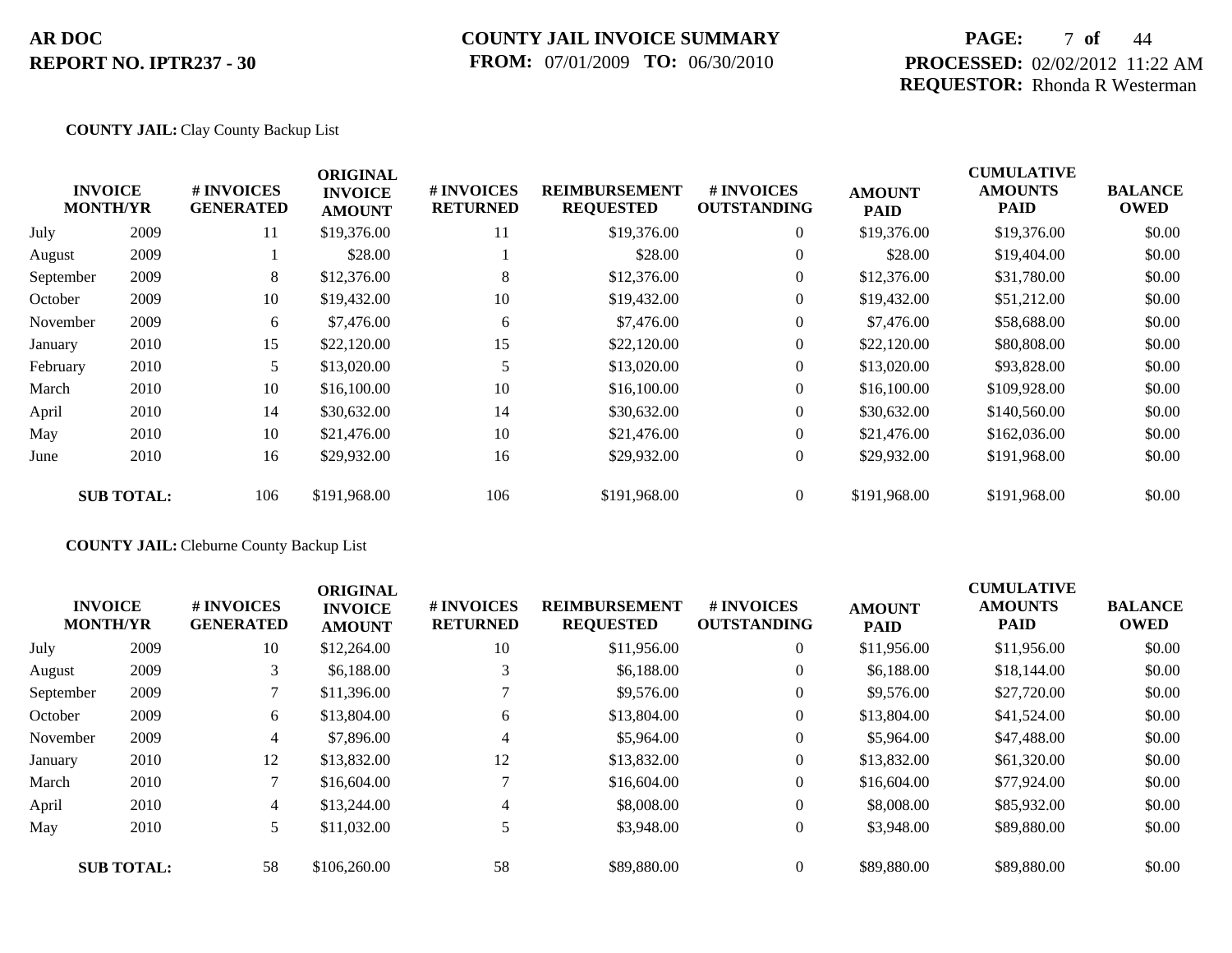## **PAGE:** 8 **of** 44 **PROCESSED:** 02/02/2012 11:22 AM **REQUESTOR:** Rhonda R Westerman

#### **COUNTY JAIL:** Cleveland Cnty Backup List

|          | <b>INVOICE</b><br><b>MONTH/YR</b> | # INVOICES<br><b>GENERATED</b> | <b>ORIGINAL</b><br><b>INVOICE</b><br><b>AMOUNT</b> | # INVOICES<br><b>RETURNED</b> | <b>REIMBURSEMENT</b><br><b>REQUESTED</b> | <b>#INVOICES</b><br><b>OUTSTANDING</b> | <b>AMOUNT</b><br><b>PAID</b> | <b>CUMULATIVE</b><br><b>AMOUNTS</b><br><b>PAID</b> | <b>BALANCE</b><br><b>OWED</b> |
|----------|-----------------------------------|--------------------------------|----------------------------------------------------|-------------------------------|------------------------------------------|----------------------------------------|------------------------------|----------------------------------------------------|-------------------------------|
| July     | 2009                              | 4                              | \$2,352.00                                         | 4                             | \$2,184.00                               | $\overline{0}$                         | \$2,184.00                   | \$2,184.00                                         | \$0.00                        |
| August   | 2009                              |                                | \$1,064.00                                         |                               | \$1,064.00                               | $\overline{0}$                         | \$1,064.00                   | \$3,248.00                                         | \$0.00                        |
| October  | 2009                              |                                | \$1,792.00                                         | ◠                             | \$1,988.00                               | $\overline{0}$                         | \$1,988.00                   | \$5,236.00                                         | \$0.00                        |
| December | 2009                              | 4                              | \$1,652.00                                         | 4                             | \$2,996.00                               | $\mathbf{0}$                           | \$2,996.00                   | \$8,232,00                                         | \$0.00                        |
| February | 2010                              |                                | \$364.00                                           | $\sim$                        | \$364.00                                 | $\overline{0}$                         | \$364.00                     | \$8,596.00                                         | \$0.00                        |
| April    | 2010                              |                                | \$3,836.00                                         |                               | \$0.00                                   | $\overline{0}$                         | \$0.00                       | \$8,596.00                                         | \$0.00                        |
|          | <b>SUB TOTAL:</b>                 | 14                             | \$11,060.00                                        | 14                            | \$8,596.00                               | $\overline{0}$                         | \$8,596.00                   | \$8,596.00                                         | \$0.00                        |

#### **COUNTY JAIL:** Columbia County Backup List

|           |                                   |                                | <b>ORIGINAL</b>                 |                               |                                          |                                  |                              | <b>CUMULATIVE</b>             |                               |
|-----------|-----------------------------------|--------------------------------|---------------------------------|-------------------------------|------------------------------------------|----------------------------------|------------------------------|-------------------------------|-------------------------------|
|           | <b>INVOICE</b><br><b>MONTH/YR</b> | # INVOICES<br><b>GENERATED</b> | <b>INVOICE</b><br><b>AMOUNT</b> | # INVOICES<br><b>RETURNED</b> | <b>REIMBURSEMENT</b><br><b>REQUESTED</b> | # INVOICES<br><b>OUTSTANDING</b> | <b>AMOUNT</b><br><b>PAID</b> | <b>AMOUNTS</b><br><b>PAID</b> | <b>BALANCE</b><br><b>OWED</b> |
| July      | 2009                              |                                | \$896.00                        |                               | \$896.00                                 | $\overline{0}$                   | \$896.00                     | \$896.00                      | \$0.00                        |
| August    | 2009                              | 5                              | \$10,192.00                     |                               | \$10,192.00                              | $\overline{0}$                   | \$10,192.00                  | \$11,088.00                   | \$0.00                        |
| September | 2009                              | 2                              | \$5,264.00                      |                               | \$5,264.00                               | $\overline{0}$                   | \$5,264.00                   | \$16,352.00                   | \$0.00                        |
| October   | 2009                              | 5                              | \$11,340.00                     |                               | \$11,340.00                              | $\overline{0}$                   | \$11,340.00                  | \$27,692.00                   | \$0.00                        |
| November  | 2009                              | 5                              | \$10,388.00                     |                               | \$10,388.00                              | $\overline{0}$                   | \$10,388.00                  | \$38,080.00                   | \$0.00                        |
| January   | 2010                              | $\overline{4}$                 | \$21,476.00                     | 4                             | \$11,396.00                              | $\overline{0}$                   | \$11,396.00                  | \$49,476.00                   | \$0.00                        |
| February  | 2010                              | 6                              | \$11,228.00                     | 6                             | \$11,228.00                              | $\overline{0}$                   | \$11,228.00                  | \$60,704.00                   | \$0.00                        |
| March     | 2010                              | 6                              | \$11,872.00                     | 6                             | \$9,604.00                               | $\overline{0}$                   | \$9,604.00                   | \$70,308.00                   | \$0.00                        |
| April     | 2010                              | 7                              | \$12,488.00                     |                               | \$11,732.00                              | $\overline{0}$                   | \$11,732.00                  | \$82,040.00                   | \$0.00                        |
| May       | 2010                              | 6                              | \$9,940.00                      | 6                             | \$3,612.00                               | $\overline{0}$                   | \$3,612.00                   | \$85,652.00                   | \$0.00                        |
| June      | 2010                              | $\overline{4}$                 | \$3,416.00                      | 4                             | \$2,576.00                               | $\overline{0}$                   | \$2,576.00                   | \$88,228.00                   | \$0.00                        |
|           | <b>SUB TOTAL:</b>                 | 51                             | \$108,500.00                    | 51                            | \$88,228.00                              | $\overline{0}$                   | \$88,228.00                  | \$88,228.00                   | \$0.00                        |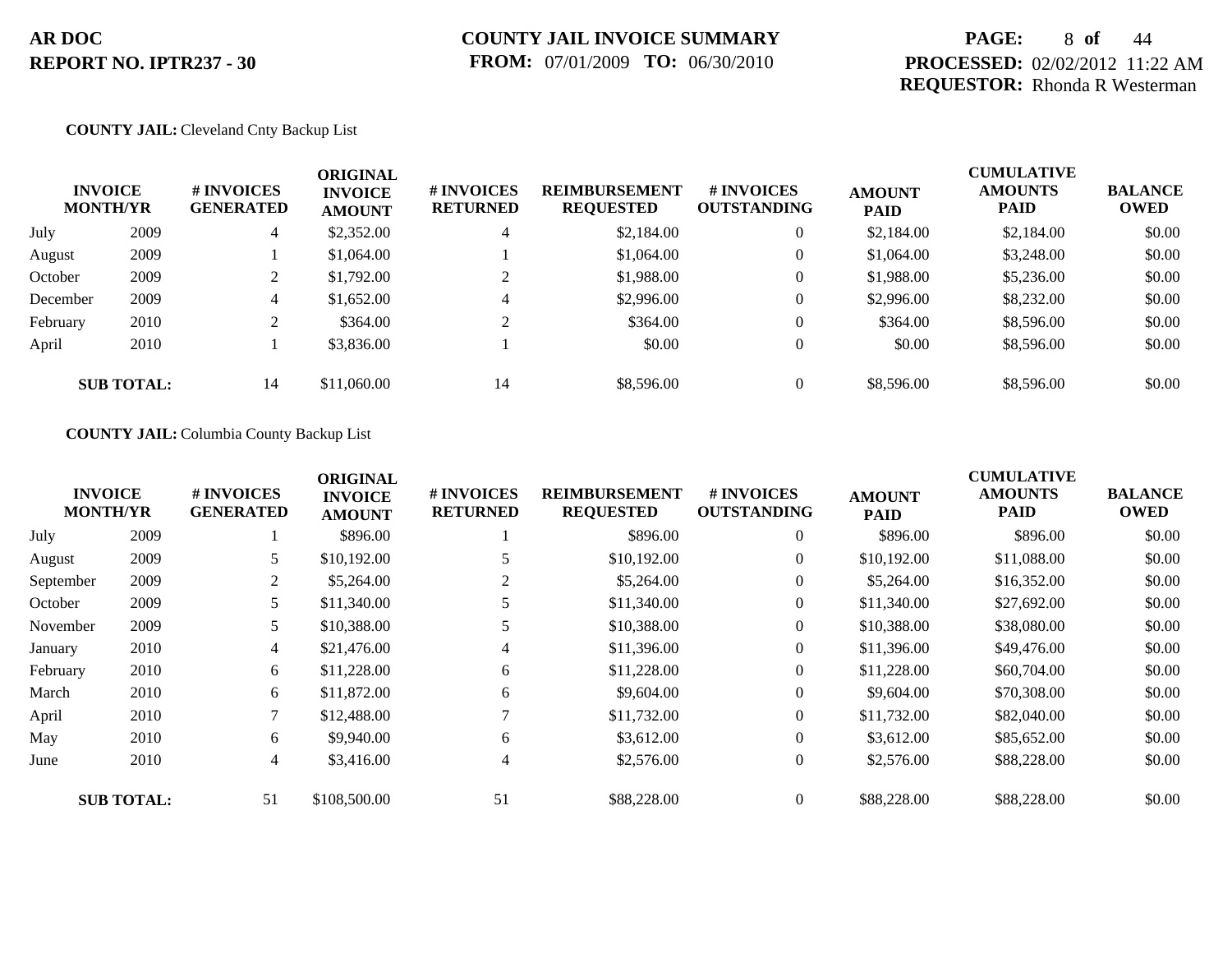## **PAGE:** 9 **of** 44 **PROCESSED:** 02/02/2012 11:22 AM **REQUESTOR:** Rhonda R Westerman

### **COUNTY JAIL:** Conway County Backup List

| <b>INVOICE</b> | <b>MONTH/YR</b>   | # INVOICES<br><b>GENERATED</b> | <b>ORIGINAL</b><br><b>INVOICE</b><br><b>AMOUNT</b> | # INVOICES<br><b>RETURNED</b> | <b>REIMBURSEMENT</b><br><b>REQUESTED</b> | # INVOICES<br><b>OUTSTANDING</b> | <b>AMOUNT</b><br><b>PAID</b> | <b>CUMULATIVE</b><br><b>AMOUNTS</b><br>PAID | <b>BALANCE</b><br><b>OWED</b> |
|----------------|-------------------|--------------------------------|----------------------------------------------------|-------------------------------|------------------------------------------|----------------------------------|------------------------------|---------------------------------------------|-------------------------------|
| August         | 2009              | 4                              | \$11,648.00                                        | $\overline{4}$                | \$11,648.00                              | $\theta$                         | \$11,648.00                  | \$11,648.00                                 | \$0.00                        |
| October        | 2009              |                                | \$17,556.00                                        |                               | \$17,556.00                              | $\boldsymbol{0}$                 | \$17,556.00                  | \$29,204.00                                 | \$0.00                        |
| November       | 2009              |                                | \$13,608.00                                        |                               | \$13,608.00                              | $\boldsymbol{0}$                 | \$13,608.00                  | \$42,812.00                                 | \$0.00                        |
| January        | 2010              | 6                              | \$10,164.00                                        | 6                             | \$10,164.00                              | $\theta$                         | \$10,164.00                  | \$52,976.00                                 | \$0.00                        |
| February       | 2010              |                                | \$3,416.00                                         |                               | \$3,416.00                               | $\theta$                         | \$3,416.00                   | \$56,392.00                                 | \$0.00                        |
| March          | 2010              |                                | \$2,912.00                                         | ↑                             | \$2,912.00                               | $\boldsymbol{0}$                 | \$2,912.00                   | \$59,304.00                                 | \$0.00                        |
| April          | 2010              |                                | \$7,672.00                                         | 4                             | \$2,884.00                               | $\theta$                         | \$2,884.00                   | \$62,188.00                                 | \$0.00                        |
|                | <b>SUB TOTAL:</b> | 34                             | \$66,976.00                                        | 33                            | \$62,188.00                              | $\theta$                         | \$62,188,00                  | \$62,188,00                                 | \$0.00                        |

#### **COUNTY JAIL:** Craighead Cnty Backup List

|           | <b>INVOICE</b><br><b>MONTH/YR</b> | # INVOICES<br><b>GENERATED</b> | <b>ORIGINAL</b><br><b>INVOICE</b><br><b>AMOUNT</b> | # INVOICES<br><b>RETURNED</b> | <b>REIMBURSEMENT</b><br><b>REQUESTED</b> | <b># INVOICES</b><br><b>OUTSTANDING</b> | <b>AMOUNT</b><br><b>PAID</b> | <b>CUMULATIVE</b><br><b>AMOUNTS</b><br>PAID | <b>BALANCE</b><br><b>OWED</b> |
|-----------|-----------------------------------|--------------------------------|----------------------------------------------------|-------------------------------|------------------------------------------|-----------------------------------------|------------------------------|---------------------------------------------|-------------------------------|
| July      | 2009                              | 41                             | \$70,868.00                                        | 41                            | \$69,552.00                              | $\overline{0}$                          | \$69,552.00                  | \$69,552.00                                 | \$0.00                        |
| August    | 2009                              | 11                             | \$28,336.00                                        | 11                            | \$27,692.00                              | $\overline{0}$                          | \$27,692.00                  | \$97,244.00                                 | \$0.00                        |
| September | 2009                              | 12                             | \$11,424.00                                        | 12                            | \$11,424.00                              | $\overline{0}$                          | \$11,424.00                  | \$108,668.00                                | \$0.00                        |
| October   | 2009                              | 33                             | \$74,648.00                                        | 33                            | \$74,648.00                              | $\overline{0}$                          | \$74,648.00                  | \$183,316.00                                | \$0.00                        |
| November  | 2009                              | 19                             | \$39,984.00                                        | 19                            | \$39,984.00                              | $\overline{0}$                          | \$39,984.00                  | \$223,300.00                                | \$0.00                        |
| December  | 2009                              | 2                              | \$392.00                                           | 2                             | \$392.00                                 | $\overline{0}$                          | \$392.00                     | \$223,692.00                                | \$0.00                        |
| January   | 2010                              | 44                             | \$87,780.00                                        | 44                            | \$87,780.00                              | $\overline{0}$                          | \$87,780.00                  | \$311,472.00                                | \$0.00                        |
| February  | 2010                              | 12                             | \$9,408.00                                         | 12                            | \$9,408.00                               | $\overline{0}$                          | \$9,408.00                   | \$320,880.00                                | \$0.00                        |
| March     | 2010                              | 19                             | \$44,072.00                                        | 19                            | \$44,072.00                              | $\overline{0}$                          | \$44,072.00                  | \$364,952.00                                | \$0.00                        |
| April     | 2010                              | 26                             | \$52,584.00                                        | 26                            | \$51,296.00                              | $\overline{0}$                          | \$51,296.00                  | \$416,248.00                                | \$0.00                        |
| May       | 2010                              | 12                             | \$14,532.00                                        | 12                            | \$14,532.00                              | $\overline{0}$                          | \$14,532.00                  | \$430,780.00                                | \$0.00                        |
| June      | 2010                              | 26                             | \$53,872.00                                        | 26                            | \$51,492.00                              | $\overline{0}$                          | \$51,492.00                  | \$482,272.00                                | \$0.00                        |
|           | <b>SUB TOTAL:</b>                 | 257                            | \$487,900.00                                       | 257                           | \$482,272.00                             | $\overline{0}$                          | \$482,272.00                 | \$482,272.00                                | \$0.00                        |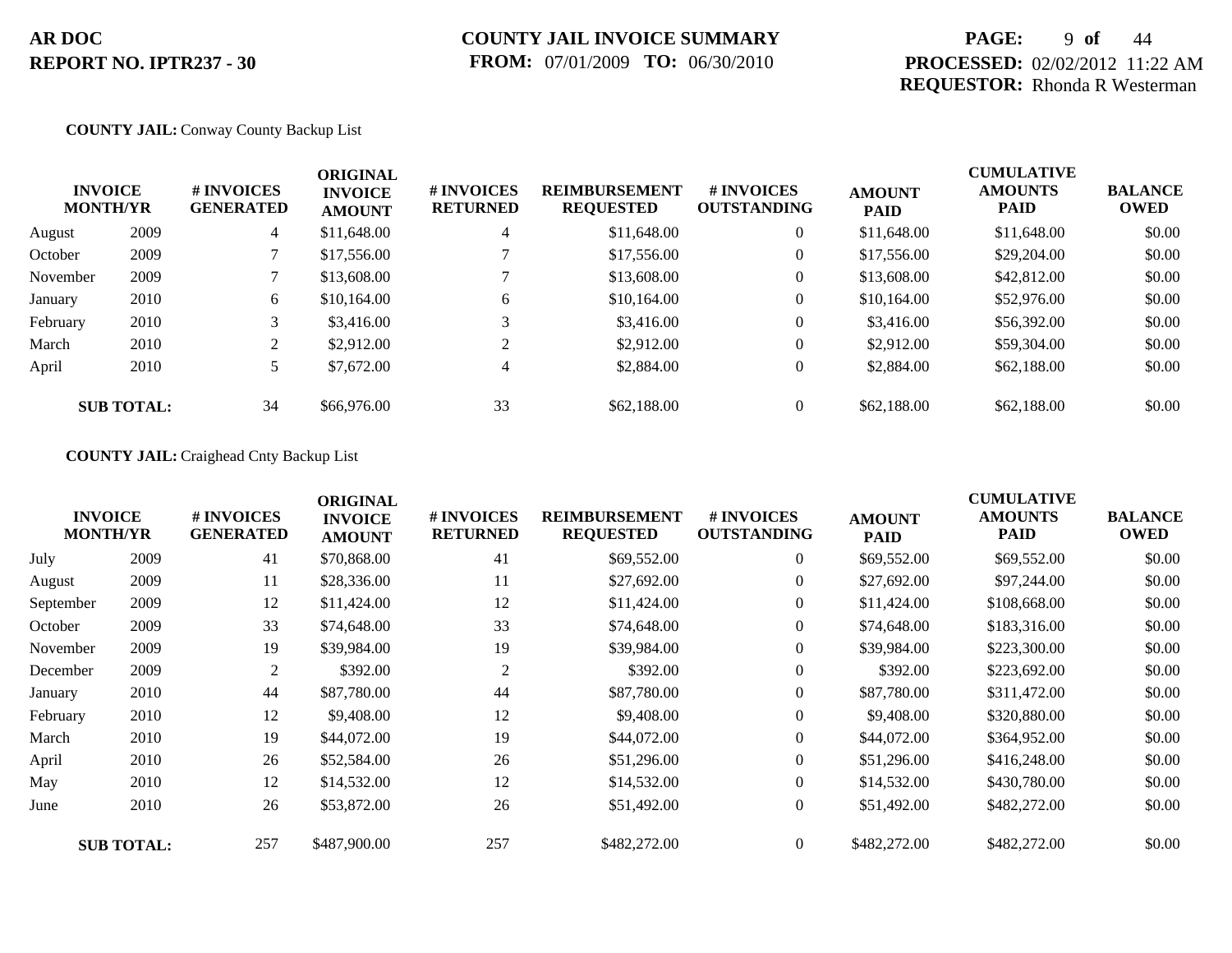### **COUNTY JAIL INVOICE SUMMARY FROM:** 07/01/2009 **TO:** 06/30/2010

## **PAGE:** 10 **of** 44 **PROCESSED:** 02/02/2012 11:22 AM **REQUESTOR:** Rhonda R Westerman

### **COUNTY JAIL:** Crawford County Backup List

|           | <b>INVOICE</b><br><b>MONTH/YR</b> | # INVOICES<br><b>GENERATED</b> | <b>ORIGINAL</b><br><b>INVOICE</b><br><b>AMOUNT</b> | # INVOICES<br><b>RETURNED</b> | <b>REIMBURSEMENT</b><br><b>REQUESTED</b> | # INVOICES<br><b>OUTSTANDING</b> | <b>AMOUNT</b><br><b>PAID</b> | <b>CUMULATIVE</b><br><b>AMOUNTS</b><br>PAID | <b>BALANCE</b><br><b>OWED</b> |
|-----------|-----------------------------------|--------------------------------|----------------------------------------------------|-------------------------------|------------------------------------------|----------------------------------|------------------------------|---------------------------------------------|-------------------------------|
| July      | 2009                              | 20                             | \$127,148.00                                       | 20                            | \$22,120.00                              | $\overline{0}$                   | \$22,120.00                  | \$22,120.00                                 | \$0.00                        |
| August    | 2009                              | 4                              | \$22,456.00                                        | $\overline{4}$                | \$644.00                                 | $\overline{0}$                   | \$644.00                     | \$22,764.00                                 | \$0.00                        |
| September | 2009                              | 12                             | \$32,536.00                                        | 12                            | \$20,160.00                              | $\overline{0}$                   | \$20,160.00                  | \$42,924.00                                 | \$0.00                        |
| October   | 2009                              | 20                             | \$54,012.00                                        | 20                            | \$34,580.00                              | $\overline{0}$                   | \$34,580.00                  | \$77,504.00                                 | \$0.00                        |
| November  | 2009                              | 13                             | \$37,240.00                                        | 13                            | \$20,888.00                              | $\overline{0}$                   | \$20,888.00                  | \$98,392.00                                 | \$0.00                        |
| December  | 2009                              | 8                              | \$24,752.00                                        | 8                             | \$6,776.00                               | $\overline{0}$                   | \$6,776.00                   | \$105,168.00                                | \$0.00                        |
| January   | 2010                              | 17                             | \$57,736.00                                        | 17                            | \$26,320.00                              | $\overline{0}$                   | \$26,320.00                  | \$131,488.00                                | \$0.00                        |
| February  | 2010                              |                                | \$252.00                                           |                               | \$28.00                                  | $\overline{0}$                   | \$28.00                      | \$131,516.00                                | \$0.00                        |
| March     | 2010                              | 14                             | \$39,564.00                                        | 14                            | \$16,940.00                              | $\overline{0}$                   | \$16,940.00                  | \$148,456.00                                | \$0.00                        |
| April     | 2010                              | 16                             | \$47,824.00                                        | 16                            | \$29,484.00                              | $\overline{0}$                   | \$29,484.00                  | \$177,940.00                                | \$0.00                        |
| May       | 2010                              | 27                             | \$75,852.00                                        | 27                            | \$44,492.00                              | $\overline{0}$                   | \$44,492.00                  | \$222,432.00                                | \$0.00                        |
| June      | 2010                              | 2                              | \$252.00                                           | 2                             | \$252.00                                 | $\mathbf{0}$                     | \$252.00                     | \$222,684.00                                | \$0.00                        |
|           | <b>SUB TOTAL:</b>                 | 154                            | \$519,624.00                                       | 154                           | \$222,684.00                             | $\overline{0}$                   | \$222,684.00                 | \$222,684.00                                | \$0.00                        |

### **COUNTY JAIL:** Crittenden Cnty Backup List

| <b>INVOICE</b><br><b>MONTH/YR</b> |      | # INVOICES<br><b>GENERATED</b> | <b>ORIGINAL</b><br><b>INVOICE</b><br><b>AMOUNT</b> | # INVOICES<br><b>RETURNED</b> | <b>REIMBURSEMENT</b><br><b>REQUESTED</b> | <b>#INVOICES</b><br><b>OUTSTANDING</b> | <b>AMOUNT</b><br><b>PAID</b> | <b>CUMULATIVE</b><br><b>AMOUNTS</b><br><b>PAID</b> | <b>BALANCE</b><br><b>OWED</b> |
|-----------------------------------|------|--------------------------------|----------------------------------------------------|-------------------------------|------------------------------------------|----------------------------------------|------------------------------|----------------------------------------------------|-------------------------------|
| July                              | 2009 | 26                             | \$55,188.00                                        | 26                            | \$55,664.00                              | $\overline{0}$                         | \$55,664.00                  | \$55,664.00                                        | \$0.00                        |
| August                            | 2009 | 32                             | \$67,732.00                                        | 32                            | \$68,908.00                              | $\overline{0}$                         | \$68,908.00                  | \$124,572.00                                       | \$0.00                        |
| September                         | 2009 | 20                             | \$31,724.00                                        | 20                            | \$33,628.00                              | $\overline{0}$                         | \$33,628.00                  | \$158,200.00                                       | \$0.00                        |
| October                           | 2009 | 30                             | \$67,872.00                                        | 29                            | \$65,744.00                              | $\overline{0}$                         | \$65,744.00                  | \$223,944.00                                       | \$0.00                        |
| November                          | 2009 | 17                             | \$35,252.00                                        | 17                            | \$35,476.00                              | $\overline{0}$                         | \$35,476.00                  | \$259,420.00                                       | \$0.00                        |
| December                          | 2009 | 19                             | \$45,136.00                                        | 19                            | \$46,564.00                              | $\overline{0}$                         | \$46,564.00                  | \$305,984.00                                       | \$0.00                        |
| January                           | 2010 | 23                             | \$52,164.00                                        | 23                            | \$54,180.00                              | $\overline{0}$                         | \$54,180.00                  | \$360,164.00                                       | \$0.00                        |
| February                          | 2010 | 20                             | \$23,800.00                                        | 20                            | \$24,668.00                              | $\overline{0}$                         | \$24,668.00                  | \$384,832.00                                       | \$0.00                        |
| March                             | 2010 | 17                             | \$26,208.00                                        | $\Omega$                      | \$0.00                                   | $\overline{0}$                         | \$0.00                       | \$384,832.00                                       | \$0.00                        |
| April                             | 2010 | 33                             | \$76,188.00                                        | $\Omega$                      | \$0.00                                   | $\theta$                               | \$0.00                       | \$384,832.00                                       | \$0.00                        |
| May                               | 2010 | 33                             | \$36,596.00                                        | 33                            | \$37,576.00                              | $\overline{0}$                         | \$37,576.00                  | \$422,408.00                                       | \$0.00                        |
|                                   |      |                                |                                                    |                               |                                          |                                        |                              |                                                    |                               |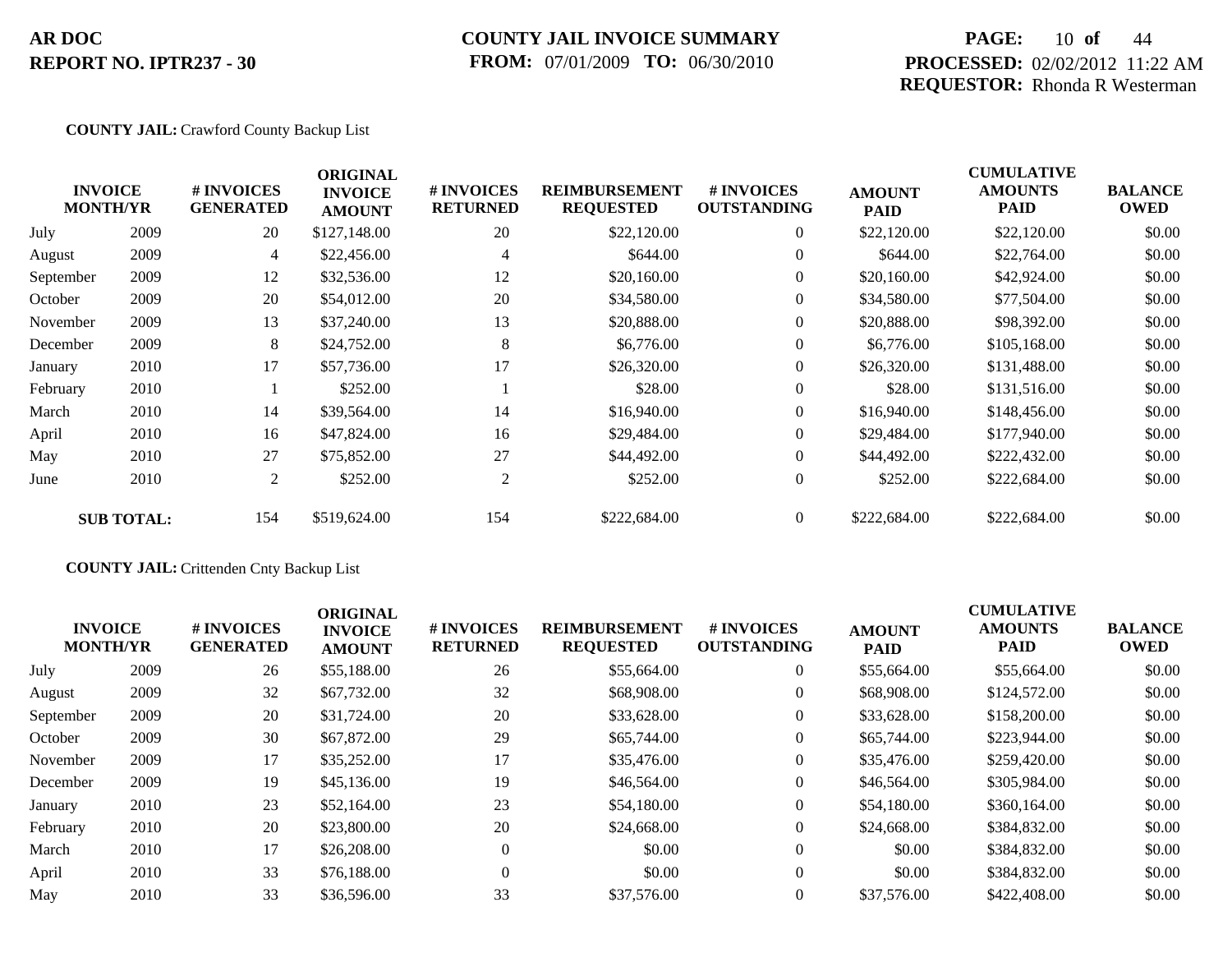#### **COUNTY JAIL:** Crittenden Cnty Backup List

|      | <b>INVOICE</b>    | # INVOICES       | ORIGINAL<br><b>INVOICE</b> | # INVOICES      | <b>REIMBURSEMENT</b> | # INVOICES         | <b>AMOUNT</b> | <b>CUMULATIVE</b><br><b>AMOUNTS</b> | <b>BALANCE</b> |
|------|-------------------|------------------|----------------------------|-----------------|----------------------|--------------------|---------------|-------------------------------------|----------------|
|      | <b>MONTH/YR</b>   | <b>GENERATED</b> | <b>AMOUNT</b>              | <b>RETURNED</b> | <b>REQUESTED</b>     | <b>OUTSTANDING</b> | <b>PAID</b>   | <b>PAID</b>                         | <b>OWED</b>    |
| June | 2010              |                  | \$3,388.00                 |                 | \$3,416.00           |                    | \$3,416.00    | \$425,824,00                        | \$0.00         |
|      | <b>SUB TOTAL:</b> | 276              | \$521,248.00               | 225             | \$425,824.00         |                    | \$425,824.00  | \$425,824.00                        | \$0.00         |

**COUNTY JAIL:** Cross County Backup List

|          | <b>INVOICE</b><br><b>MONTH/YR</b> | # INVOICES<br><b>GENERATED</b> | <b>ORIGINAL</b><br><b>INVOICE</b><br><b>AMOUNT</b> | # INVOICES<br><b>RETURNED</b> | <b>REIMBURSEMENT</b><br><b>REQUESTED</b> | <b>#INVOICES</b><br><b>OUTSTANDING</b> | <b>AMOUNT</b><br><b>PAID</b> | <b>CUMULATIVE</b><br><b>AMOUNTS</b><br><b>PAID</b> | <b>BALANCE</b><br><b>OWED</b> |
|----------|-----------------------------------|--------------------------------|----------------------------------------------------|-------------------------------|------------------------------------------|----------------------------------------|------------------------------|----------------------------------------------------|-------------------------------|
| July     | 2009                              | 6                              | \$12,936.00                                        | 6                             | \$12,936.00                              | $\overline{0}$                         | \$12,936.00                  | \$12,936.00                                        | \$0.00                        |
| October  | 2009                              |                                | \$2,436.00                                         |                               | \$2,212.00                               | $\theta$                               | \$2,212.00                   | \$15,148.00                                        | \$0.00                        |
| December | 2009                              |                                | \$2,520.00                                         |                               | \$1,176.00                               | $\overline{0}$                         | \$1,176.00                   | \$16,324.00                                        | \$0.00                        |
| January  | 2010                              |                                | \$3,948.00                                         |                               | \$3,948.00                               | $\overline{0}$                         | \$3,948.00                   | \$20,272.00                                        | \$0.00                        |
| March    | 2010                              | $\sim$                         | \$1,148.00                                         | ◠                             | \$112.00                                 | $\overline{0}$                         | \$112.00                     | \$20,384.00                                        | \$0.00                        |
| April    | 2010                              | Q                              | \$19,152.00                                        | 9                             | \$16,240.00                              | $\overline{0}$                         | \$16,240.00                  | \$36,624.00                                        | \$0.00                        |
|          | <b>SUB TOTAL:</b>                 | 27                             | \$42,140.00                                        | 27                            | \$36,624.00                              | $\overline{0}$                         | \$36,624.00                  | \$36,624.00                                        | \$0.00                        |

#### **COUNTY JAIL:** Dallas County Backup List

| <b>INVOICE</b><br><b>MONTH/YR</b> |                   | <b>#INVOICES</b><br><b>GENERATED</b> | <b>ORIGINAL</b><br><b>INVOICE</b><br><b>AMOUNT</b> | <b>#INVOICES</b><br><b>RETURNED</b> | <b>REIMBURSEMENT</b><br><b>REQUESTED</b> | <b># INVOICES</b><br><b>OUTSTANDING</b> | <b>AMOUNT</b><br><b>PAID</b> | <b>CUMULATIVE</b><br><b>AMOUNTS</b><br><b>PAID</b> | <b>BALANCE</b><br><b>OWED</b> |
|-----------------------------------|-------------------|--------------------------------------|----------------------------------------------------|-------------------------------------|------------------------------------------|-----------------------------------------|------------------------------|----------------------------------------------------|-------------------------------|
| July                              | 2009              |                                      | \$8,064.00                                         | 3                                   | \$8,064.00                               | $\theta$                                | \$8,064.00                   | \$8,064.00                                         | \$0.00                        |
| September                         | 2009              |                                      | \$3,724.00                                         |                                     | \$3,724.00                               | $\theta$                                | \$3,724.00                   | \$11,788.00                                        | \$0.00                        |
| November                          | 2009              |                                      | \$7,140.00                                         | 3                                   | \$7,140.00                               |                                         | \$7,140.00                   | \$18,928.00                                        | \$0.00                        |
| January                           | 2010              |                                      | \$9,240.00                                         |                                     | \$9,240.00                               | $\theta$                                | \$9,240.00                   | \$28,168.00                                        | \$0.00                        |
| April                             | 2010              | 10                                   | \$15,316.00                                        | 10                                  | \$15,316.00                              | $\theta$                                | \$15,316.00                  | \$43,484.00                                        | \$0.00                        |
| June                              | 2010              |                                      | \$1,148.00                                         |                                     | \$1,148.00                               | $\mathbf{0}$                            | \$1,148.00                   | \$44,632.00                                        | \$0.00                        |
|                                   | <b>SUB TOTAL:</b> | 25                                   | \$44,632.00                                        | 25                                  | \$44,632.00                              |                                         | \$44,632.00                  | \$44,632.00                                        | \$0.00                        |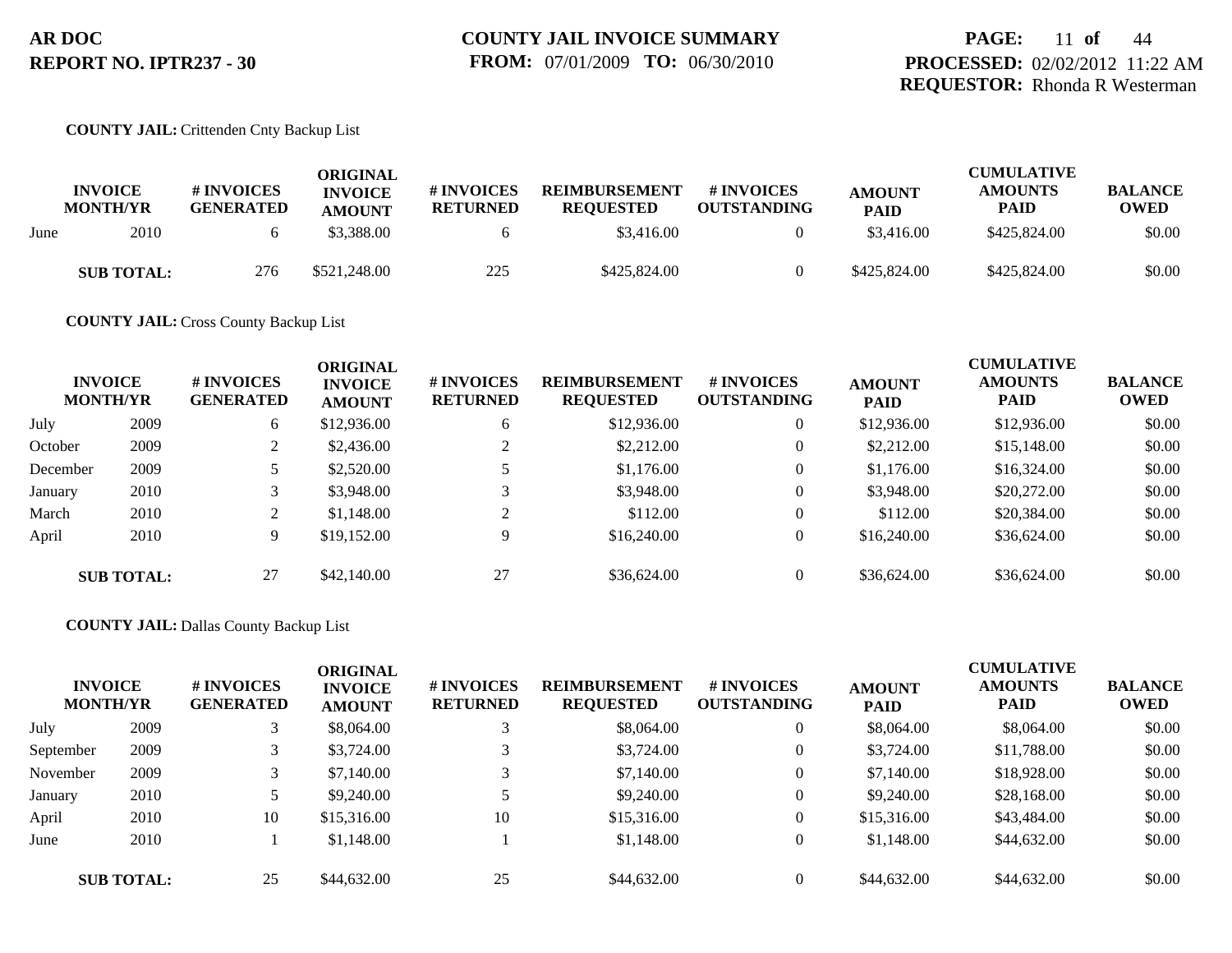## **PAGE:** 12 **of** 44 **PROCESSED:** 02/02/2012 11:22 AM **REQUESTOR:** Rhonda R Westerman

### **COUNTY JAIL:** Delta Regional Unit

| <b>INVOICE</b><br><b>MONTH/YR</b> |      | # INVOICES<br><b>GENERATED</b> | ORIGINAL<br><b>INVOICE</b><br><b>AMOUNT</b> | # INVOICES<br><b>RETURNED</b> | <b>REIMBURSEMENT</b><br><b>REOUESTED</b> | # INVOICES<br><b>OUTSTANDING</b> | <b>AMOUNT</b><br><b>PAID</b> | <b>CUMULATIVE</b><br><b>AMOUNTS</b><br><b>PAID</b> | <b>BALANCE</b><br><b>OWED</b> |
|-----------------------------------|------|--------------------------------|---------------------------------------------|-------------------------------|------------------------------------------|----------------------------------|------------------------------|----------------------------------------------------|-------------------------------|
| October                           | 2009 |                                | \$112.00                                    |                               | \$0.00                                   |                                  | \$0.00                       | \$0.00                                             | \$0.00                        |
| <b>SUB TOTAL:</b>                 |      |                                | \$112.00                                    |                               | \$0.00                                   |                                  | \$0.00                       | \$0.00                                             | \$0.00                        |

**COUNTY JAIL:** Desha County Backup List

| <b>INVOICE</b><br><b>MONTH/YR</b> |                   | # INVOICES<br><b>GENERATED</b> | <b>ORIGINAL</b><br><b>INVOICE</b><br><b>AMOUNT</b> | <b># INVOICES</b><br><b>RETURNED</b> | <b>REIMBURSEMENT</b><br><b>REQUESTED</b> | # INVOICES<br><b>OUTSTANDING</b> | <b>AMOUNT</b><br><b>PAID</b> | <b>CUMULATIVE</b><br><b>AMOUNTS</b><br><b>PAID</b> | <b>BALANCE</b><br><b>OWED</b> |
|-----------------------------------|-------------------|--------------------------------|----------------------------------------------------|--------------------------------------|------------------------------------------|----------------------------------|------------------------------|----------------------------------------------------|-------------------------------|
| July                              | 2009              |                                | \$14,000.00                                        |                                      | \$11,732.00                              | $\overline{0}$                   | \$11,732.00                  | \$11,732.00                                        | \$0.00                        |
| August                            | 2009              | 3                              | \$7,112.00                                         |                                      | \$5,852.00                               | $\overline{0}$                   | \$5,852.00                   | \$17,584.00                                        | \$0.00                        |
| October                           | 2009              |                                | \$10,052.00                                        |                                      | \$4,508.00                               | $\overline{0}$                   | \$4,508.00                   | \$22,092.00                                        | \$0.00                        |
| December                          | 2009              | 3                              | \$4,648.00                                         |                                      | \$4,648.00                               | $\overline{0}$                   | \$4,648.00                   | \$26,740.00                                        | \$0.00                        |
| January                           | 2010              | 3                              | \$6,552.00                                         |                                      | \$6,552.00                               | $\overline{0}$                   | \$6,552.00                   | \$33,292.00                                        | \$0.00                        |
| February                          | 2010              | 11                             | \$21,364.00                                        | 11                                   | \$20,468.00                              | $\overline{0}$                   | \$20,468.00                  | \$53,760.00                                        | \$0.00                        |
| March                             | 2010              | 2                              | \$1,624.00                                         |                                      | \$1,624.00                               | $\overline{0}$                   | \$1,624.00                   | \$55,384.00                                        | \$0.00                        |
| June                              | 2010              | 4                              | \$9,212.00                                         |                                      | \$7,140.00                               | $\overline{0}$                   | \$7,140.00                   | \$62,524.00                                        | \$0.00                        |
|                                   | <b>SUB TOTAL:</b> | 40                             | \$74,564.00                                        | 40                                   | \$62,524.00                              | $\theta$                         | \$62,524.00                  | \$62,524.00                                        | \$0.00                        |

**COUNTY JAIL:** Diagnostic Hospital

|      | <b>INVOICE</b><br><b>MONTH/YR</b> | # INVOICES<br><b>GENERATED</b> | ORIGINAL<br><b>INVOICE</b><br><b>AMOUNT</b> | <b># INVOICES</b><br><b>RETURNED</b> | <b>REIMBURSEMENT</b><br><b>REQUESTED</b> | # INVOICES<br><b>OUTSTANDING</b> | <b>AMOUNT</b><br><b>PAID</b> | <b>CUMULATIVE</b><br><b>AMOUNTS</b><br><b>PAID</b> | <b>BALANCE</b><br><b>OWED</b> |
|------|-----------------------------------|--------------------------------|---------------------------------------------|--------------------------------------|------------------------------------------|----------------------------------|------------------------------|----------------------------------------------------|-------------------------------|
| July | 2009                              |                                | \$28.00                                     |                                      | \$0.00                                   |                                  | \$0.00                       | \$0.00                                             | \$0.00                        |
|      | <b>SUB TOTAL:</b>                 |                                | \$28.00                                     |                                      | \$0.00                                   |                                  | \$0.00                       | \$0.00                                             | \$0.00                        |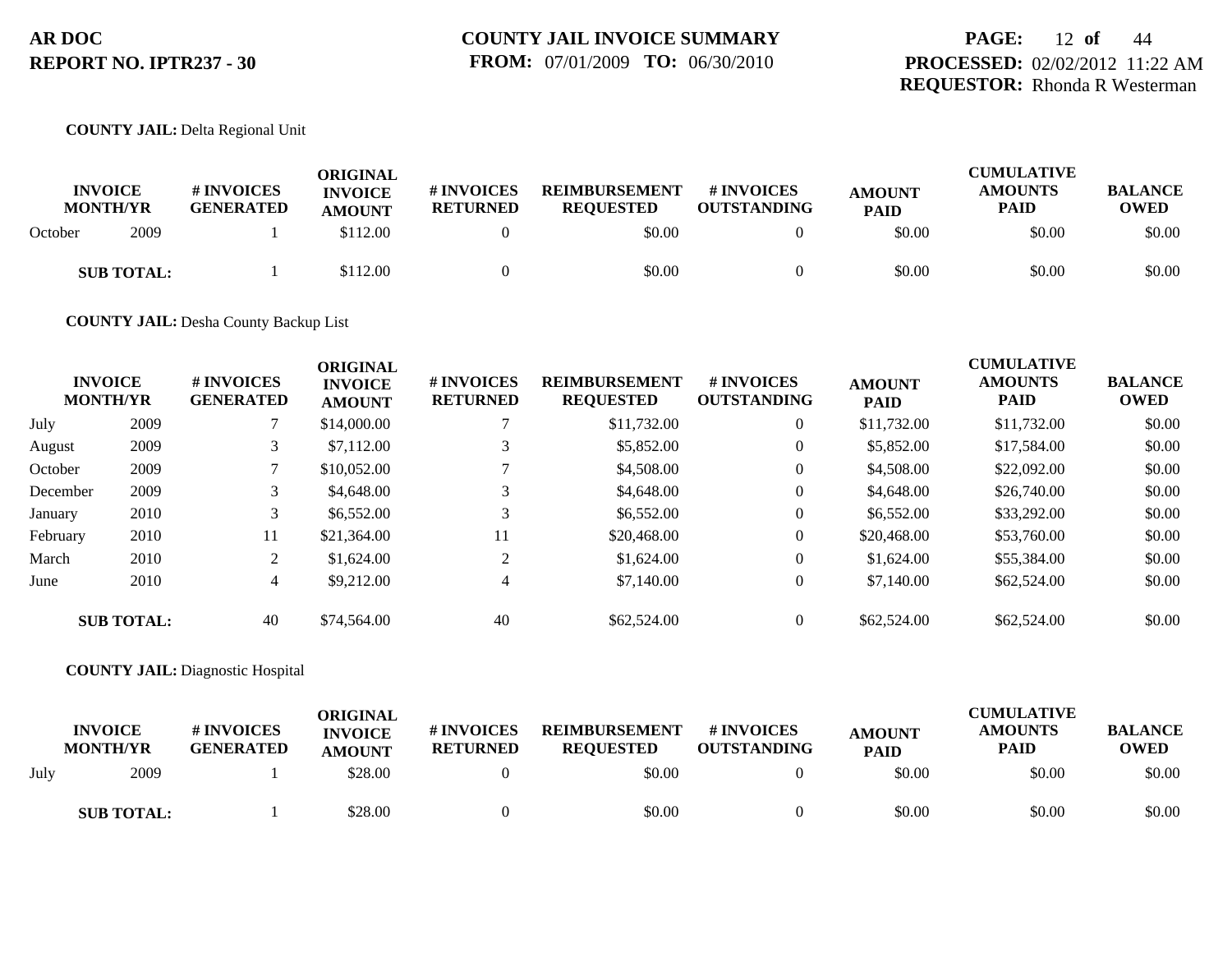## **PAGE:** 13 **of** 44 **PROCESSED:** 02/02/2012 11:22 AM **REQUESTOR:** Rhonda R Westerman

### **COUNTY JAIL:** Diagnostic New Comm.

|         | <b>INVOICE</b><br><b>MONTH/YR</b> | # INVOICES<br><b>GENERATED</b> | <b>ORIGINAL</b><br><b>INVOICE</b><br><b>AMOUNT</b> | # INVOICES<br><b>RETURNED</b> | <b>REIMBURSEMENT</b><br><b>REQUESTED</b> | <b>#INVOICES</b><br><b>OUTSTANDING</b> | <b>AMOUNT</b><br><b>PAID</b> | <b>CUMULATIVE</b><br><b>AMOUNTS</b><br><b>PAID</b> | <b>BALANCE</b><br><b>OWED</b> |
|---------|-----------------------------------|--------------------------------|----------------------------------------------------|-------------------------------|------------------------------------------|----------------------------------------|------------------------------|----------------------------------------------------|-------------------------------|
| July    | 2009                              |                                | \$1,652.00                                         |                               | \$0.00                                   |                                        | \$0.00                       | \$0.00                                             | \$0.00                        |
| October | 2009                              |                                | \$420.00                                           |                               | \$0.00                                   |                                        | \$0.00                       | \$0.00                                             | \$0.00                        |
|         | <b>SUB TOTAL:</b>                 |                                | \$2,072.00                                         |                               | \$0.00                                   |                                        | \$0.00                       | \$0.00                                             | \$0.00                        |

**COUNTY JAIL:** Drew County Backup List

|           | <b>INVOICE</b><br><b>MONTH/YR</b> | # INVOICES<br><b>GENERATED</b> | <b>ORIGINAL</b><br><b>INVOICE</b><br><b>AMOUNT</b> | # INVOICES<br><b>RETURNED</b> | <b>REIMBURSEMENT</b><br><b>REQUESTED</b> | <b>#INVOICES</b><br><b>OUTSTANDING</b> | <b>AMOUNT</b><br><b>PAID</b> | <b>CUMULATIVE</b><br><b>AMOUNTS</b><br><b>PAID</b> | <b>BALANCE</b><br><b>OWED</b> |
|-----------|-----------------------------------|--------------------------------|----------------------------------------------------|-------------------------------|------------------------------------------|----------------------------------------|------------------------------|----------------------------------------------------|-------------------------------|
| July      | 2009                              | 8                              | \$16,912.00                                        | 8                             | \$10,444.00                              | $\overline{0}$                         | \$10,444.00                  | \$10,444.00                                        | \$0.00                        |
| September | 2009                              |                                | \$112.00                                           |                               | \$112.00                                 | 0                                      | \$112.00                     | \$10,556.00                                        | \$0.00                        |
| October   | 2009                              | 10                             | \$18,508.00                                        | 10                            | \$18,508.00                              | $\overline{0}$                         | \$18,508.00                  | \$29,064.00                                        | \$0.00                        |
| November  | 2009                              |                                | \$16,016.00                                        |                               | \$16,016.00                              | $\overline{0}$                         | \$16,016.00                  | \$45,080.00                                        | \$0.00                        |
| December  | 2009                              | 5                              | \$8,008.00                                         |                               | \$5,236.00                               | $\overline{0}$                         | \$5,236.00                   | \$50,316.00                                        | \$0.00                        |
| January   | 2010                              | 2                              | \$504.00                                           |                               | \$252.00                                 | $\overline{0}$                         | \$252.00                     | \$50,568.00                                        | \$0.00                        |
| February  | 2010                              |                                | \$28.00                                            |                               | \$28.00                                  | $\overline{0}$                         | \$28.00                      | \$50,596.00                                        | \$0.00                        |
| March     | 2010                              | 8                              | \$6,132.00                                         | 8                             | \$6,132.00                               | $\overline{0}$                         | \$6,132.00                   | \$56,728.00                                        | \$0.00                        |
| May       | 2010                              |                                | \$10,976.00                                        |                               | \$8,624.00                               | $\boldsymbol{0}$                       | \$8,624.00                   | \$65,352.00                                        | \$0.00                        |
| June      | 2010                              | 3                              | \$4,284.00                                         | 3                             | \$4,284.00                               | $\overline{0}$                         | \$4,284.00                   | \$69,636.00                                        | \$0.00                        |
|           | <b>SUB TOTAL:</b>                 | 50                             | \$81,480.00                                        | 50                            | \$69,636.00                              | $\Omega$                               | \$69,636.00                  | \$69,636.00                                        | \$0.00                        |

#### **COUNTY JAIL:** East AR Region. Unit

|      | <b>INVOICE</b><br><b>MONTH/YR</b> | # INVOICES<br><b>GENERATED</b> | ORIGINAL<br><b>INVOICE</b><br><b>AMOUNT</b> | # INVOICES<br><b>RETURNED</b> | <b>REIMBURSEMENT</b><br><b>REQUESTED</b> | <b>#INVOICES</b><br><b>OUTSTANDING</b> | <b>AMOUNT</b><br><b>PAID</b> | <b>CUMULATIVE</b><br><b>AMOUNTS</b><br><b>PAID</b> | <b>BALANCE</b><br><b>OWED</b> |
|------|-----------------------------------|--------------------------------|---------------------------------------------|-------------------------------|------------------------------------------|----------------------------------------|------------------------------|----------------------------------------------------|-------------------------------|
| Julv | 2009                              |                                | \$43,288,00                                 |                               | \$0.00                                   |                                        | \$0.00                       | \$0.00                                             | \$0.00                        |
|      | <b>SUB TOTAL:</b>                 |                                | \$43,288.00                                 |                               | \$0.00                                   |                                        | \$0.00                       | \$0.00                                             | \$0.00                        |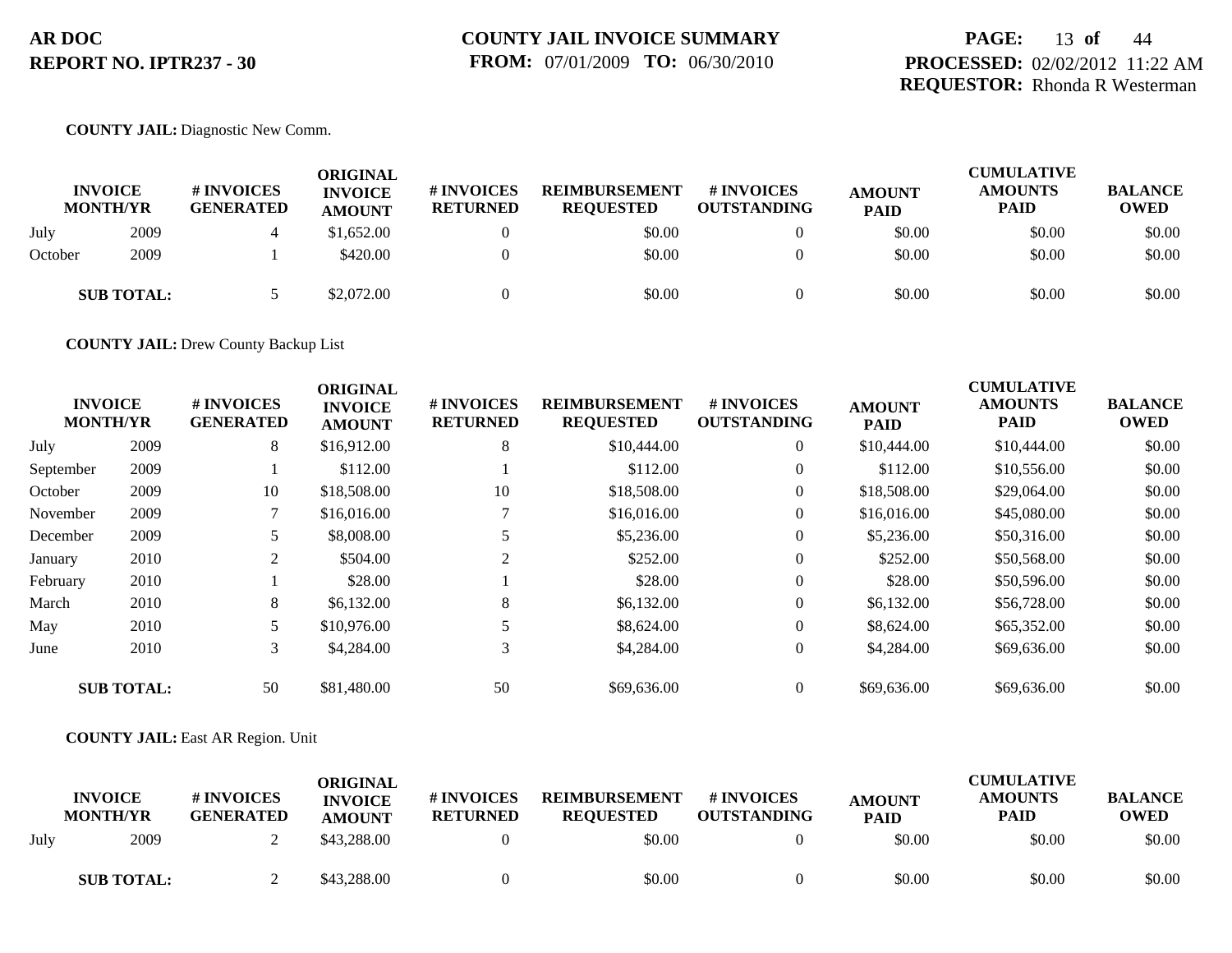## **PAGE:** 14 **of** 44 **PROCESSED:** 02/02/2012 11:22 AM **REQUESTOR:** Rhonda R Westerman

### **COUNTY JAIL:** East AR Violator Pgm

|      | <b>INVOICE</b><br><b>MONTH/YR</b> | # INVOICES<br><b>GENERATED</b> | ORIGINAL<br><b>INVOICE</b><br><b>AMOUNT</b> | # INVOICES<br><b>RETURNED</b> | <b>REIMBURSEMENT</b><br><b>REQUESTED</b> | # INVOICES<br><b>OUTSTANDING</b> | <b>AMOUNT</b><br><b>PAID</b> | <b>CUMULATIVE</b><br><b>AMOUNTS</b><br><b>PAID</b> | <b>BALANCE</b><br><b>OWED</b> |
|------|-----------------------------------|--------------------------------|---------------------------------------------|-------------------------------|------------------------------------------|----------------------------------|------------------------------|----------------------------------------------------|-------------------------------|
| July | 2009                              |                                | \$196.00                                    |                               | \$0.00                                   |                                  | \$0.00                       | \$0.00                                             | \$0.00                        |
|      | <b>SUB TOTAL:</b>                 |                                | \$196.00                                    |                               | \$0.00                                   |                                  | \$0.00                       | \$0.00                                             | \$0.00                        |

**COUNTY JAIL:** England City Jail Backup

|          | <b>INVOICE</b><br><b>MONTH/YR</b> | # INVOICES<br><b>GENERATED</b> | <b>ORIGINAL</b><br><b>INVOICE</b><br><b>AMOUNT</b> | # INVOICES<br><b>RETURNED</b> | <b>REIMBURSEMENT</b><br><b>REQUESTED</b> | # INVOICES<br><b>OUTSTANDING</b> | <b>AMOUNT</b><br><b>PAID</b> | <b>CUMULATIVE</b><br><b>AMOUNTS</b><br><b>PAID</b> | <b>BALANCE</b><br><b>OWED</b> |
|----------|-----------------------------------|--------------------------------|----------------------------------------------------|-------------------------------|------------------------------------------|----------------------------------|------------------------------|----------------------------------------------------|-------------------------------|
| December | 2009                              |                                | \$5,096.00                                         |                               | \$2,268.00                               | $\overline{0}$                   | \$2,268.00                   | \$2,268.00                                         | \$0.00                        |
| May      | 2010                              |                                | \$28.00                                            |                               | \$0.00                                   |                                  | \$0.00                       | \$2,268.00                                         | \$0.00                        |
| June     | 2010                              |                                | \$2,576.00                                         |                               | \$0.00                                   | $\Omega$                         | \$0.00                       | \$2,268.00                                         | \$0.00                        |
|          | <b>SUB TOTAL:</b>                 |                                | \$7,700.00                                         |                               | \$2,268.00                               | $\Omega$                         | \$2,268.00                   | \$2,268.00                                         | \$0.00                        |

**COUNTY JAIL:** Faulkner County Backup List

| <b>INVOICE</b><br><b>MONTH/YR</b> | # INVOICES<br><b>GENERATED</b> | <b>ORIGINAL</b><br><b>INVOICE</b><br><b>AMOUNT</b> | # INVOICES<br><b>RETURNED</b> | <b>REIMBURSEMENT</b><br><b>REQUESTED</b> | # INVOICES<br><b>OUTSTANDING</b> | <b>AMOUNT</b><br><b>PAID</b> | <b>CUMULATIVE</b><br><b>AMOUNTS</b><br><b>PAID</b> | <b>BALANCE</b><br><b>OWED</b> |
|-----------------------------------|--------------------------------|----------------------------------------------------|-------------------------------|------------------------------------------|----------------------------------|------------------------------|----------------------------------------------------|-------------------------------|
| 2009                              | 29                             | \$91,224.00                                        | 29                            | \$80,976.00                              | $\boldsymbol{0}$                 | \$80,976.00                  | \$80,976.00                                        | \$0.00                        |
| 2009                              | 14                             | \$56,672.00                                        | 14                            | \$28,056.00                              | $\overline{0}$                   | \$28,056.00                  | \$109,032.00                                       | \$0.00                        |
| 2009                              | 19                             | \$66,052.00                                        | 19                            | \$22,820.00                              | $\overline{0}$                   | \$22,820.00                  | \$131,852.00                                       | \$0.00                        |
| 2009                              | 28                             | \$126,448.00                                       | 28                            | \$60,816.00                              | $\overline{0}$                   | \$60,816.00                  | \$192,668.00                                       | \$0.00                        |
| 2009                              | 34                             | \$97,020.00                                        | 34                            | \$84,280.00                              | $\overline{0}$                   | \$84,280.00                  | \$276,948.00                                       | \$0.00                        |
| 2009                              | 9                              | \$24,472.00                                        | 9                             | \$19,460.00                              | $\overline{0}$                   | \$19,460.00                  | \$296,408.00                                       | \$0.00                        |
| 2010                              | 40                             | \$102,004.00                                       | 40                            | \$77,196,00                              | $\overline{0}$                   | \$77,196.00                  | \$373,604.00                                       | \$0.00                        |
| 2010                              | 8                              | \$13,832.00                                        | 8                             | \$10,808.00                              | $\overline{0}$                   | \$10,808.00                  | \$384,412.00                                       | \$0.00                        |
| 2010                              | 8                              | \$24,612.00                                        |                               | \$9,940.00                               | $\overline{0}$                   | \$9,940.00                   | \$394,352.00                                       | \$0.00                        |
| 2010                              | 19                             | \$97,468.00                                        | 19                            | \$14,560.00                              | $\overline{0}$                   | \$14,560.00                  | \$408,912.00                                       | \$0.00                        |
| 2010                              | 20                             | \$43,652.00                                        | 20                            | \$39,648.00                              | $\overline{0}$                   | \$39,648.00                  | \$448,560.00                                       | \$0.00                        |
| 2010                              |                                | \$168.00                                           |                               | \$0.00                                   | $\Omega$                         | \$0.00                       | \$448,560.00                                       | \$0.00                        |
|                                   |                                |                                                    |                               |                                          |                                  |                              |                                                    |                               |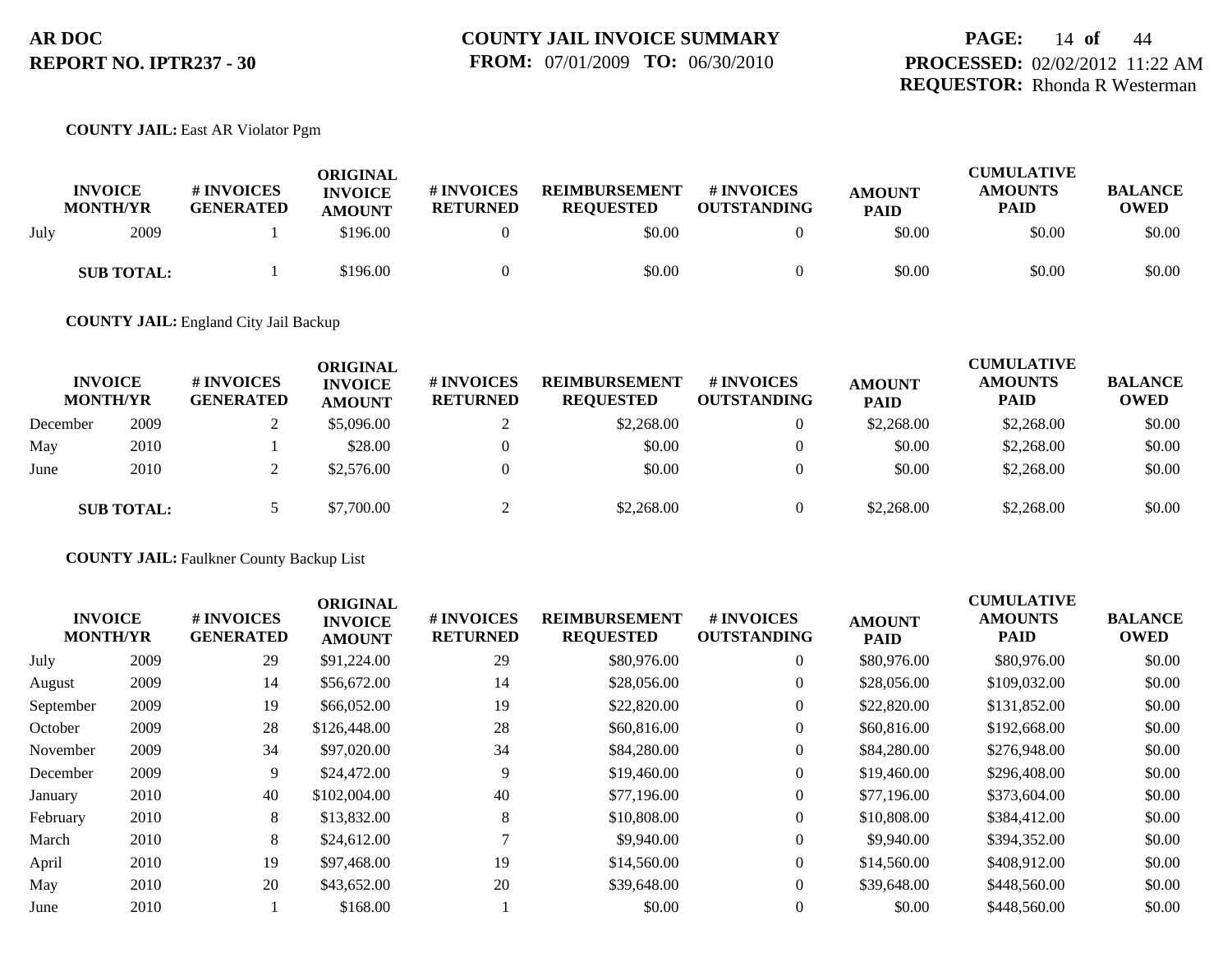#### **COUNTY JAIL:** Faulkner County Backup List

| <b>INVOICE</b><br><b>MONTH/YR</b> | # INVOICES<br><b>GENERATED</b> | ORIGINAL<br><b>INVOICE</b><br><b>AMOUNT</b> | # INVOICES<br><b>RETURNED</b> | <b>REIMBURSEMENT</b><br><b>REQUESTED</b> | # INVOICES<br><b>OUTSTANDING</b> | <b>AMOUNT</b><br><b>PAID</b> | <b>CUMULATIVE</b><br><b>AMOUNTS</b><br>PAID | <b>BALANCE</b><br><b>OWED</b> |
|-----------------------------------|--------------------------------|---------------------------------------------|-------------------------------|------------------------------------------|----------------------------------|------------------------------|---------------------------------------------|-------------------------------|
| <b>SUB TOTAL:</b>                 | 229                            | \$743,624.00                                | 228                           | \$448,560.00                             |                                  | \$448,560.00                 | \$448,560.00                                | \$0.00                        |

#### **COUNTY JAIL:** Franklin County Backup List

|           | <b>INVOICE</b><br><b>MONTH/YR</b> | # INVOICES<br><b>GENERATED</b> | <b>ORIGINAL</b><br><b>INVOICE</b><br><b>AMOUNT</b> | # INVOICES<br><b>RETURNED</b> | <b>REIMBURSEMENT</b><br><b>REQUESTED</b> | <b>#INVOICES</b><br><b>OUTSTANDING</b> | <b>AMOUNT</b><br><b>PAID</b> | <b>CUMULATIVE</b><br><b>AMOUNTS</b><br><b>PAID</b> | <b>BALANCE</b><br><b>OWED</b> |
|-----------|-----------------------------------|--------------------------------|----------------------------------------------------|-------------------------------|------------------------------------------|----------------------------------------|------------------------------|----------------------------------------------------|-------------------------------|
| August    | 2009                              |                                | \$168.00                                           |                               | \$168.00                                 | $\overline{0}$                         | \$168.00                     | \$168.00                                           | \$0.00                        |
| September | 2009                              | 10                             | \$27,188.00                                        | $\theta$                      | \$0.00                                   | $\theta$                               | \$0.00                       | \$168.00                                           | \$0.00                        |
| October   | 2009                              | 4                              | \$2,800.00                                         | 4                             | \$2,800.00                               | $\overline{0}$                         | \$2,800.00                   | \$2,968.00                                         | \$0.00                        |
| November  | 2009                              |                                | \$280.00                                           |                               | \$280.00                                 | $\overline{0}$                         | \$280.00                     | \$3,248.00                                         | \$0.00                        |
| December  | 2009                              | 11                             | \$17,920.00                                        | 11                            | \$17,920.00                              | $\overline{0}$                         | \$17,920.00                  | \$21,168.00                                        | \$0.00                        |
| February  | 2010                              | 6                              | \$6,496.00                                         | 6                             | \$6,496.00                               | $\overline{0}$                         | \$6,496.00                   | \$27,664.00                                        | \$0.00                        |
| March     | 2010                              |                                | \$4,984.00                                         |                               | \$4,984.00                               | $\overline{0}$                         | \$4,984.00                   | \$32,648.00                                        | \$0.00                        |
| April     | 2010                              | 3                              | \$1,932.00                                         | 3                             | \$1,932.00                               | $\overline{0}$                         | \$1,932.00                   | \$34,580.00                                        | \$0.00                        |
| May       | 2010                              | $\overline{2}$                 | \$1,988.00                                         | 2                             | \$1,988.00                               | $\overline{0}$                         | \$1,988.00                   | \$36,568.00                                        | \$0.00                        |
|           | <b>SUB TOTAL:</b>                 | 45                             | \$63,756.00                                        | 35                            | \$36,568.00                              | $\overline{0}$                         | \$36,568.00                  | \$36,568.00                                        | \$0.00                        |

**COUNTY JAIL:** Fulton County Backup List

| <b>INVOICE</b><br><b>MONTH/YR</b> |      | <b># INVOICES</b><br><b>GENERATED</b> | <b>ORIGINAL</b><br><b>INVOICE</b><br><b>AMOUNT</b> | # INVOICES<br><b>RETURNED</b> | <b>REIMBURSEMENT</b><br><b>REQUESTED</b> | # INVOICES<br><b>OUTSTANDING</b> | <b>AMOUNT</b><br><b>PAID</b> | <b>CUMULATIVE</b><br><b>AMOUNTS</b><br><b>PAID</b> | <b>BALANCE</b><br><b>OWED</b> |
|-----------------------------------|------|---------------------------------------|----------------------------------------------------|-------------------------------|------------------------------------------|----------------------------------|------------------------------|----------------------------------------------------|-------------------------------|
| July                              | 2009 | 4                                     | \$5,096.00                                         |                               | \$5,096.00                               | $\overline{0}$                   | \$5,096.00                   | \$5,096.00                                         | \$0.00                        |
| October                           | 2009 |                                       | \$3,332.00                                         |                               | \$2,800.00                               | $\overline{0}$                   | \$2,800.00                   | \$7,896.00                                         | \$0.00                        |
| November                          | 2009 |                                       | \$2,940.00                                         |                               | \$2,940.00                               | $\overline{0}$                   | \$2,940.00                   | \$10,836.00                                        | \$0.00                        |
| December                          | 2009 |                                       | \$1,904.00                                         |                               | \$1,904.00                               | $\overline{0}$                   | \$1,904.00                   | \$12,740.00                                        | \$0.00                        |
| January                           | 2010 |                                       | \$1,512.00                                         |                               | \$1,512.00                               | $\overline{0}$                   | \$1,512.00                   | \$14,252.00                                        | \$0.00                        |
| March                             | 2010 |                                       | \$4,732.00                                         |                               | \$4,732.00                               | $\Omega$                         | \$4,732.00                   | \$18,984.00                                        | \$0.00                        |
| April                             | 2010 |                                       | \$980.00                                           |                               | \$0.00                                   |                                  | \$0.00                       | \$18,984.00                                        | \$0.00                        |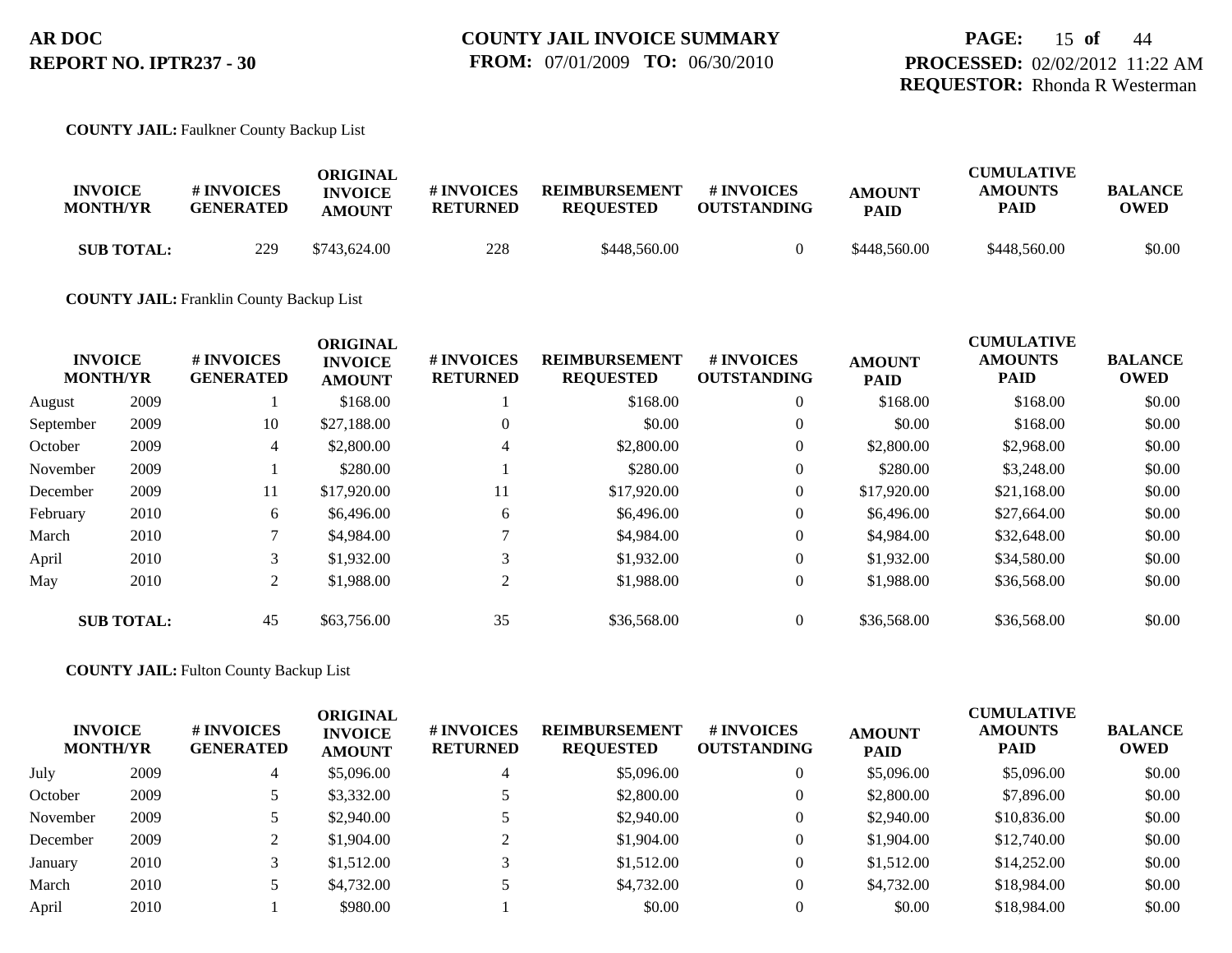#### **COUNTY JAIL:** Fulton County Backup List

|     | <b>INVOICE</b><br><b>MONTH/YR</b> | # INVOICES<br><b>GENERATED</b> | ORIGINAL<br><b>INVOICE</b><br><b>AMOUNT</b> | # INVOICES<br><b>RETURNED</b> | <b>REIMBURSEMENT</b><br><b>REOUESTED</b> | # INVOICES<br><b>OUTSTANDING</b> | <b>AMOUNT</b><br><b>PAID</b> | <b>CUMULATIVE</b><br><b>AMOUNTS</b><br><b>PAID</b> | <b>BALANCE</b><br><b>OWED</b> |
|-----|-----------------------------------|--------------------------------|---------------------------------------------|-------------------------------|------------------------------------------|----------------------------------|------------------------------|----------------------------------------------------|-------------------------------|
| May | 2010                              |                                | \$3,472.00                                  |                               | \$0.00                                   |                                  | \$0.00                       | \$18,984.00                                        | \$0.00                        |
|     | <b>SUB TOTAL:</b>                 | 27                             | \$23,968.00                                 | 27<br>ا ت                     | \$18,984.00                              |                                  | \$18,984.00                  | \$18,984.00                                        | \$0.00                        |

**COUNTY JAIL:** Garland County Backup List

|           | <b>INVOICE</b><br><b>MONTH/YR</b> | # INVOICES<br><b>GENERATED</b> | <b>ORIGINAL</b><br><b>INVOICE</b><br><b>AMOUNT</b> | # INVOICES<br><b>RETURNED</b> | <b>REIMBURSEMENT</b><br><b>REQUESTED</b> | <b># INVOICES</b><br><b>OUTSTANDING</b> | <b>AMOUNT</b><br><b>PAID</b> | <b>CUMULATIVE</b><br><b>AMOUNTS</b><br>PAID | <b>BALANCE</b><br><b>OWED</b> |
|-----------|-----------------------------------|--------------------------------|----------------------------------------------------|-------------------------------|------------------------------------------|-----------------------------------------|------------------------------|---------------------------------------------|-------------------------------|
| July      | 2009                              | 15                             | \$43,876.00                                        | 15                            | \$43,876.00                              | $\overline{0}$                          | \$43,876.00                  | \$43,876.00                                 | \$0.00                        |
| August    | 2009                              | 20                             | \$46,536.00                                        | 20                            | \$43,176.00                              | $\overline{0}$                          | \$43,176.00                  | \$87,052.00                                 | \$0.00                        |
| September | 2009                              | 5                              | \$2,268.00                                         |                               | \$1,960.00                               | $\overline{0}$                          | \$1,960.00                   | \$89,012.00                                 | \$0.00                        |
| October   | 2009                              | 32                             | \$60,984.00                                        | 32                            | \$53,424.00                              | $\overline{0}$                          | \$53,424.00                  | \$142,436.00                                | \$0.00                        |
| November  | 2009                              | 14                             | \$28,616.00                                        | 14                            | \$26,180.00                              | $\overline{0}$                          | \$26,180.00                  | \$168,616.00                                | \$0.00                        |
| December  | 2009                              | 10                             | \$22,792.00                                        | 10                            | \$22,036.00                              | $\overline{0}$                          | \$22,036.00                  | \$190,652.00                                | \$0.00                        |
| January   | 2010                              | 32                             | \$58,660.00                                        | 32                            | \$55,748.00                              | $\overline{0}$                          | \$55,748.00                  | \$246,400.00                                | \$0.00                        |
| February  | 2010                              | 24                             | \$23,800.00                                        | 24                            | \$22,512.00                              | $\overline{0}$                          | \$22,512.00                  | \$268,912.00                                | \$0.00                        |
| March     | 2010                              | 6                              | \$4,620.00                                         | 6                             | \$4,620.00                               | $\overline{0}$                          | \$4,620.00                   | \$273,532.00                                | \$0.00                        |
| April     | 2010                              | 23                             | \$14,364.00                                        | 23                            | \$14,280.00                              | $\overline{0}$                          | \$14,280.00                  | \$287,812.00                                | \$0.00                        |
| May       | 2010                              | 11                             | \$14,084.00                                        | 11                            | \$14,084.00                              | $\overline{0}$                          | \$14,084.00                  | \$301,896.00                                | \$0.00                        |
| June      | 2010                              | 14                             | \$22,960.00                                        | 14                            | \$22,708.00                              | $\overline{0}$                          | \$22,708.00                  | \$324,604.00                                | \$0.00                        |
|           | <b>SUB TOTAL:</b>                 | 206                            | \$343,560.00                                       | 206                           | \$324,604.00                             | $\overline{0}$                          | \$324,604.00                 | \$324,604.00                                | \$0.00                        |

#### **COUNTY JAIL:** Grant County Backup List

|         |                                   |                                | ORIGINAL                        |                               |                                          |                                  | <b>CUMULATIVE</b>            |                        |                               |  |  |
|---------|-----------------------------------|--------------------------------|---------------------------------|-------------------------------|------------------------------------------|----------------------------------|------------------------------|------------------------|-------------------------------|--|--|
|         | <b>INVOICE</b><br><b>MONTH/YR</b> | # INVOICES<br><b>GENERATED</b> | <b>INVOICE</b><br><b>AMOUNT</b> | # INVOICES<br><b>RETURNED</b> | <b>REIMBURSEMENT</b><br><b>REQUESTED</b> | # INVOICES<br><b>OUTSTANDING</b> | <b>AMOUNT</b><br><b>PAID</b> | <b>AMOUNTS</b><br>PAID | <b>BALANCE</b><br><b>OWED</b> |  |  |
| July    | 2009                              | 10                             | \$16.464.00                     | 10                            | \$13,748.00                              |                                  | \$13,748.00                  | \$13,748.00            | \$0.00                        |  |  |
| August  | 2009                              |                                | \$1,288.00                      |                               | \$1,288.00                               |                                  | \$1,288.00                   | \$15,036.00            | \$0.00                        |  |  |
| October | 2009                              |                                | \$10,192.00                     |                               | \$2,268.00                               |                                  | \$2,268.00                   | \$17,304.00            | \$0.00                        |  |  |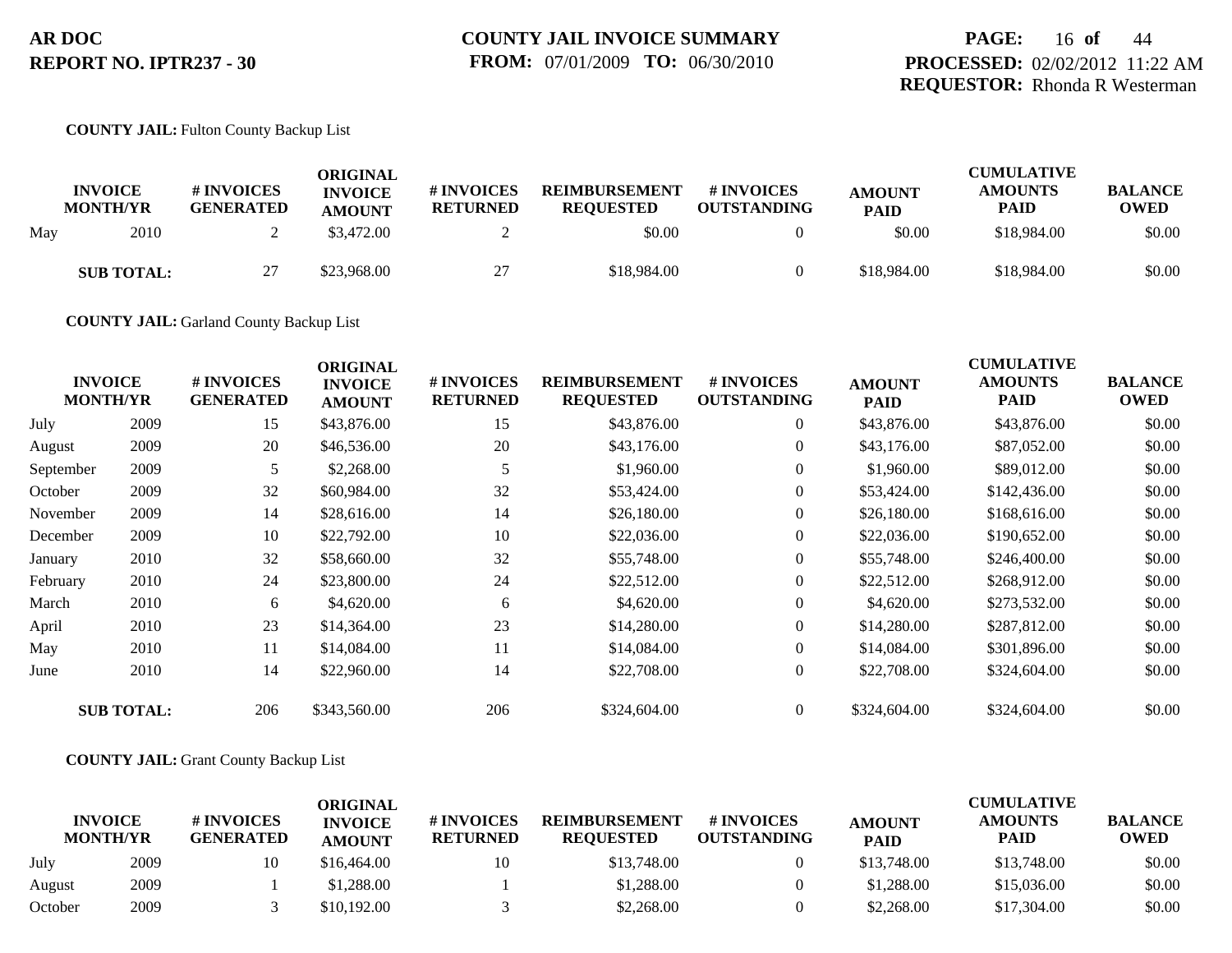## **PAGE:** 17 **of** 44 **PROCESSED:** 02/02/2012 11:22 AM **REQUESTOR:** Rhonda R Westerman

#### **COUNTY JAIL:** Grant County Backup List

| <b>INVOICE</b><br><b>MONTH/YR</b> |                   | # INVOICES<br><b>GENERATED</b> | ORIGINAL<br><b>INVOICE</b><br><b>AMOUNT</b> | # INVOICES<br><b>RETURNED</b> | <b>REIMBURSEMENT</b><br><b>REQUESTED</b> | # INVOICES<br><b>OUTSTANDING</b> | <b>AMOUNT</b><br><b>PAID</b> | <b>CUMULATIVE</b><br><b>AMOUNTS</b><br><b>PAID</b> | <b>BALANCE</b><br><b>OWED</b> |
|-----------------------------------|-------------------|--------------------------------|---------------------------------------------|-------------------------------|------------------------------------------|----------------------------------|------------------------------|----------------------------------------------------|-------------------------------|
| November                          | 2009              | 4                              | \$10,080.00                                 |                               | \$10,192,00                              | 0                                | \$10,192.00                  | \$27,496.00                                        | \$0.00                        |
| January                           | 2010              | 8.                             | \$18,620.00                                 | 8                             | \$17,108.00                              | 0                                | \$17,108.00                  | \$44,604.00                                        | \$0.00                        |
| March                             | 2010              | 10                             | \$14,392.00                                 | 10                            | \$6,832.00                               |                                  | \$6,832.00                   | \$51,436.00                                        | \$0.00                        |
| May                               | 2010              | 12                             | \$13,580.00                                 | 12                            | \$8,848.00                               |                                  | \$8,848.00                   | \$60,284.00                                        | \$0.00                        |
|                                   | <b>SUB TOTAL:</b> | 48                             | \$84,616.00                                 | 48                            | \$60,284.00                              |                                  | \$60,284.00                  | \$60,284.00                                        | \$0.00                        |

**COUNTY JAIL:** Greene County 309-In Jail

| <b>INVOICE</b><br><b>MONTH/YR</b> |                   | # INVOICES<br><b>GENERATED</b> | ORIGINAL<br><b>INVOICE</b><br><b>AMOUNT</b> | <b>#INVOICES</b><br><b>RETURNED</b> | <b>REIMBURSEMENT</b><br><b>REQUESTED</b> | # INVOICES<br><b>OUTSTANDING</b> | <b>AMOUNT</b><br><b>PAID</b> | <b>CUMULATIVE</b><br><b>AMOUNTS</b><br><b>PAID</b> | <b>BALANCE</b><br><b>OWED</b> |
|-----------------------------------|-------------------|--------------------------------|---------------------------------------------|-------------------------------------|------------------------------------------|----------------------------------|------------------------------|----------------------------------------------------|-------------------------------|
| August                            | 2009              |                                | \$2,212.00                                  |                                     | \$0.00                                   |                                  | \$0.00                       | \$0.00                                             | \$0.00                        |
|                                   | <b>SUB TOTAL:</b> |                                | \$2,212.00                                  |                                     | \$0.00                                   |                                  | \$0.00                       | \$0.00                                             | \$0.00                        |

**COUNTY JAIL:** Greene County 309/Work

| <b>INVOICE</b><br><b>MONTH/YR</b> | # INVOICES<br><b>GENERATED</b> | ORIGINAL<br><b>INVOICE</b><br><b>AMOUNT</b> | # INVOICES<br><b>RETURNED</b> | <b>REIMBURSEMENT</b><br><b>REOUESTED</b> | # INVOICES<br><b>OUTSTANDING</b> | <b>AMOUNT</b><br><b>PAID</b> | <b>CUMULATIVE</b><br><b>AMOUNTS</b><br>PAID | <b>BALANCE</b><br><b>OWED</b> |
|-----------------------------------|--------------------------------|---------------------------------------------|-------------------------------|------------------------------------------|----------------------------------|------------------------------|---------------------------------------------|-------------------------------|
| 2009<br>August                    |                                | \$4,536.00                                  |                               | \$0.00                                   |                                  | \$0.00                       | \$0.00                                      | \$0.00                        |
| <b>SUB TOTAL:</b>                 |                                | \$4,536.00                                  |                               | \$0.00                                   |                                  | \$0.00                       | \$0.00                                      | \$0.00                        |

**COUNTY JAIL:** Greene County Backup List

| <b>INVOICE</b> |                 | # INVOICES       | ORIGINAL<br><b>INVOICE</b> | # INVOICES<br><b>REIMBURSEMENT</b> | # INVOICES       | <b>AMOUNT</b>      | <b>CUMULATIVE</b><br><b>AMOUNTS</b> | <b>BALANCE</b> |             |
|----------------|-----------------|------------------|----------------------------|------------------------------------|------------------|--------------------|-------------------------------------|----------------|-------------|
|                | <b>MONTH/YR</b> | <b>GENERATED</b> | <b>AMOUNT</b>              | <b>RETURNED</b>                    | <b>REQUESTED</b> | <b>OUTSTANDING</b> | <b>PAID</b>                         | <b>PAID</b>    | <b>OWED</b> |
| July           | 2009            |                  | \$15,008.00                |                                    | \$15,204.00      |                    | \$15,204.00                         | \$15,204.00    | \$0.00      |
| August         | 2009            |                  | \$8,904.00                 |                                    | \$8,904.00       |                    | \$8,904.00                          | \$24,108.00    | \$0.00      |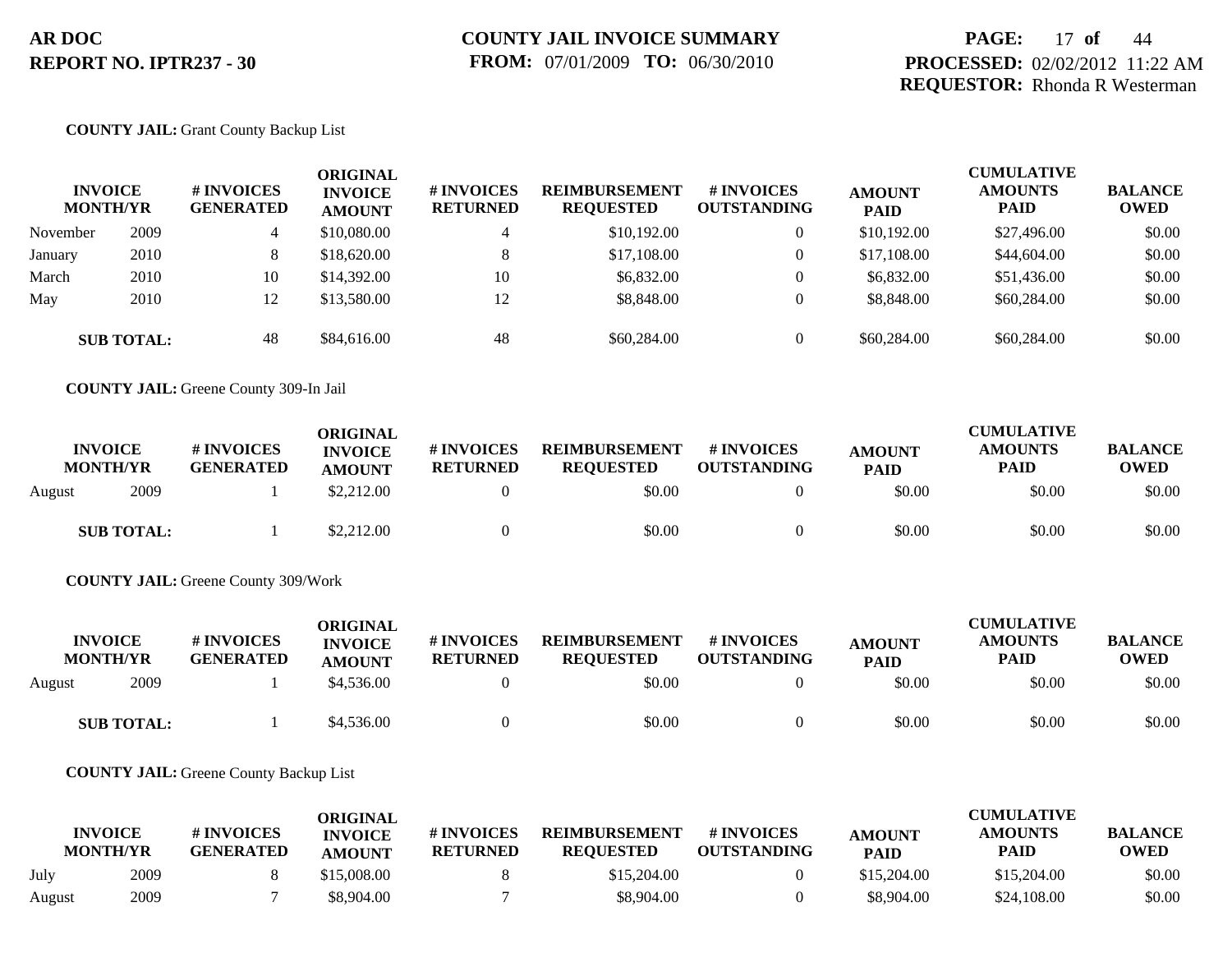### **COUNTY JAIL INVOICE SUMMARY FROM:** 07/01/2009 **TO:** 06/30/2010

## **PAGE:** 18 **of** 44 **PROCESSED:** 02/02/2012 11:22 AM **REQUESTOR:** Rhonda R Westerman

### **COUNTY JAIL:** Greene County Backup List

|           | <b>INVOICE</b><br><b>MONTH/YR</b> | # INVOICES<br><b>GENERATED</b> | <b>ORIGINAL</b><br><b>INVOICE</b><br><b>AMOUNT</b> | # INVOICES<br><b>RETURNED</b> | <b>REIMBURSEMENT</b><br><b>REQUESTED</b> | <b>#INVOICES</b><br><b>OUTSTANDING</b> | <b>AMOUNT</b><br><b>PAID</b> | <b>CUMULATIVE</b><br><b>AMOUNTS</b><br><b>PAID</b> | <b>BALANCE</b><br><b>OWED</b> |
|-----------|-----------------------------------|--------------------------------|----------------------------------------------------|-------------------------------|------------------------------------------|----------------------------------------|------------------------------|----------------------------------------------------|-------------------------------|
| September | 2009                              | 2                              | \$56.00                                            | 2                             | \$56.00                                  | $\overline{0}$                         | \$56.00                      | \$24,164.00                                        | \$0.00                        |
| October   | 2009                              | 10                             | \$8,400.00                                         | 10                            | \$8,400.00                               | $\overline{0}$                         | \$8,400.00                   | \$32,564.00                                        | \$0.00                        |
| November  | 2009                              | 5                              | \$7,028.00                                         |                               | \$7,028.00                               | $\overline{0}$                         | \$7,028.00                   | \$39,592.00                                        | \$0.00                        |
| December  | 2009                              | 11                             | \$38,528.00                                        | 11                            | \$24,920.00                              | $\overline{0}$                         | \$24,920.00                  | \$64,512.00                                        | \$0.00                        |
| January   | 2010                              | 7                              | \$18,004.00                                        |                               | \$18,004.00                              | $\overline{0}$                         | \$18,004.00                  | \$82,516.00                                        | \$0.00                        |
| February  | 2010                              | 3                              | \$2,828.00                                         | 3                             | \$2,828.00                               | $\overline{0}$                         | \$2,828.00                   | \$85,344.00                                        | \$0.00                        |
| March     | 2010                              | 15                             | \$26,936.00                                        | 15                            | \$26,936.00                              | $\overline{0}$                         | \$26,936.00                  | \$112,280.00                                       | \$0.00                        |
| April     | 2010                              | 6                              | \$7,028.00                                         | 6                             | \$5,180.00                               | $\overline{0}$                         | \$5,180.00                   | \$117,460.00                                       | \$0.00                        |
| May       | 2010                              | 7                              | \$12,040.00                                        |                               | \$12,040.00                              | $\overline{0}$                         | \$12,040.00                  | \$129,500.00                                       | \$0.00                        |
| June      | 2010                              | 5                              | \$7,252.00                                         |                               | \$7,252.00                               | $\overline{0}$                         | \$7,252.00                   | \$136,752.00                                       | \$0.00                        |
|           | <b>SUB TOTAL:</b>                 | 86                             | \$152,012.00                                       | 86                            | \$136,752.00                             | $\Omega$                               | \$136,752.00                 | \$136,752.00                                       | \$0.00                        |

**COUNTY JAIL:** Grimes Unit

|         | <b>INVOICE</b><br><b>MONTH/YR</b> | # INVOICES<br><b>GENERATED</b> | ORIGINAL<br><b>INVOICE</b><br><b>AMOUNT</b> | <b># INVOICES</b><br><b>RETURNED</b> | <b>REIMBURSEMENT</b><br><b>REQUESTED</b> | # INVOICES<br><b>OUTSTANDING</b> | <b>AMOUNT</b><br><b>PAID</b> | <b>CUMULATIVE</b><br><b>AMOUNTS</b><br><b>PAID</b> | <b>BALANCE</b><br><b>OWED</b> |
|---------|-----------------------------------|--------------------------------|---------------------------------------------|--------------------------------------|------------------------------------------|----------------------------------|------------------------------|----------------------------------------------------|-------------------------------|
| July    | 2009                              |                                | \$168.00                                    |                                      | \$0.00                                   |                                  | \$0.00                       | \$0.00                                             | \$0.00                        |
| October | 2009                              |                                | \$4,956.00                                  |                                      | \$0.00                                   |                                  | \$0.00                       | \$0.00                                             | \$0.00                        |
|         | <b>SUB TOTAL:</b>                 |                                | \$5,124.00                                  |                                      | \$0.00                                   |                                  | \$0.00                       | \$0.00                                             | \$0.00                        |

**COUNTY JAIL:** Hempstead County Backup List

| <b>INVOICE</b><br><b>MONTH/YR</b> |      | # INVOICES<br><b>GENERATED</b> | ORIGINAL<br><b>INVOICE</b><br><b>AMOUNT</b> | <b># INVOICES</b><br><b>RETURNED</b> | <b>REIMBURSEMENT</b><br><b>REQUESTED</b> | # INVOICES<br><b>OUTSTANDING</b> | <b>AMOUNT</b><br><b>PAID</b> | <b>CUMULATIVE</b><br><b>AMOUNTS</b><br><b>PAID</b> | <b>BALANCE</b><br><b>OWED</b> |
|-----------------------------------|------|--------------------------------|---------------------------------------------|--------------------------------------|------------------------------------------|----------------------------------|------------------------------|----------------------------------------------------|-------------------------------|
| July                              | 2009 |                                | \$392.00                                    |                                      | \$392.00                                 |                                  | \$392.00                     | \$392.00                                           | \$0.00                        |
| August                            | 2009 |                                | \$1,820.00                                  |                                      | \$1,820.00                               |                                  | \$1,820.00                   | \$2,212.00                                         | \$0.00                        |
| October                           | 2009 | 16                             | \$55,328.00                                 | 16                                   | \$55,328.00                              |                                  | \$55,328.00                  | \$57,540.00                                        | \$0.00                        |
| November                          | 2009 |                                | \$26,404.00                                 |                                      | \$26,404.00                              |                                  | \$26,404.00                  | \$83,944.00                                        | \$0.00                        |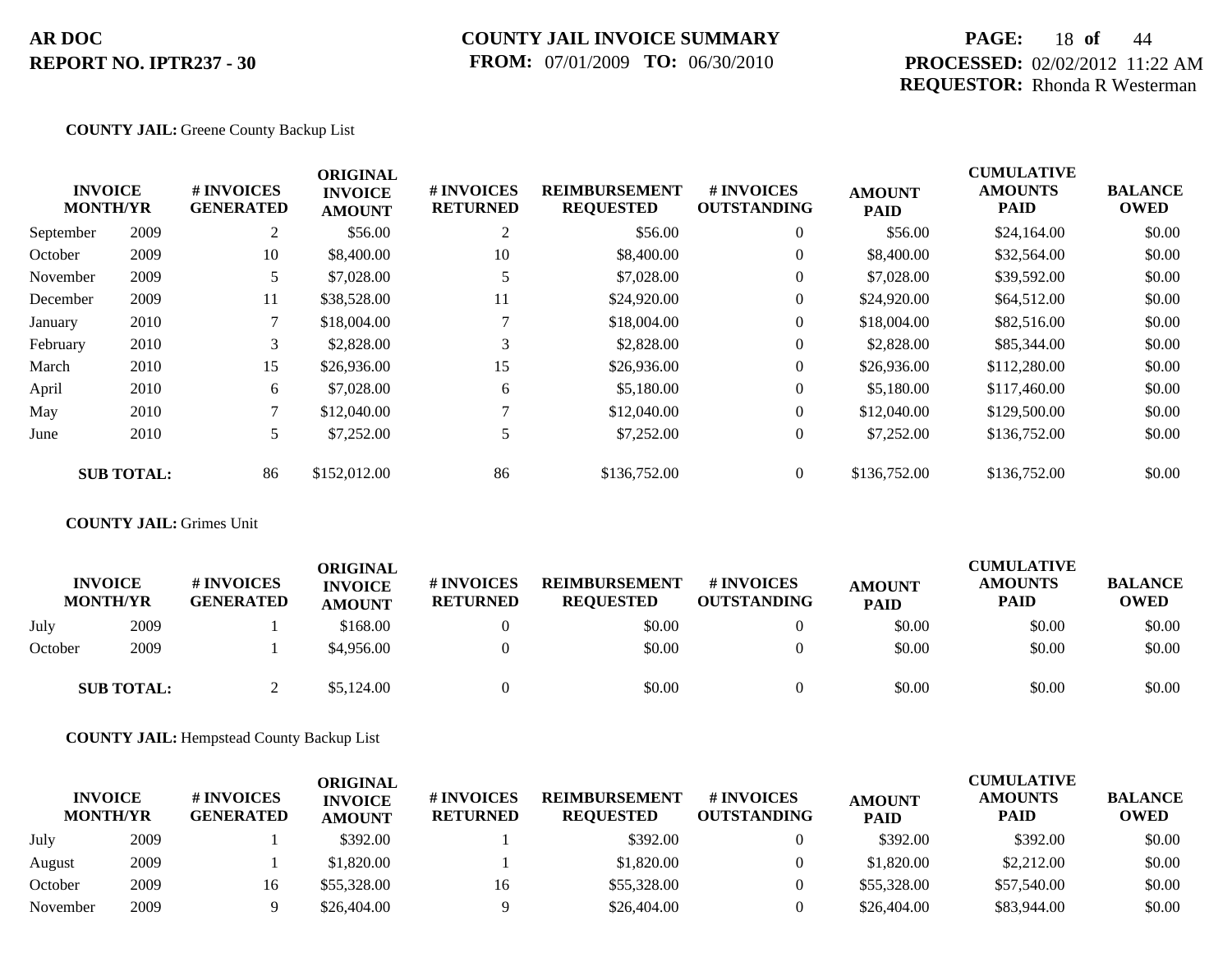## **PAGE:** 19 **of** 44 **PROCESSED:** 02/02/2012 11:22 AM **REQUESTOR:** Rhonda R Westerman

#### **COUNTY JAIL:** Hempstead County Backup List

|          | <b>INVOICE</b><br><b>MONTH/YR</b> | # INVOICES<br><b>GENERATED</b> | <b>ORIGINAL</b><br><b>INVOICE</b><br><b>AMOUNT</b> | # INVOICES<br><b>RETURNED</b> | <b>REIMBURSEMENT</b><br><b>REQUESTED</b> | <b>#INVOICES</b><br><b>OUTSTANDING</b> | <b>AMOUNT</b><br><b>PAID</b> | <b>CUMULATIVE</b><br><b>AMOUNTS</b><br><b>PAID</b> | <b>BALANCE</b><br><b>OWED</b> |
|----------|-----------------------------------|--------------------------------|----------------------------------------------------|-------------------------------|------------------------------------------|----------------------------------------|------------------------------|----------------------------------------------------|-------------------------------|
| December | 2009                              |                                | \$6,468.00                                         |                               | \$6,468.00                               | $\overline{0}$                         | \$6,468.00                   | \$90,412.00                                        | \$0.00                        |
| January  | 2010                              |                                | \$1,176.00                                         |                               | \$1,176.00                               | $\overline{0}$                         | \$1,176.00                   | \$91,588.00                                        | \$0.00                        |
| March    | 2010                              | 13                             | \$27,160.00                                        | 13                            | \$27,160.00                              | $\overline{0}$                         | \$27,160.00                  | \$118,748.00                                       | \$0.00                        |
| April    | 2010                              | 19                             | \$59,052.00                                        | 19                            | \$59,052.00                              | $\boldsymbol{0}$                       | \$59,052.00                  | \$177,800.00                                       | \$0.00                        |
| May      | 2010                              | 16                             | \$36,008.00                                        | 16                            | \$36,008.00                              | $\overline{0}$                         | \$36,008.00                  | \$213,808.00                                       | \$0.00                        |
| June     | 2010                              |                                | \$4,984.00                                         | 3                             | \$4,984.00                               | $\overline{0}$                         | \$4,984.00                   | \$218,792.00                                       | \$0.00                        |
|          | <b>SUB TOTAL:</b>                 | 82                             | \$218,792.00                                       | 82                            | \$218,792.00                             | $\overline{0}$                         | \$218,792.00                 | \$218,792.00                                       | \$0.00                        |

#### **COUNTY JAIL:** Hot Spring County Backup List

|          | <b>INVOICE</b><br><b>MONTH/YR</b> | # INVOICES<br><b>GENERATED</b> | <b>ORIGINAL</b><br><b>INVOICE</b><br><b>AMOUNT</b> | # INVOICES<br><b>RETURNED</b> | <b>REIMBURSEMENT</b><br><b>REQUESTED</b> | # INVOICES<br><b>OUTSTANDING</b> | <b>AMOUNT</b><br><b>PAID</b> | <b>CUMULATIVE</b><br><b>AMOUNTS</b><br><b>PAID</b> | <b>BALANCE</b><br><b>OWED</b> |
|----------|-----------------------------------|--------------------------------|----------------------------------------------------|-------------------------------|------------------------------------------|----------------------------------|------------------------------|----------------------------------------------------|-------------------------------|
| July     | 2009                              |                                | \$11,984.00                                        |                               | \$0.00                                   | $\overline{0}$                   | \$0.00                       | \$0.00                                             | \$0.00                        |
| August   | 2009                              | 14                             | \$44,744.00                                        | 14                            | \$26,348.00                              | $\overline{0}$                   | \$26,348.00                  | \$26,348.00                                        | \$0.00                        |
| October  | 2009                              | 9                              | \$25,424.00                                        | 9                             | \$21,336.00                              | $\overline{0}$                   | \$21,336.00                  | \$47,684.00                                        | \$0.00                        |
| November | 2009                              | 11                             | \$29,792.00                                        | 11                            | \$24,920.00                              | $\overline{0}$                   | \$24,920.00                  | \$72,604.00                                        | \$0.00                        |
| December | 2009                              | 8                              | \$29,652.00                                        | 8                             | \$22,568.00                              | $\overline{0}$                   | \$22,568.00                  | \$95,172.00                                        | \$0.00                        |
| January  | 2010                              | 11                             | \$29,204.00                                        | 11                            | \$24,080.00                              | $\overline{0}$                   | \$24,080.00                  | \$119,252.00                                       | \$0.00                        |
| March    | 2010                              | 14                             | \$38,388.00                                        | 14                            | \$29,316.00                              | $\overline{0}$                   | \$29,316.00                  | \$148,568.00                                       | \$0.00                        |
| April    | 2010                              | 13                             | \$39,508.00                                        | 13                            | \$31,388.00                              | $\overline{0}$                   | \$31,388.00                  | \$179,956.00                                       | \$0.00                        |
| June     | 2010                              |                                | \$8,820.00                                         | 5                             | \$8,820.00                               | $\overline{0}$                   | \$8,820.00                   | \$188,776.00                                       | \$0.00                        |
|          | <b>SUB TOTAL:</b>                 | 86                             | \$257,516.00                                       | 86                            | \$188,776.00                             | $\overline{0}$                   | \$188,776.00                 | \$188,776.00                                       | \$0.00                        |

#### **COUNTY JAIL:** Howard County Backup List

|      | <b>INVOICE</b><br><b>MONTH/YR</b> | # INVOICES<br><b>GENERATED</b> | <b>ORIGINAL</b><br><b>INVOICE</b><br>AMOUNT | # INVOICES<br><b>RETURNED</b> | <b>REIMBURSEMENT</b><br><b>REQUESTED</b> | # INVOICES<br><b>OUTSTANDING</b> | <b>AMOUNT</b><br><b>PAID</b> | <b>CUMULATIVE</b><br><b>AMOUNTS</b><br>PAID | <b>BALANCE</b><br><b>OWED</b> |
|------|-----------------------------------|--------------------------------|---------------------------------------------|-------------------------------|------------------------------------------|----------------------------------|------------------------------|---------------------------------------------|-------------------------------|
| July | 2009                              |                                | \$23,352.00                                 | 12                            | \$21,196.00                              |                                  | \$21,196.00                  | \$21,196.00                                 | \$0.00                        |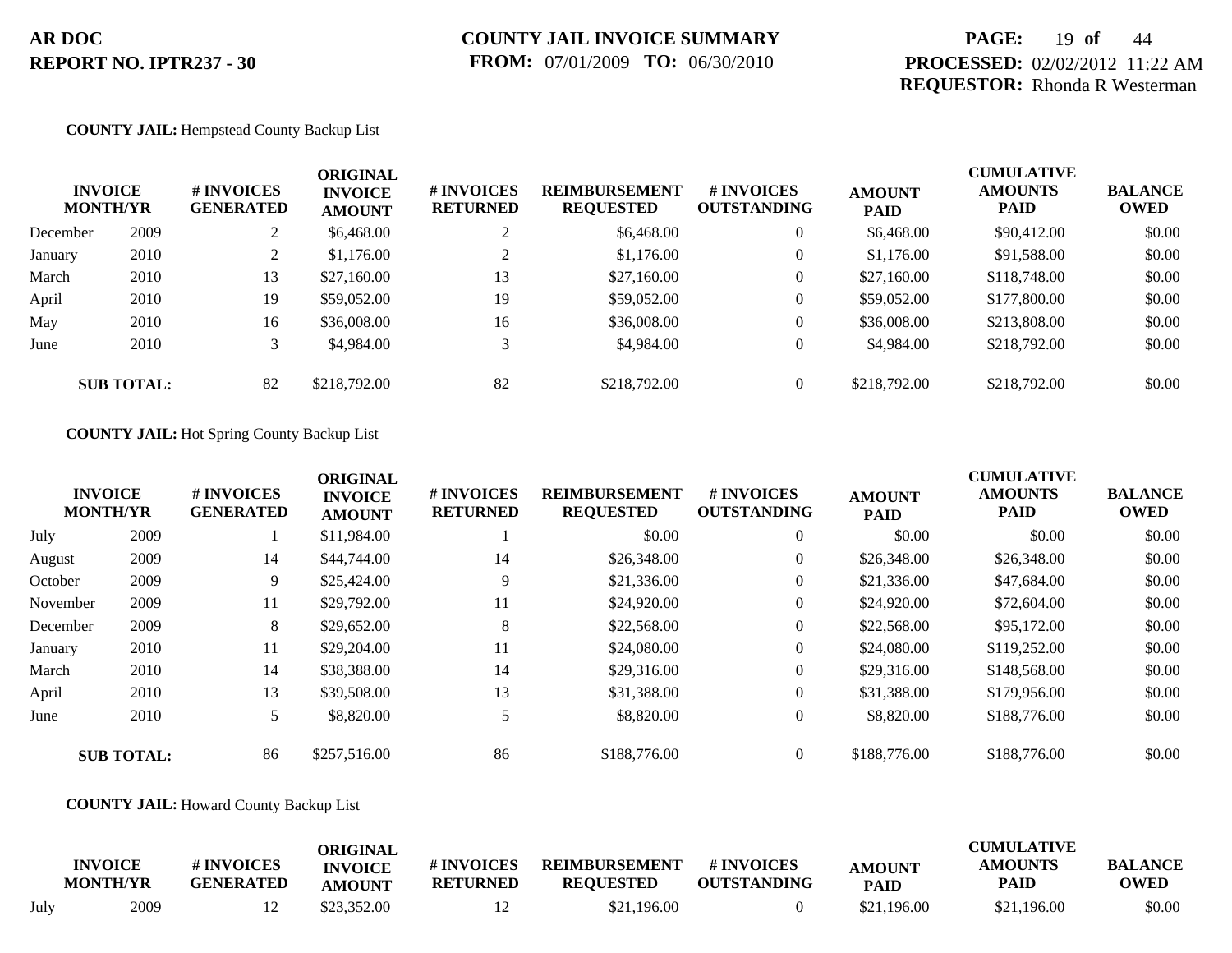### **COUNTY JAIL INVOICE SUMMARY FROM:** 07/01/2009 **TO:** 06/30/2010

## **PAGE:** 20 **of** 44 **PROCESSED:** 02/02/2012 11:22 AM **REQUESTOR:** Rhonda R Westerman

#### **COUNTY JAIL:** Howard County Backup List

|           | <b>INVOICE</b><br><b>MONTH/YR</b> | # INVOICES<br><b>GENERATED</b> | <b>ORIGINAL</b><br><b>INVOICE</b><br><b>AMOUNT</b> | # INVOICES<br><b>RETURNED</b> | <b>REIMBURSEMENT</b><br><b>REQUESTED</b> | <b>#INVOICES</b><br><b>OUTSTANDING</b> | <b>AMOUNT</b><br><b>PAID</b> | <b>CUMULATIVE</b><br><b>AMOUNTS</b><br><b>PAID</b> | <b>BALANCE</b><br><b>OWED</b> |
|-----------|-----------------------------------|--------------------------------|----------------------------------------------------|-------------------------------|------------------------------------------|----------------------------------------|------------------------------|----------------------------------------------------|-------------------------------|
| September | 2009                              |                                | \$364.00                                           |                               | \$364.00                                 | $\overline{0}$                         | \$364.00                     | \$21,560.00                                        | \$0.00                        |
| October   | 2009                              | 6                              | \$10,640.00                                        | 6                             | \$10,304.00                              | $\overline{0}$                         | \$10,304.00                  | \$31,864.00                                        | \$0.00                        |
| November  | 2009                              | 9                              | \$23,436.00                                        |                               | \$23,436.00                              | $\overline{0}$                         | \$23,436.00                  | \$55,300.00                                        | \$0.00                        |
| December  | 2009                              | 12                             | \$29,568.00                                        | 12                            | \$23,884.00                              | 0                                      | \$23,884.00                  | \$79,184.00                                        | \$0.00                        |
| January   | 2010                              |                                | \$7,560.00                                         |                               | \$4,844.00                               | $\overline{0}$                         | \$4,844.00                   | \$84,028.00                                        | \$0.00                        |
| February  | 2010                              | 10                             | \$27,888.00                                        | 10                            | \$19,908.00                              | $\overline{0}$                         | \$19,908.00                  | \$103,936.00                                       | \$0.00                        |
| April     | 2010                              | 13                             | \$19,376.00                                        | 13                            | \$19,712.00                              | $\overline{0}$                         | \$19,712.00                  | \$123,648.00                                       | \$0.00                        |
| May       | 2010                              |                                | \$252.00                                           |                               | \$252.00                                 | $\overline{0}$                         | \$252.00                     | \$123,900.00                                       | \$0.00                        |
| June      | 2010                              | 11                             | \$17,136.00                                        | 11                            | \$14,700.00                              | $\overline{0}$                         | \$14,700.00                  | \$138,600.00                                       | \$0.00                        |
|           | <b>SUB TOTAL:</b>                 | 80                             | \$159,572.00                                       | 80                            | \$138,600.00                             | $\overline{0}$                         | \$138,600.00                 | \$138,600.00                                       | \$0.00                        |

**COUNTY JAIL:** Independence County Backup List

|           | <b>INVOICE</b><br><b>MONTH/YR</b> | # INVOICES<br><b>GENERATED</b> | <b>ORIGINAL</b><br><b>INVOICE</b><br><b>AMOUNT</b> | # INVOICES<br><b>RETURNED</b> | <b>REIMBURSEMENT</b><br><b>REQUESTED</b> | # INVOICES<br><b>OUTSTANDING</b> | <b>AMOUNT</b><br><b>PAID</b> | <b>CUMULATIVE</b><br><b>AMOUNTS</b><br><b>PAID</b> | <b>BALANCE</b><br><b>OWED</b> |
|-----------|-----------------------------------|--------------------------------|----------------------------------------------------|-------------------------------|------------------------------------------|----------------------------------|------------------------------|----------------------------------------------------|-------------------------------|
| July      | 2009                              | 16                             | \$81,312.00                                        | 16                            | \$21,728.00                              | $\overline{0}$                   | \$21,728.00                  | \$21,728.00                                        | \$0.00                        |
| August    | 2009                              | 8                              | \$5,796.00                                         | 8                             | \$4,676.00                               | $\overline{0}$                   | \$4,676.00                   | \$26,404.00                                        | \$0.00                        |
| September | 2009                              | 3                              | \$6,328.00                                         | 3                             | \$1,736.00                               | $\overline{0}$                   | \$1,736.00                   | \$28,140.00                                        | \$0.00                        |
| October   | 2009                              | 2                              | \$560.00                                           |                               | \$560.00                                 | $\overline{0}$                   | \$560.00                     | \$28,700.00                                        | \$0.00                        |
| November  | 2009                              | 14                             | \$29,568.00                                        | 14                            | \$29,372.00                              | $\overline{0}$                   | \$29,372.00                  | \$58,072.00                                        | \$0.00                        |
| December  | 2009                              | 10                             | \$16,940.00                                        | 10                            | \$16,940.00                              | $\overline{0}$                   | \$16,940.00                  | \$75,012.00                                        | \$0.00                        |
| January   | 2010                              | 2                              | \$252.00                                           | $\theta$                      | \$0.00                                   | $\boldsymbol{0}$                 | \$0.00                       | \$75,012.00                                        | \$0.00                        |
| February  | 2010                              | 7                              | \$4,004.00                                         |                               | \$4,004.00                               | $\overline{0}$                   | \$4,004.00                   | \$79,016.00                                        | \$0.00                        |
| March     | 2010                              | 2                              | \$168.00                                           | 2                             | \$112.00                                 | $\overline{0}$                   | \$112.00                     | \$79,128.00                                        | \$0.00                        |
| April     | 2010                              | 12                             | \$24,752.00                                        | 12                            | \$24,752.00                              | $\overline{0}$                   | \$24,752.00                  | \$103,880.00                                       | \$0.00                        |
| May       | 2010                              | 6                              | \$8,232.00                                         | 6                             | \$8,232.00                               | $\overline{0}$                   | \$8,232.00                   | \$112,112.00                                       | \$0.00                        |
| June      | 2010                              |                                | \$28.00                                            |                               | \$28.00                                  | $\boldsymbol{0}$                 | \$28.00                      | \$112,140.00                                       | \$0.00                        |
|           | <b>SUB TOTAL:</b>                 | 83                             | \$177,940.00                                       | 81                            | \$112,140.00                             | $\overline{0}$                   | \$112,140.00                 | \$112,140.00                                       | \$0.00                        |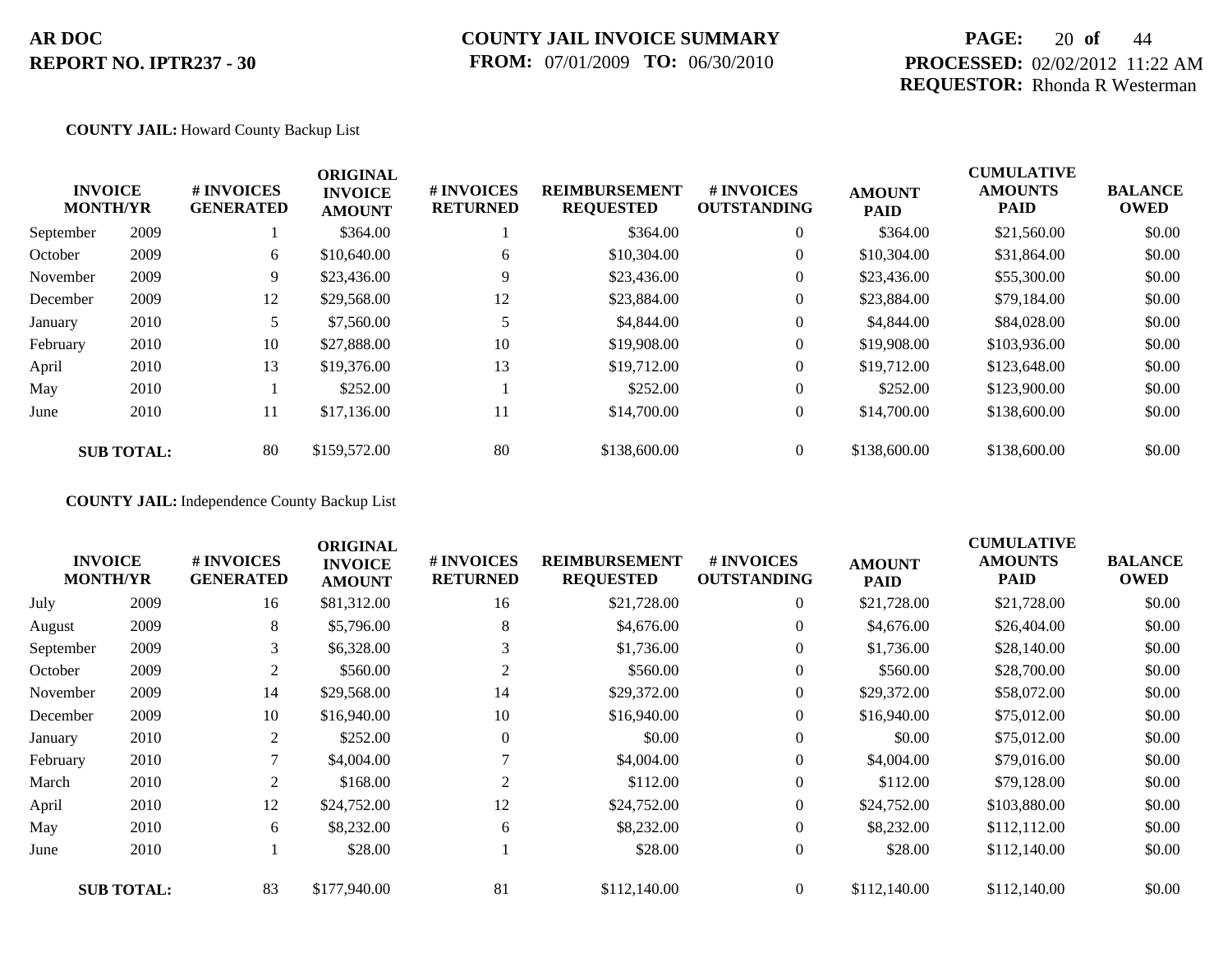## **PAGE:** 21 **of** 44 **PROCESSED:** 02/02/2012 11:22 AM **REQUESTOR:** Rhonda R Westerman

#### **COUNTY JAIL:** Izard County Backup List

|          | <b>INVOICE</b><br><b>MONTH/YR</b> | # INVOICES<br><b>GENERATED</b> | <b>ORIGINAL</b><br><b>INVOICE</b><br><b>AMOUNT</b> | # INVOICES<br><b>RETURNED</b> | <b>REIMBURSEMENT</b><br><b>REQUESTED</b> | <b>#INVOICES</b><br><b>OUTSTANDING</b> | <b>AMOUNT</b><br><b>PAID</b> | <b>CUMULATIVE</b><br><b>AMOUNTS</b><br><b>PAID</b> | <b>BALANCE</b><br><b>OWED</b> |
|----------|-----------------------------------|--------------------------------|----------------------------------------------------|-------------------------------|------------------------------------------|----------------------------------------|------------------------------|----------------------------------------------------|-------------------------------|
| July     | 2009                              | 6                              | \$12,964.00                                        | 6                             | \$11,564.00                              | $\overline{0}$                         | \$11,564.00                  | \$11,564.00                                        | \$0.00                        |
| August   | 2009                              | 3                              | \$1,148.00                                         |                               | \$1,148.00                               | $\overline{0}$                         | \$1,148.00                   | \$12,712.00                                        | \$0.00                        |
| December | 2009                              | 4                              | \$4,872.00                                         | 4                             | \$4,872.00                               | $\overline{0}$                         | \$4,872.00                   | \$17,584.00                                        | \$0.00                        |
| February | 2010                              | 8                              | \$10,024.00                                        | 8                             | \$10,024.00                              | $\overline{0}$                         | \$10,024.00                  | \$27,608.00                                        | \$0.00                        |
| March    | 2010                              | 9                              | \$7,560.00                                         | 9                             | \$7,560.00                               | $\overline{0}$                         | \$7,560.00                   | \$35,168.00                                        | \$0.00                        |
| April    | 2010                              | 3                              | \$2,856.00                                         |                               | \$2,856.00                               | $\overline{0}$                         | \$2,856.00                   | \$38,024.00                                        | \$0.00                        |
| June     | 2010                              | $\overline{2}$                 | \$2,100.00                                         | 2                             | \$2,100.00                               | $\overline{0}$                         | \$2,100.00                   | \$40,124,00                                        | \$0.00                        |
|          | <b>SUB TOTAL:</b>                 | 35                             | \$41,524.00                                        | 35                            | \$40,124.00                              | $\overline{0}$                         | \$40,124,00                  | \$40,124,00                                        | \$0.00                        |

#### **COUNTY JAIL:** Jackson County Backup List

|           | <b>INVOICE</b><br><b>MONTH/YR</b> | # INVOICES<br><b>GENERATED</b> | <b>ORIGINAL</b><br><b>INVOICE</b><br><b>AMOUNT</b> | # INVOICES<br><b>RETURNED</b> | <b>REIMBURSEMENT</b><br><b>REQUESTED</b> | # INVOICES<br><b>OUTSTANDING</b> | <b>AMOUNT</b><br><b>PAID</b> | <b>CUMULATIVE</b><br><b>AMOUNTS</b><br><b>PAID</b> | <b>BALANCE</b><br><b>OWED</b> |
|-----------|-----------------------------------|--------------------------------|----------------------------------------------------|-------------------------------|------------------------------------------|----------------------------------|------------------------------|----------------------------------------------------|-------------------------------|
| July      | 2009                              | 13                             | \$19,712.00                                        | 13                            | \$19,712.00                              | $\overline{0}$                   | \$19,712.00                  | \$19,712.00                                        | \$0.00                        |
| August    | 2009                              | 6                              | \$10,668.00                                        | 6                             | \$10,668.00                              | $\overline{0}$                   | \$10,668.00                  | \$30,380.00                                        | \$0.00                        |
| September | 2009                              | 4                              | \$4,340.00                                         | 4                             | \$4,340.00                               | $\overline{0}$                   | \$4,340.00                   | \$34,720.00                                        | \$0.00                        |
| October   | 2009                              | 9                              | \$17,976.00                                        | 9                             | \$17,976.00                              | $\boldsymbol{0}$                 | \$17,976.00                  | \$52,696.00                                        | \$0.00                        |
| November  | 2009                              | 8                              | \$16,716.00                                        | 8                             | \$16,716.00                              | $\overline{0}$                   | \$16,716.00                  | \$69,412.00                                        | \$0.00                        |
| December  | 2009                              | 4                              | \$3,612.00                                         |                               | \$3,612.00                               | $\overline{0}$                   | \$3,612.00                   | \$73,024.00                                        | \$0.00                        |
| January   | 2010                              | 14                             | \$26,656.00                                        | 14                            | \$26,656.00                              | $\boldsymbol{0}$                 | \$26,656.00                  | \$99,680.00                                        | \$0.00                        |
| February  | 2010                              | 6                              | \$3,584.00                                         | 6                             | \$3,584.00                               | $\overline{0}$                   | \$3,584.00                   | \$103,264.00                                       | \$0.00                        |
| March     | 2010                              | 5                              | \$2,716.00                                         |                               | \$2,716.00                               | $\overline{0}$                   | \$2,716.00                   | \$105,980.00                                       | \$0.00                        |
| April     | 2010                              | 3                              | \$2,240.00                                         | 3                             | \$2,240.00                               | $\boldsymbol{0}$                 | \$2,240.00                   | \$108,220.00                                       | \$0.00                        |
| May       | 2010                              | 6                              | \$3,136.00                                         | 6                             | \$3,136.00                               | $\overline{0}$                   | \$3,136.00                   | \$111,356.00                                       | \$0.00                        |
| June      | 2010                              | 10                             | \$13,496.00                                        | 10                            | \$13,496.00                              | $\boldsymbol{0}$                 | \$13,496.00                  | \$124,852.00                                       | \$0.00                        |
|           | <b>SUB TOTAL:</b>                 | 88                             | \$124,852.00                                       | 88                            | \$124,852.00                             | $\overline{0}$                   | \$124,852.00                 | \$124,852.00                                       | \$0.00                        |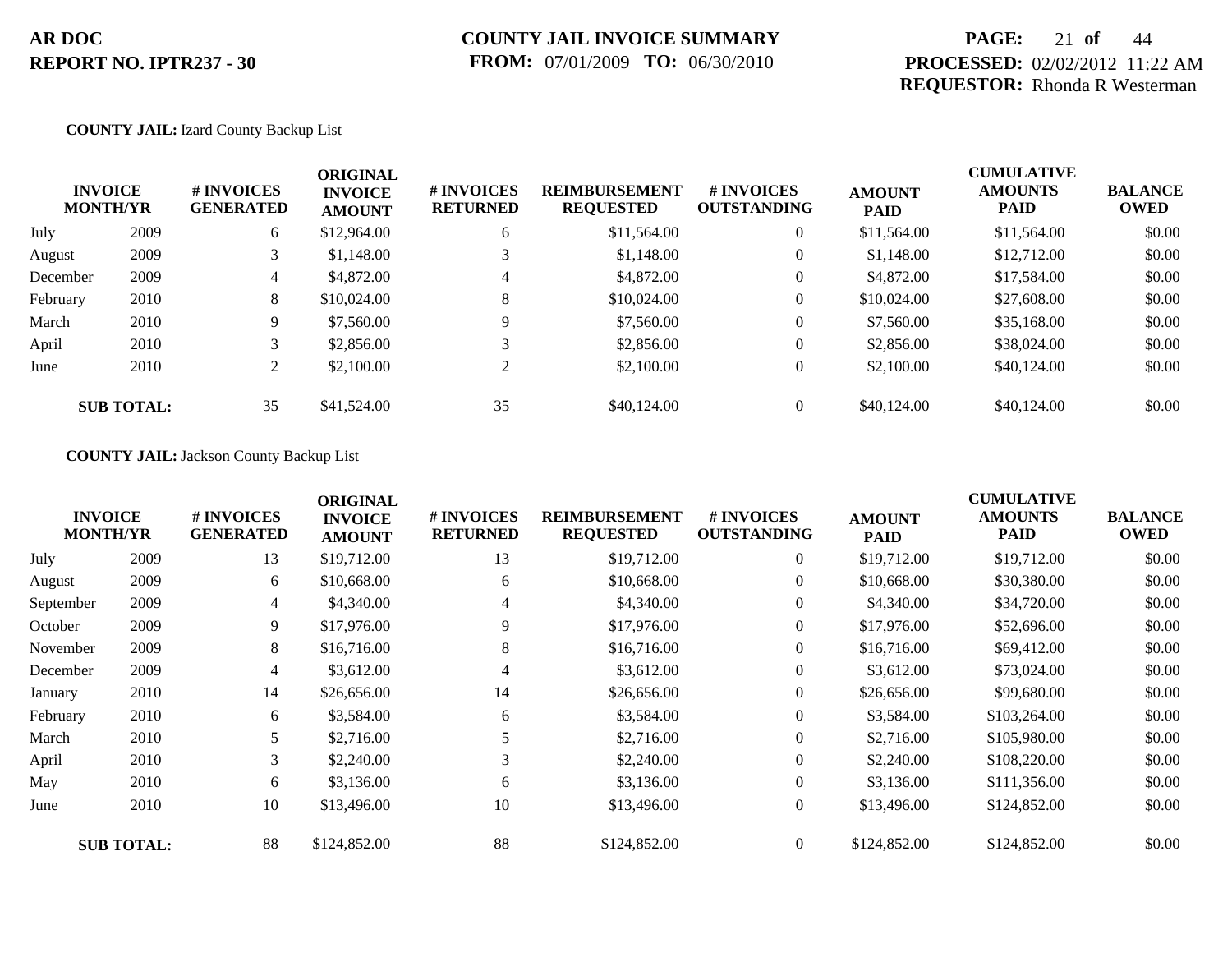## **COUNTY JAIL INVOICE SUMMARY FROM:** 07/01/2009 **TO:** 06/30/2010

## **PAGE:** 22 **of** 44 **PROCESSED:** 02/02/2012 11:22 AM **REQUESTOR:** Rhonda R Westerman

#### **COUNTY JAIL:** Jefferson County Backup List

|           | <b>INVOICE</b><br><b>MONTH/YR</b> | # INVOICES<br><b>GENERATED</b> | <b>ORIGINAL</b><br><b>INVOICE</b><br><b>AMOUNT</b> | # INVOICES<br><b>RETURNED</b> | <b>REIMBURSEMENT</b><br><b>REQUESTED</b> | <b># INVOICES</b><br><b>OUTSTANDING</b> | <b>AMOUNT</b><br><b>PAID</b> | <b>CUMULATIVE</b><br><b>AMOUNTS</b><br><b>PAID</b> | <b>BALANCE</b><br><b>OWED</b> |
|-----------|-----------------------------------|--------------------------------|----------------------------------------------------|-------------------------------|------------------------------------------|-----------------------------------------|------------------------------|----------------------------------------------------|-------------------------------|
| July      | 2009                              | 14                             | \$43,456.00                                        | 14                            | \$36,008.00                              | $\overline{0}$                          | \$36,008.00                  | \$36,008.00                                        | \$0.00                        |
| August    | 2009                              | 11                             | \$26,096.00                                        | 11                            | \$26,488.00                              | $\Omega$                                | \$26,488.00                  | \$62,496.00                                        | \$0.00                        |
| September | 2009                              | 12                             | \$39,284.00                                        | 12                            | \$25,984.00                              | $\overline{0}$                          | \$25,984.00                  | \$88,480.00                                        | \$0.00                        |
| October   | 2009                              | 24                             | \$114,408.00                                       | 24                            | \$75,348.00                              | $\overline{0}$                          | \$75,348.00                  | \$163,828.00                                       | \$0.00                        |
| November  | 2009                              | 19                             | \$54,432.00                                        | 19                            | \$50,484.00                              | $\overline{0}$                          | \$50,484.00                  | \$214,312.00                                       | \$0.00                        |
| December  | 2009                              | 19                             | \$48,636.00                                        | 19                            | \$45,388.00                              | $\theta$                                | \$45,388.00                  | \$259,700.00                                       | \$0.00                        |
| January   | 2010                              | 12                             | \$26,852.00                                        | 12                            | \$26,852.00                              | $\overline{0}$                          | \$26,852.00                  | \$286,552.00                                       | \$0.00                        |
| February  | 2010                              | 18                             | \$57,764.00                                        | 18                            | \$57,764.00                              | $\overline{0}$                          | \$57,764.00                  | \$344,316.00                                       | \$0.00                        |
| March     | 2010                              | 26                             | \$68,264.00                                        | 26                            | \$64,792.00                              | $\overline{0}$                          | \$64,792.00                  | \$409,108.00                                       | \$0.00                        |
| April     | 2010                              | 19                             | \$100,352.00                                       | 19                            | \$45,836.00                              | $\overline{0}$                          | \$45,836.00                  | \$454,944.00                                       | \$0.00                        |
| May       | 2010                              | 8                              | \$27,860.00                                        | 8                             | \$18,592.00                              | $\overline{0}$                          | \$18,592.00                  | \$473,536.00                                       | \$0.00                        |
| June      | 2010                              | $\overline{2}$                 | \$1,204.00                                         | $\theta$                      | \$0.00                                   | $\overline{0}$                          | \$0.00                       | \$473,536.00                                       | \$0.00                        |
|           | <b>SUB TOTAL:</b>                 | 184                            | \$608,608.00                                       | 182                           | \$473,536.00                             | $\Omega$                                | \$473,536.00                 | \$473,536.00                                       | \$0.00                        |

### **COUNTY JAIL:** Johnson County Backup List

| <b>INVOICE</b><br><b>MONTH/YR</b> |      | # INVOICES<br><b>GENERATED</b> | <b>ORIGINAL</b><br><b>INVOICE</b><br><b>AMOUNT</b> | # INVOICES<br><b>RETURNED</b> | <b>REIMBURSEMENT</b><br><b>REQUESTED</b> | # INVOICES<br><b>OUTSTANDING</b> | <b>AMOUNT</b><br><b>PAID</b> | <b>CUMULATIVE</b><br><b>AMOUNTS</b><br><b>PAID</b> | <b>BALANCE</b><br><b>OWED</b> |
|-----------------------------------|------|--------------------------------|----------------------------------------------------|-------------------------------|------------------------------------------|----------------------------------|------------------------------|----------------------------------------------------|-------------------------------|
| July                              | 2009 | 9                              | \$20,216.00                                        |                               | \$20,216.00                              | $\overline{0}$                   | \$20,216.00                  | \$20,216.00                                        | \$0.00                        |
| August                            | 2009 |                                | \$4,172.00                                         |                               | \$4,172.00                               | $\theta$                         | \$4,172.00                   | \$24,388.00                                        | \$0.00                        |
| October                           | 2009 | 10                             | \$24,668.00                                        | 10                            | \$24,668.00                              | $\overline{0}$                   | \$24,668.00                  | \$49,056.00                                        | \$0.00                        |
| November                          | 2009 |                                | \$560.00                                           |                               | \$560.00                                 | $\overline{0}$                   | \$560.00                     | \$49,616.00                                        | \$0.00                        |
| December                          | 2009 | 19                             | \$49,644.00                                        | 19                            | \$49,280.00                              | $\overline{0}$                   | \$49,280.00                  | \$98,896.00                                        | \$0.00                        |
| January                           | 2010 | 16                             | \$17,500.00                                        | 16                            | \$17,500.00                              | $\overline{0}$                   | \$17,500.00                  | \$116,396.00                                       | \$0.00                        |
| February                          | 2010 | 2                              | \$224.00                                           |                               | \$224.00                                 | $\Omega$                         | \$224.00                     | \$116,620.00                                       | \$0.00                        |
| April                             | 2010 | 9                              | \$26,292.00                                        |                               | \$26,292.00                              | $\overline{0}$                   | \$26,292.00                  | \$142,912.00                                       | \$0.00                        |
| May                               | 2010 | 10                             | \$29,680.00                                        | 10                            | \$29,680.00                              | $\overline{0}$                   | \$29,680.00                  | \$172,592.00                                       | \$0.00                        |
| June                              | 2010 | 4                              | \$1,540.00                                         |                               | \$1,540.00                               | $\Omega$                         | \$1,540.00                   | \$174,132.00                                       | \$0.00                        |
|                                   |      |                                |                                                    |                               |                                          |                                  |                              |                                                    |                               |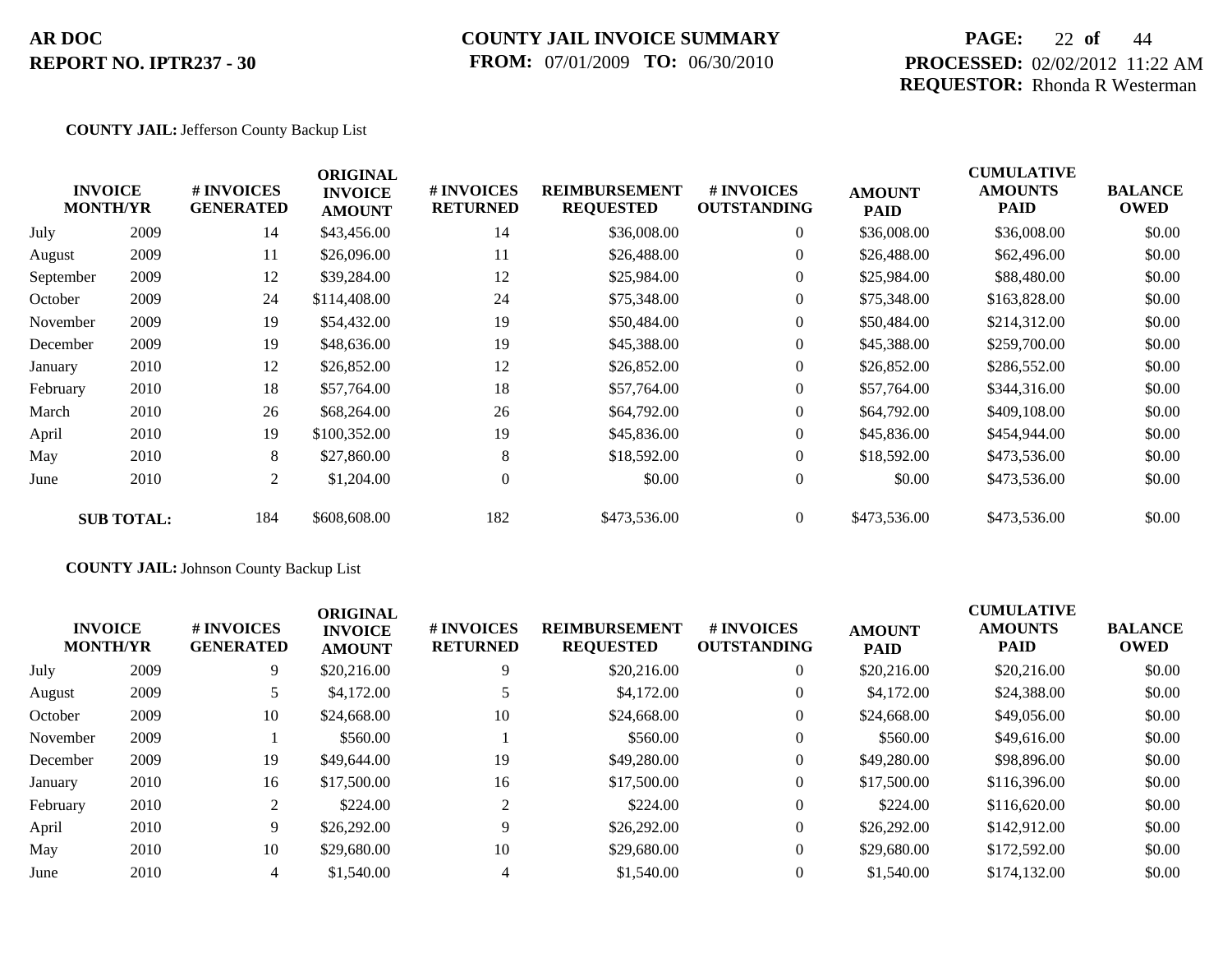**COUNTY JAIL:** Johnson County Backup List

| <b>INVOICE</b><br><b>MONTH/YR</b> | # INVOICES<br><b>GENERATED</b> | ORIGINAL<br><b>INVOICE</b><br><b>AMOUNT</b> | # INVOICES<br><b>RETURNED</b> | <b>REIMBURSEMENT</b><br><b>REOUESTED</b> | # INVOICES<br><b>OUTSTANDING</b> | <b>AMOUNT</b><br><b>PAID</b> | <b>CUMULATIVE</b><br><b>AMOUNTS</b><br><b>PAID</b> | <b>BALANCE</b><br><b>OWED</b> |
|-----------------------------------|--------------------------------|---------------------------------------------|-------------------------------|------------------------------------------|----------------------------------|------------------------------|----------------------------------------------------|-------------------------------|
| <b>SUB TOTAL:</b>                 | 85                             | \$174,496.00                                | 85                            | \$174,132.00                             |                                  | \$174,132.00                 | \$174,132.00                                       | \$0.00                        |

**COUNTY JAIL:** Lafayette County Backup List

| <b>INVOICE</b><br><b>MONTH/YR</b> |                   | # INVOICES<br><b>GENERATED</b> | <b>ORIGINAL</b><br><b>INVOICE</b><br><b>AMOUNT</b> | # INVOICES<br><b>RETURNED</b> | <b>REIMBURSEMENT</b><br><b>REQUESTED</b> | <b>#INVOICES</b><br><b>OUTSTANDING</b> | <b>AMOUNT</b><br><b>PAID</b> | <b>CUMULATIVE</b><br><b>AMOUNTS</b><br><b>PAID</b> | <b>BALANCE</b><br><b>OWED</b> |
|-----------------------------------|-------------------|--------------------------------|----------------------------------------------------|-------------------------------|------------------------------------------|----------------------------------------|------------------------------|----------------------------------------------------|-------------------------------|
| July                              | 2009              | 6                              | \$9,576.00                                         | 6                             | \$9,576.00                               | $\overline{0}$                         | \$9,576.00                   | \$9,576.00                                         | \$0.00                        |
| August                            | 2009              | 4                              | \$6,636.00                                         | 4                             | \$6,636.00                               | $\overline{0}$                         | \$6,636.00                   | \$16,212.00                                        | \$0.00                        |
| October                           | 2009              | $\overline{4}$                 | \$12,096.00                                        | 4                             | \$12,096.00                              | $\overline{0}$                         | \$12,096.00                  | \$28,308.00                                        | \$0.00                        |
| December                          | 2009              | 5                              | \$10,164.00                                        |                               | \$10,164.00                              | $\overline{0}$                         | \$10,164.00                  | \$38,472.00                                        | \$0.00                        |
| January                           | 2010              |                                | \$28.00                                            |                               | \$28.00                                  | $\overline{0}$                         | \$28.00                      | \$38,500.00                                        | \$0.00                        |
| February                          | 2010              |                                | \$196.00                                           |                               | \$196.00                                 | $\overline{0}$                         | \$196.00                     | \$38,696.00                                        | \$0.00                        |
| April                             | 2010              | 4                              | \$4,760.00                                         | 4                             | \$4,760.00                               | $\overline{0}$                         | \$4,760.00                   | \$43,456.00                                        | \$0.00                        |
| May                               | 2010              | 5                              | \$7,112.00                                         |                               | \$7,112.00                               | $\overline{0}$                         | \$7,112.00                   | \$50,568.00                                        | \$0.00                        |
| June                              | 2010              |                                | \$448.00                                           |                               | \$448.00                                 | $\overline{0}$                         | \$448.00                     | \$51,016.00                                        | \$0.00                        |
|                                   | <b>SUB TOTAL:</b> | 31                             | \$51,016.00                                        | 31                            | \$51,016.00                              | $\overline{0}$                         | \$51,016.00                  | \$51,016.00                                        | \$0.00                        |

**COUNTY JAIL:** Lawrence County Backup List

| <b>INVOICE</b><br><b>MONTH/YR</b> |      | # INVOICES<br><b>GENERATED</b> | <b>ORIGINAL</b><br><b>INVOICE</b><br><b>AMOUNT</b> | # INVOICES<br><b>RETURNED</b> | <b>REIMBURSEMENT</b><br><b>REQUESTED</b> | # INVOICES<br><b>OUTSTANDING</b> | <b>AMOUNT</b><br><b>PAID</b> | <b>CUMULATIVE</b><br><b>AMOUNTS</b><br><b>PAID</b> | <b>BALANCE</b><br><b>OWED</b> |
|-----------------------------------|------|--------------------------------|----------------------------------------------------|-------------------------------|------------------------------------------|----------------------------------|------------------------------|----------------------------------------------------|-------------------------------|
| July                              | 2009 |                                | \$56.00                                            |                               | \$56.00                                  |                                  | \$56.00                      | \$56.00                                            | \$0.00                        |
| August                            | 2009 |                                | \$5,964.00                                         |                               | \$5,964.00                               | $\overline{0}$                   | \$5,964.00                   | \$6,020.00                                         | \$0.00                        |
| October                           | 2009 | 6                              | \$7,756.00                                         | h                             | \$7,756.00                               | 0                                | \$7,756.00                   | \$13,776.00                                        | \$0.00                        |
| November                          | 2009 |                                | \$56.00                                            |                               | \$56.00                                  | $\overline{0}$                   | \$56.00                      | \$13,832.00                                        | \$0.00                        |
| December                          | 2009 |                                | \$868.00                                           |                               | \$868.00                                 |                                  | \$868.00                     | \$14,700.00                                        | \$0.00                        |
| January                           | 2010 | 6                              | \$8,764.00                                         | <sub>b</sub>                  | \$8,764.00                               |                                  | \$8,764.00                   | \$23,464.00                                        | \$0.00                        |
| February                          | 2010 |                                | \$84.00                                            |                               | \$84.00                                  |                                  | \$84.00                      | \$23,548.00                                        | \$0.00                        |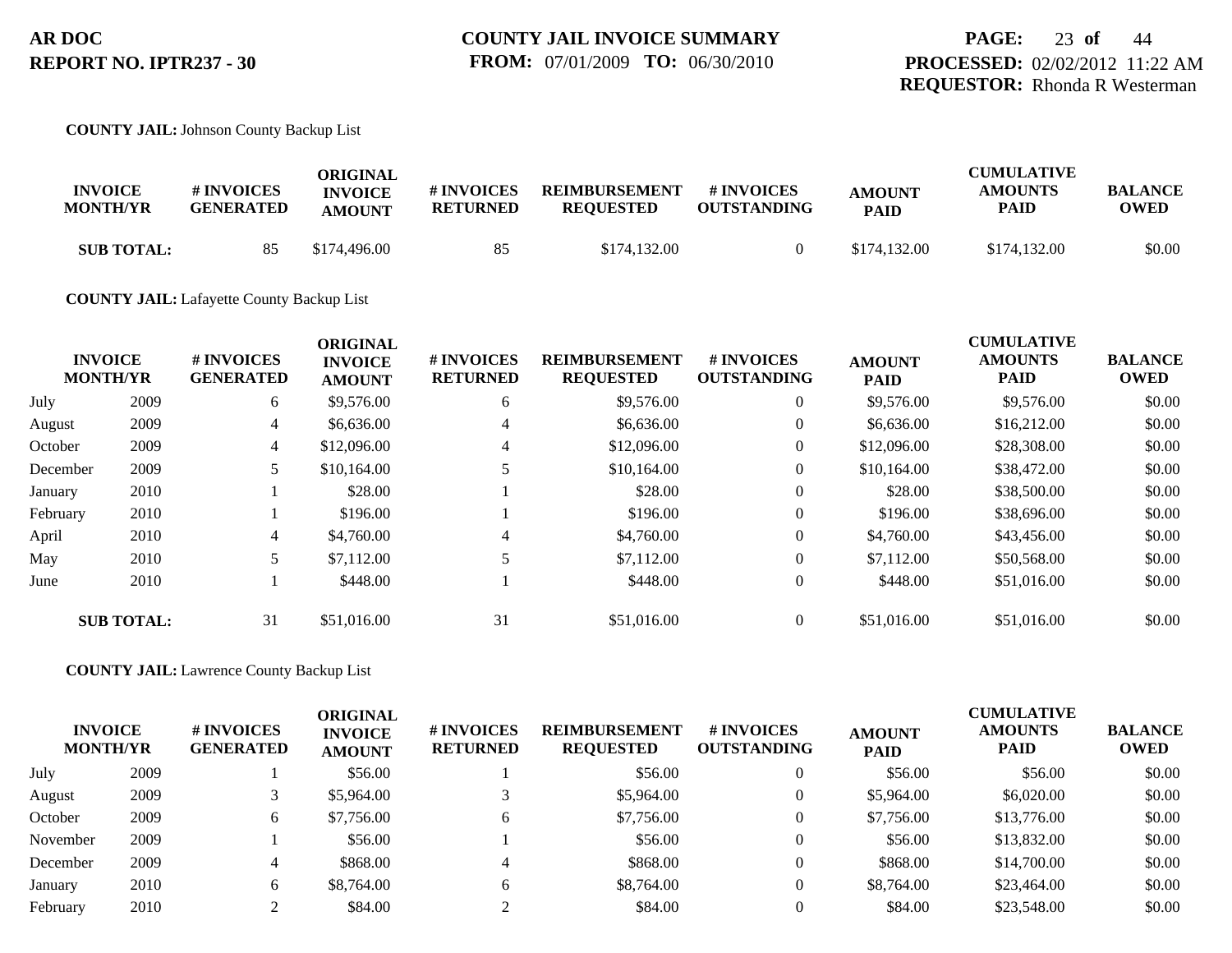## **PAGE:** 24 **of** 44 **PROCESSED:** 02/02/2012 11:22 AM **REQUESTOR:** Rhonda R Westerman

#### **COUNTY JAIL:** Lawrence County Backup List

|       | <b>INVOICE</b><br><b>MONTH/YR</b> | # INVOICES<br><b>GENERATED</b> | ORIGINAL<br><b>INVOICE</b><br><b>AMOUNT</b> | # INVOICES<br><b>RETURNED</b> | <b>REIMBURSEMENT</b><br><b>REQUESTED</b> | # INVOICES<br><b>OUTSTANDING</b> | <b>AMOUNT</b><br><b>PAID</b> | <b>CUMULATIVE</b><br><b>AMOUNTS</b><br><b>PAID</b> | <b>BALANCE</b><br><b>OWED</b> |
|-------|-----------------------------------|--------------------------------|---------------------------------------------|-------------------------------|------------------------------------------|----------------------------------|------------------------------|----------------------------------------------------|-------------------------------|
| March | 2010                              | 4                              | \$8,820.00                                  | 4                             | \$8,820.00                               | $\mathbf{0}$                     | \$8,820.00                   | \$32,368.00                                        | \$0.00                        |
| April | 2010                              | -11                            | \$13,664.00                                 | 11                            | \$13,664.00                              | $\overline{0}$                   | \$13,664.00                  | \$46,032.00                                        | \$0.00                        |
| May   | 2010                              |                                | \$392.00                                    |                               | \$392.00                                 | $\mathbf{0}$                     | \$392.00                     | \$46,424.00                                        | \$0.00                        |
| June  | 2010                              |                                | \$308.00                                    |                               | \$56.00                                  | $\Omega$                         | \$56.00                      | \$46,480.00                                        | \$0.00                        |
|       | <b>SUB TOTAL:</b>                 | 40                             | \$46,732.00                                 | 40                            | \$46,480.00                              | $\Omega$                         | \$46,480.00                  | \$46,480.00                                        | \$0.00                        |

**COUNTY JAIL:** Lee County Backup List

|          | <b>INVOICE</b><br><b>MONTH/YR</b> | # INVOICES<br><b>GENERATED</b> | ORIGINAL<br><b>INVOICE</b><br><b>AMOUNT</b> | <b># INVOICES</b><br><b>RETURNED</b> | <b>REIMBURSEMENT</b><br><b>REQUESTED</b> | # INVOICES<br><b>OUTSTANDING</b> | <b>AMOUNT</b><br><b>PAID</b> | <b>CUMULATIVE</b><br><b>AMOUNTS</b><br><b>PAID</b> | <b>BALANCE</b><br><b>OWED</b> |
|----------|-----------------------------------|--------------------------------|---------------------------------------------|--------------------------------------|------------------------------------------|----------------------------------|------------------------------|----------------------------------------------------|-------------------------------|
| October  | 2009                              |                                | \$56.00                                     |                                      | \$56.00                                  | 0                                | \$56.00                      | \$56.00                                            | \$0.00                        |
| January  | 2010                              |                                | \$364.00                                    |                                      | \$364.00                                 | 0                                | \$364.00                     | \$420.00                                           | \$0.00                        |
| February | 2010                              |                                | \$392.00                                    |                                      | \$392.00                                 | $\Omega$                         | \$392.00                     | \$812.00                                           | \$0.00                        |
|          | <b>SUB TOTAL:</b>                 | 4                              | \$812.00                                    |                                      | \$812.00                                 | 0                                | \$812.00                     | \$812.00                                           | \$0.00                        |

**COUNTY JAIL:** Lincoln County Backup List

| <b>INVOICE</b><br><b>MONTH/YR</b> |                   | # INVOICES<br><b>GENERATED</b> | <b>ORIGINAL</b><br><b>INVOICE</b><br><b>AMOUNT</b> | <b>#INVOICES</b><br><b>RETURNED</b> | <b>REIMBURSEMENT</b><br><b>REQUESTED</b> | <b># INVOICES</b><br><b>OUTSTANDING</b> | <b>AMOUNT</b><br><b>PAID</b> | <b>CUMULATIVE</b><br><b>AMOUNTS</b><br><b>PAID</b> | <b>BALANCE</b><br><b>OWED</b> |
|-----------------------------------|-------------------|--------------------------------|----------------------------------------------------|-------------------------------------|------------------------------------------|-----------------------------------------|------------------------------|----------------------------------------------------|-------------------------------|
| August                            | 2009              |                                | \$5,180.00                                         |                                     | \$5,180.00                               | 0                                       | \$5,180.00                   | \$5,180.00                                         | \$0.00                        |
| September                         | 2009              |                                | \$56.00                                            |                                     | \$56.00                                  | 0                                       | \$56.00                      | \$5,236.00                                         | \$0.00                        |
| January                           | 2010              | 4                              | \$5,012.00                                         |                                     | \$5,012.00                               | 0                                       | \$5,012.00                   | \$10,248.00                                        | \$0.00                        |
| May                               | 2010              |                                | \$4,508.00                                         |                                     | \$4,508.00                               | 0                                       | \$4,508.00                   | \$14,756.00                                        | \$0.00                        |
|                                   | <b>SUB TOTAL:</b> |                                | \$14,756.00                                        | Q                                   | \$14,756.00                              | $\Omega$                                | \$14,756.00                  | \$14,756.00                                        | \$0.00                        |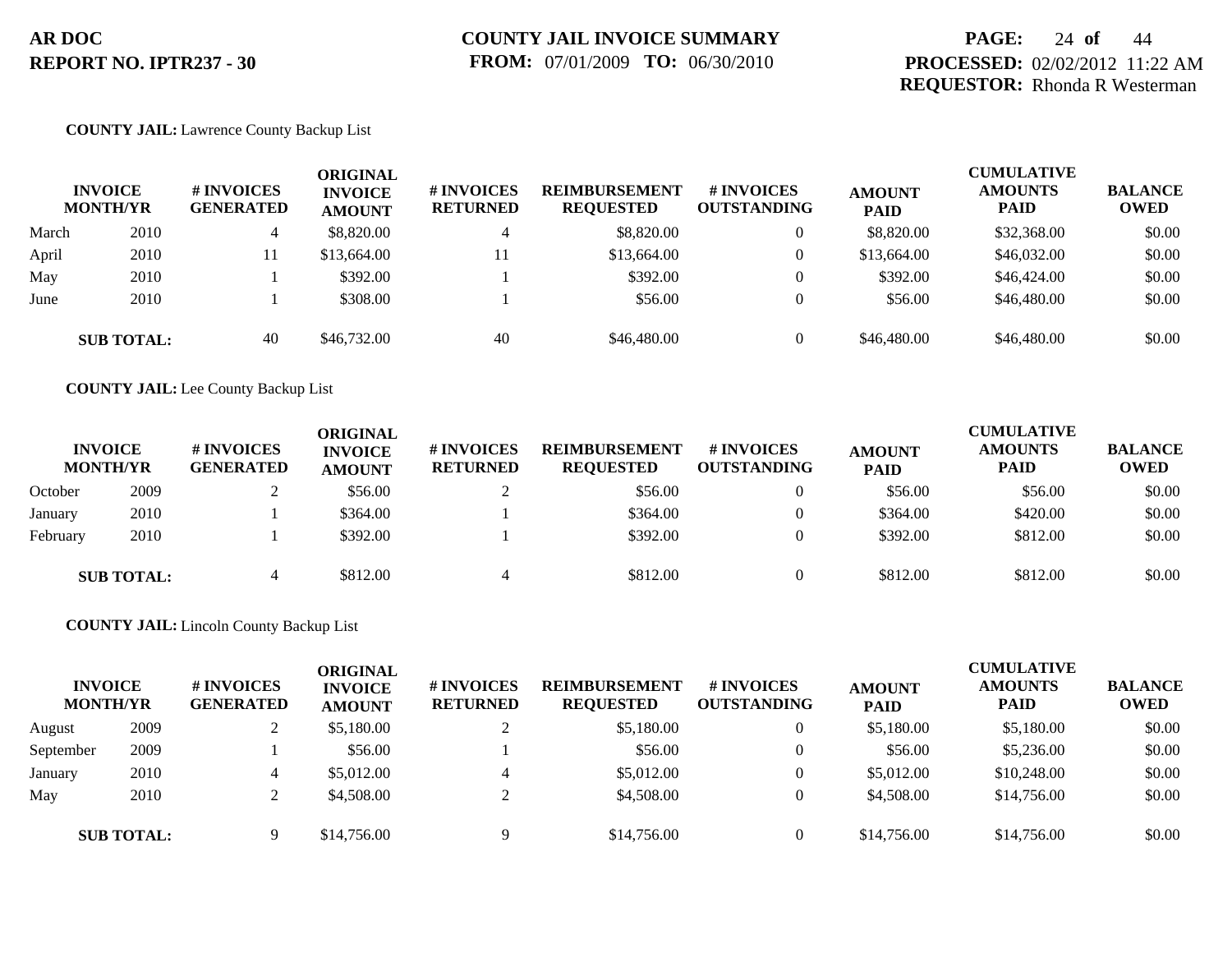## **COUNTY JAIL INVOICE SUMMARY FROM:** 07/01/2009 **TO:** 06/30/2010

## **PAGE:** 25 **of** 44 **PROCESSED:** 02/02/2012 11:22 AM **REQUESTOR:** Rhonda R Westerman

#### **COUNTY JAIL:** Little River County Backup List

|           | <b>INVOICE</b><br><b>MONTH/YR</b> | <b>#INVOICES</b><br><b>GENERATED</b> | <b>ORIGINAL</b><br><b>INVOICE</b><br><b>AMOUNT</b> | # INVOICES<br><b>RETURNED</b> | <b>REIMBURSEMENT</b><br><b>REQUESTED</b> | <b>#INVOICES</b><br><b>OUTSTANDING</b> | <b>AMOUNT</b><br><b>PAID</b> | <b>CUMULATIVE</b><br><b>AMOUNTS</b><br><b>PAID</b> | <b>BALANCE</b><br><b>OWED</b> |
|-----------|-----------------------------------|--------------------------------------|----------------------------------------------------|-------------------------------|------------------------------------------|----------------------------------------|------------------------------|----------------------------------------------------|-------------------------------|
| July      | 2009                              | 12                                   | \$26,488.00                                        | 12                            | \$26,096.00                              | $\overline{0}$                         | \$26,096.00                  | \$26,096.00                                        | \$0.00                        |
| September | 2009                              |                                      | \$700.00                                           | $\Omega$                      | \$0.00                                   | $\theta$                               | \$0.00                       | \$26,096.00                                        | \$0.00                        |
| October   | 2009                              | 13                                   | \$37,296.00                                        | 13                            | \$31,724.00                              | $\overline{0}$                         | \$31,724.00                  | \$57,820.00                                        | \$0.00                        |
| November  | 2009                              | 2                                    | \$308.00                                           |                               | \$308.00                                 | $\overline{0}$                         | \$308.00                     | \$58,128.00                                        | \$0.00                        |
| December  | 2009                              | 7                                    | \$24,836.00                                        |                               | \$21,084.00                              | $\overline{0}$                         | \$21,084.00                  | \$79,212.00                                        | \$0.00                        |
| January   | 2010                              | 16                                   | \$34,832.00                                        | 16                            | \$27,804.00                              | $\overline{0}$                         | \$27,804.00                  | \$107,016.00                                       | \$0.00                        |
| April     | 2010                              | 2                                    | \$2,604.00                                         | 2                             | \$2,352.00                               | $\overline{0}$                         | \$2,352.00                   | \$109,368.00                                       | \$0.00                        |
| May       | 2010                              |                                      | \$644.00                                           |                               | \$644.00                                 | $\overline{0}$                         | \$644.00                     | \$110,012.00                                       | \$0.00                        |
| June      | 2010                              |                                      | \$616.00                                           |                               | \$112.00                                 | $\overline{0}$                         | \$112.00                     | \$110,124,00                                       | \$0.00                        |
|           | <b>SUB TOTAL:</b>                 | 59                                   | \$128,324.00                                       | 54                            | \$110,124,00                             | $\theta$                               | \$110,124.00                 | \$110,124,00                                       | \$0.00                        |

**COUNTY JAIL:** Logan County Backup List

|          | <b>INVOICE</b><br><b>MONTH/YR</b> | # INVOICES<br><b>GENERATED</b> | <b>ORIGINAL</b><br><b>INVOICE</b><br><b>AMOUNT</b> | # INVOICES<br><b>RETURNED</b> | <b>REIMBURSEMENT</b><br><b>REQUESTED</b> | <b>#INVOICES</b><br><b>OUTSTANDING</b> | <b>AMOUNT</b><br><b>PAID</b> | <b>CUMULATIVE</b><br><b>AMOUNTS</b><br><b>PAID</b> | <b>BALANCE</b><br><b>OWED</b> |
|----------|-----------------------------------|--------------------------------|----------------------------------------------------|-------------------------------|------------------------------------------|----------------------------------------|------------------------------|----------------------------------------------------|-------------------------------|
| July     | 2009                              |                                | \$7,644.00                                         |                               | \$4,564.00                               | $\overline{0}$                         | \$4,564.00                   | \$4,564.00                                         | \$0.00                        |
| August   | 2009                              |                                | \$1,120.00                                         | $\Omega$                      | \$0.00                                   | $\theta$                               | \$0.00                       | \$4,564.00                                         | \$0.00                        |
| October  | 2009                              | 10                             | \$16,352.00                                        | 10                            | \$16,268.00                              | $\theta$                               | \$16,268,00                  | \$20,832.00                                        | \$0.00                        |
| November | 2009                              |                                | \$84.00                                            |                               | \$84.00                                  | $\theta$                               | \$84.00                      | \$20,916.00                                        | \$0.00                        |
| December | 2009                              | 2                              | \$252.00                                           | $\overline{c}$                | \$252.00                                 | $\overline{0}$                         | \$252.00                     | \$21,168.00                                        | \$0.00                        |
| January  | 2010                              | 6                              | \$14,168,00                                        | 6                             | \$13,328.00                              | $\overline{0}$                         | \$13,328.00                  | \$34,496.00                                        | \$0.00                        |
| February | 2010                              |                                | \$140.00                                           | $\Omega$                      | \$0.00                                   | $\theta$                               | \$0.00                       | \$34,496.00                                        | \$0.00                        |
| March    | 2010                              | 11                             | \$24,248.00                                        | 11                            | \$21,336.00                              | $\overline{0}$                         | \$21,336.00                  | \$55,832.00                                        | \$0.00                        |
| April    | 2010                              | 4                              | \$5,264.00                                         | 4                             | \$5,264.00                               | $\theta$                               | \$5,264.00                   | \$61,096.00                                        | \$0.00                        |
|          | <b>SUB TOTAL:</b>                 | 41                             | \$69,272.00                                        | 39                            | \$61,096.00                              | $\overline{0}$                         | \$61,096.00                  | \$61,096.00                                        | \$0.00                        |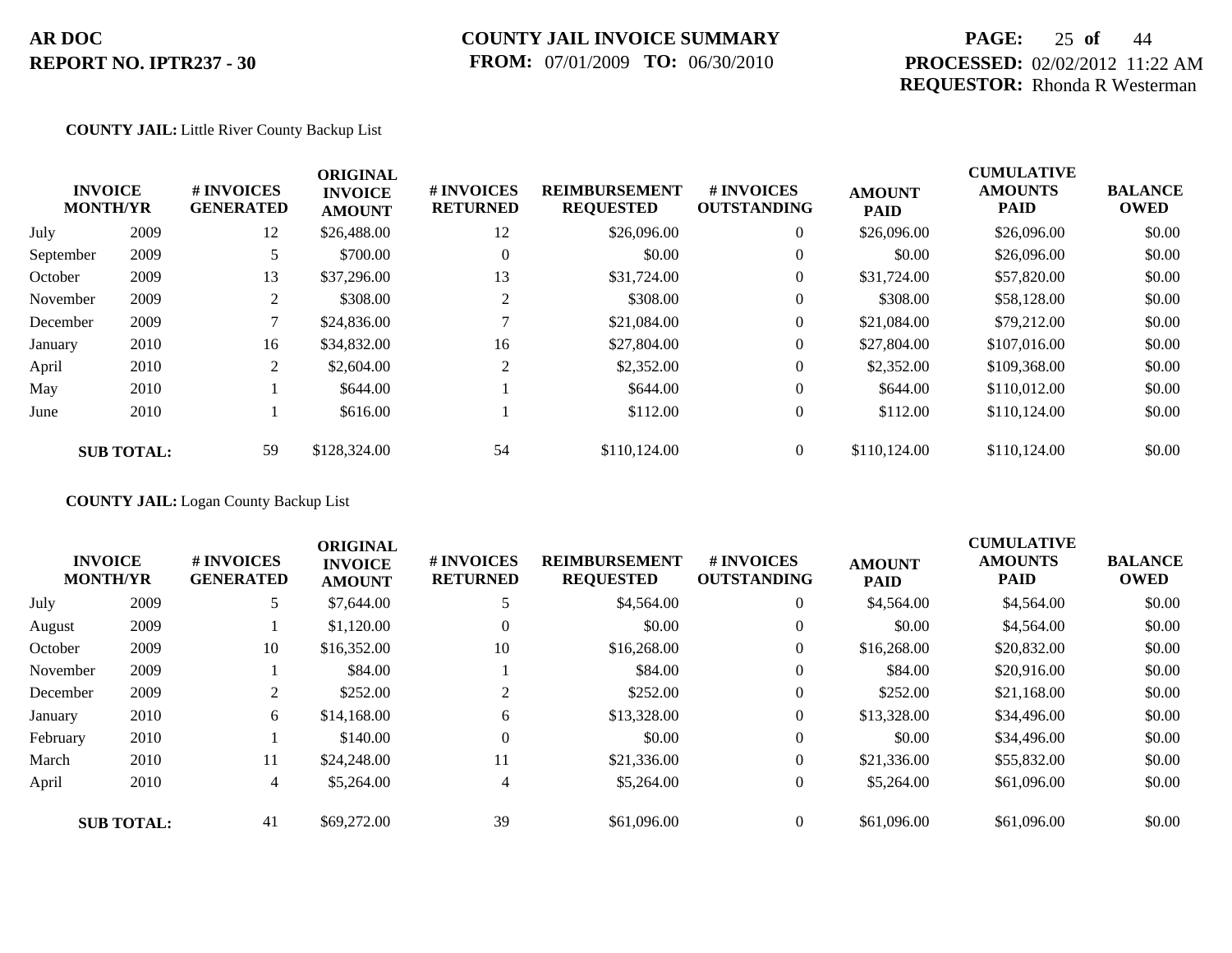## **PAGE:** 26 **of** 44 **PROCESSED:** 02/02/2012 11:22 AM **REQUESTOR:** Rhonda R Westerman

### **COUNTY JAIL:** Lonoke City Jail

| <b>INVOICE</b><br><b>MONTH/YR</b> |                   | # INVOICES<br><b>GENERATED</b> | <b>ORIGINAL</b><br><b>INVOICE</b><br><b>AMOUNT</b> | # INVOICES<br><b>RETURNED</b> | <b>REIMBURSEMENT</b><br><b>REQUESTED</b> | <b>#INVOICES</b><br><b>OUTSTANDING</b> | <b>AMOUNT</b><br><b>PAID</b> | <b>CUMULATIVE</b><br><b>AMOUNTS</b><br><b>PAID</b> | <b>BALANCE</b><br><b>OWED</b> |
|-----------------------------------|-------------------|--------------------------------|----------------------------------------------------|-------------------------------|------------------------------------------|----------------------------------------|------------------------------|----------------------------------------------------|-------------------------------|
| August                            | 2009              | $\mathcal{L}$                  | \$5,796.00                                         | ↑                             | \$5,796.00                               | $\overline{0}$                         | \$5,796.00                   | \$5,796.00                                         | \$0.00                        |
| September                         | 2009              | 3                              | \$5,404.00                                         |                               | \$5,404.00                               | $\theta$                               | \$5,404.00                   | \$11,200.00                                        | \$0.00                        |
| November                          | 2009              |                                | \$2,268.00                                         |                               | \$2,268.00                               | $\overline{0}$                         | \$2,268.00                   | \$13,468.00                                        | \$0.00                        |
| December                          | 2009              |                                | \$392.00                                           | $\mathcal{D}$                 | \$952.00                                 | $\overline{0}$                         | \$952.00                     | \$14,420.00                                        | \$0.00                        |
| January                           | 2010              |                                | \$1,036.00                                         |                               | \$672.00                                 | $\theta$                               | \$672.00                     | \$15,092.00                                        | \$0.00                        |
| February                          | 2010              | $\mathcal{L}$                  | \$504.00                                           | ↑                             | \$504.00                                 | $\theta$                               | \$504.00                     | \$15,596.00                                        | \$0.00                        |
| May                               | 2010              |                                | \$812.00                                           |                               | \$392.00                                 | $\overline{0}$                         | \$392.00                     | \$15,988.00                                        | \$0.00                        |
|                                   | <b>SUB TOTAL:</b> | 14                             | \$16,212.00                                        | 14                            | \$15,988.00                              | $\overline{0}$                         | \$15,988.00                  | \$15,988.00                                        | \$0.00                        |

#### **COUNTY JAIL:** Lonoke County Backup List

|           | <b>INVOICE</b><br><b>MONTH/YR</b> | # INVOICES<br><b>GENERATED</b> | <b>ORIGINAL</b><br><b>INVOICE</b><br><b>AMOUNT</b> | # INVOICES<br><b>RETURNED</b> | <b>REIMBURSEMENT</b><br><b>REQUESTED</b> | <b># INVOICES</b><br><b>OUTSTANDING</b> | <b>AMOUNT</b><br><b>PAID</b> | <b>CUMULATIVE</b><br><b>AMOUNTS</b><br><b>PAID</b> | <b>BALANCE</b><br><b>OWED</b> |
|-----------|-----------------------------------|--------------------------------|----------------------------------------------------|-------------------------------|------------------------------------------|-----------------------------------------|------------------------------|----------------------------------------------------|-------------------------------|
| July      | 2009                              | 27                             | \$35,336.00                                        | 27                            | \$35,224.00                              | $\overline{0}$                          | \$35,224.00                  | \$35,224.00                                        | \$0.00                        |
| August    | 2009                              | $\overline{2}$                 | \$140.00                                           | 2                             | \$140.00                                 | $\overline{0}$                          | \$140.00                     | \$35,364.00                                        | \$0.00                        |
| September | 2009                              | 25                             | \$34,412.00                                        | 25                            | \$33,824.00                              | $\overline{0}$                          | \$33,824.00                  | \$69,188.00                                        | \$0.00                        |
| October   | 2009                              | 17                             | \$23,604.00                                        | 17                            | \$23,408.00                              | $\overline{0}$                          | \$23,408.00                  | \$92,596.00                                        | \$0.00                        |
| November  | 2009                              | 18                             | \$21,140.00                                        | 18                            | \$20,776.00                              | $\overline{0}$                          | \$20,776.00                  | \$113,372.00                                       | \$0.00                        |
| December  | 2009                              | 5                              | \$6,412.00                                         |                               | \$6,412.00                               | $\overline{0}$                          | \$6,412.00                   | \$119,784.00                                       | \$0.00                        |
| January   | 2010                              | 18                             | \$16,940.00                                        | 18                            | \$13,916.00                              | $\overline{0}$                          | \$13,916.00                  | \$133,700.00                                       | \$0.00                        |
| February  | 2010                              | 11                             | \$15,232.00                                        | 11                            | \$14,168.00                              | $\overline{0}$                          | \$14,168.00                  | \$147,868.00                                       | \$0.00                        |
| March     | 2010                              | 12                             | \$10,528.00                                        | 12                            | \$9,800.00                               | $\overline{0}$                          | \$9,800.00                   | \$157,668.00                                       | \$0.00                        |
| April     | 2010                              | 10                             | \$9,156.00                                         | 10                            | \$9,156.00                               | $\overline{0}$                          | \$9,156.00                   | \$166,824.00                                       | \$0.00                        |
| May       | 2010                              | 7                              | \$4,732.00                                         |                               | \$4,732.00                               | $\overline{0}$                          | \$4,732.00                   | \$171,556.00                                       | \$0.00                        |
| June      | 2010                              | 4                              | \$3,472.00                                         | $\overline{4}$                | \$2,380.00                               | $\overline{0}$                          | \$2,380.00                   | \$173,936.00                                       | \$0.00                        |
|           | <b>SUB TOTAL:</b>                 | 156                            | \$181,104.00                                       | 156                           | \$173,936.00                             | $\theta$                                | \$173,936.00                 | \$173,936.00                                       | \$0.00                        |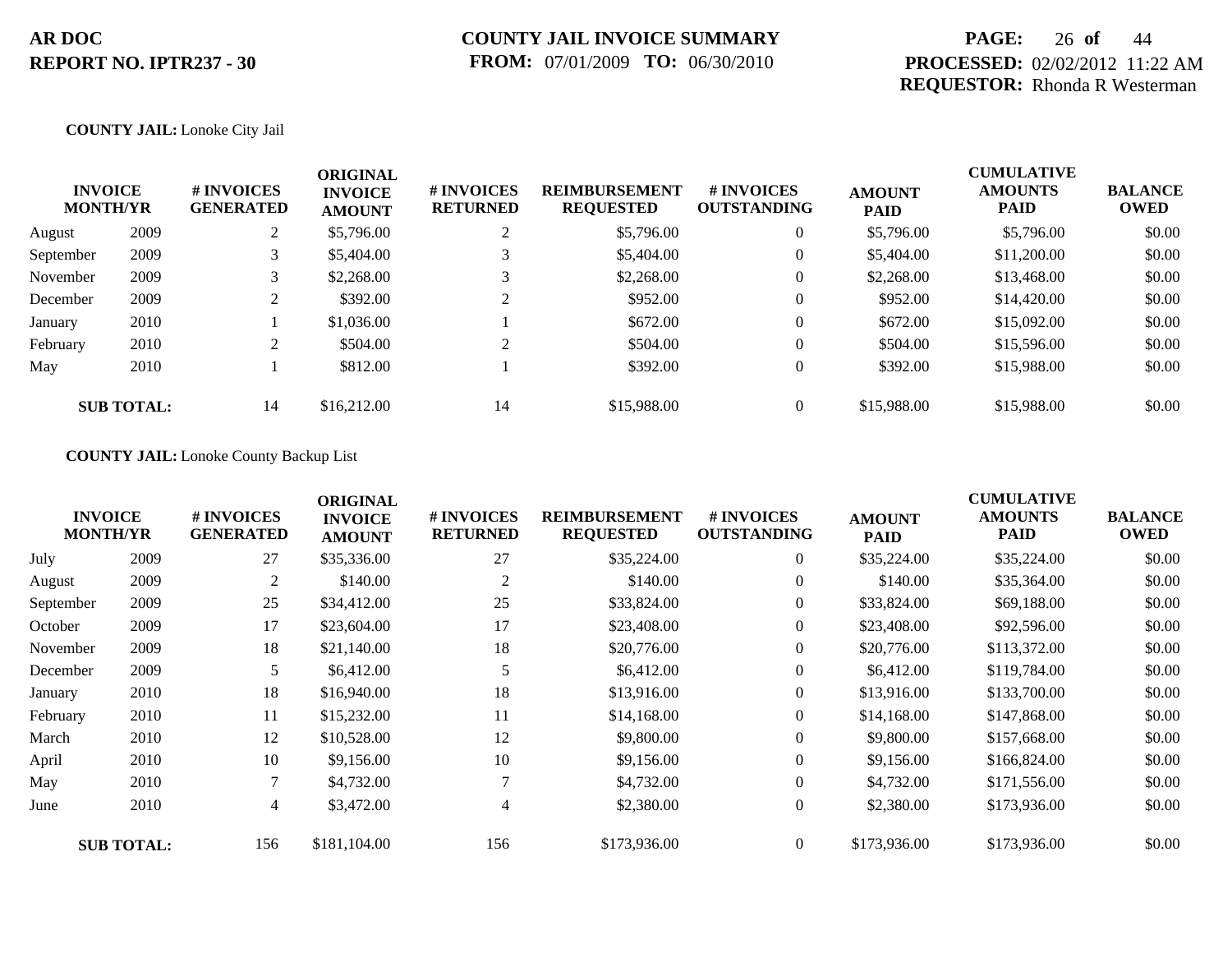## **PAGE:** 27 **of** 44 **PROCESSED:** 02/02/2012 11:22 AM **REQUESTOR:** Rhonda R Westerman

### **COUNTY JAIL:** Lr Probation & Parole

| <b>INVOICE</b><br><b>MONTH/YR</b> |      | <b># INVOICES</b><br><b>GENERATED</b> | ORIGINAL<br><b>INVOICE</b><br><b>AMOUNT</b> | <b>#INVOICES</b><br><b>RETURNED</b> | <b>REIMBURSEMENT</b><br><b>REQUESTED</b> | # INVOICES<br><b>OUTSTANDING</b> | <b>AMOUNT</b><br><b>PAID</b> | <b>CUMULATIVE</b><br><b>AMOUNTS</b><br>PAID | <b>BALANCE</b><br><b>OWED</b> |
|-----------------------------------|------|---------------------------------------|---------------------------------------------|-------------------------------------|------------------------------------------|----------------------------------|------------------------------|---------------------------------------------|-------------------------------|
| November                          | 2009 |                                       | \$3,332.00                                  |                                     | \$0.00                                   |                                  | \$0.00                       | \$0.00                                      | \$0.00                        |
| <b>SUB TOTAL:</b>                 |      |                                       | \$3,332.00                                  |                                     | \$0.00                                   |                                  | \$0.00                       | \$0.00                                      | \$0.00                        |

**COUNTY JAIL:** Madison County Backup List

| <b>INVOICE</b><br><b>MONTH/YR</b> |                   | # INVOICES<br><b>GENERATED</b> | <b>ORIGINAL</b><br><b>INVOICE</b><br><b>AMOUNT</b> | # INVOICES<br><b>RETURNED</b> | <b>REIMBURSEMENT</b><br><b>REQUESTED</b> | <b># INVOICES</b><br><b>OUTSTANDING</b> | <b>AMOUNT</b><br><b>PAID</b> | <b>CUMULATIVE</b><br><b>AMOUNTS</b><br><b>PAID</b> | <b>BALANCE</b><br><b>OWED</b> |
|-----------------------------------|-------------------|--------------------------------|----------------------------------------------------|-------------------------------|------------------------------------------|-----------------------------------------|------------------------------|----------------------------------------------------|-------------------------------|
| July                              | 2009              |                                | \$840.00                                           |                               | \$840.00                                 |                                         | \$840.00                     | \$840.00                                           | \$0.00                        |
| August                            | 2009              |                                | \$5,488.00                                         |                               | \$4,704.00                               |                                         | \$4,704.00                   | \$5,544.00                                         | \$0.00                        |
| September                         | 2009              |                                | \$4,508.00                                         |                               | \$2,940.00                               |                                         | \$2,940.00                   | \$8,484.00                                         | \$0.00                        |
| November                          | 2009              | 4                              | \$3,304.00                                         |                               | \$2,212.00                               |                                         | \$2,212.00                   | \$10,696.00                                        | \$0.00                        |
| April                             | 2010              | 6                              | \$11,900.00                                        | 6                             | \$8,680.00                               |                                         | \$8,680.00                   | \$19,376.00                                        | \$0.00                        |
|                                   | <b>SUB TOTAL:</b> |                                | \$26,040.00                                        |                               | \$19,376.00                              |                                         | \$19,376.00                  | \$19,376.00                                        | \$0.00                        |

### **COUNTY JAIL:** Marion County Backup List

| <b>INVOICE</b><br><b>MONTH/YR</b> |                   | # INVOICES<br><b>GENERATED</b> | ORIGINAL<br><b>INVOICE</b><br><b>AMOUNT</b> | <b>#INVOICES</b><br><b>RETURNED</b> | <b>REIMBURSEMENT</b><br><b>REQUESTED</b> | <b># INVOICES</b><br><b>OUTSTANDING</b> | <b>AMOUNT</b><br><b>PAID</b> | <b>CUMULATIVE</b><br><b>AMOUNTS</b><br><b>PAID</b> | <b>BALANCE</b><br><b>OWED</b> |
|-----------------------------------|-------------------|--------------------------------|---------------------------------------------|-------------------------------------|------------------------------------------|-----------------------------------------|------------------------------|----------------------------------------------------|-------------------------------|
| July                              | 2009              | 8                              | \$15,932.00                                 | 8                                   | \$5,152.00                               | $\theta$                                | \$5,152.00                   | \$5,152.00                                         | \$0.00                        |
| August                            | 2009              |                                | \$168.00                                    |                                     | \$168.00                                 | $\theta$                                | \$168.00                     | \$5,320.00                                         | \$0.00                        |
| September                         | 2009              |                                | \$1,764.00                                  |                                     | \$0.00                                   | $\theta$                                | \$0.00                       | \$5,320.00                                         | \$0.00                        |
| November                          | 2009              | 4                              | \$8,176.00                                  |                                     | \$3,808.00                               | 0                                       | \$3,808.00                   | \$9,128.00                                         | \$0.00                        |
| April                             | 2010              | 6                              | \$15,316.00                                 | 6                                   | \$7,952.00                               | $\Omega$                                | \$7,952.00                   | \$17,080.00                                        | \$0.00                        |
|                                   | <b>SUB TOTAL:</b> | 20                             | \$41,356.00                                 | 20                                  | \$17,080.00                              | $\Omega$                                | \$17,080.00                  | \$17,080.00                                        | \$0.00                        |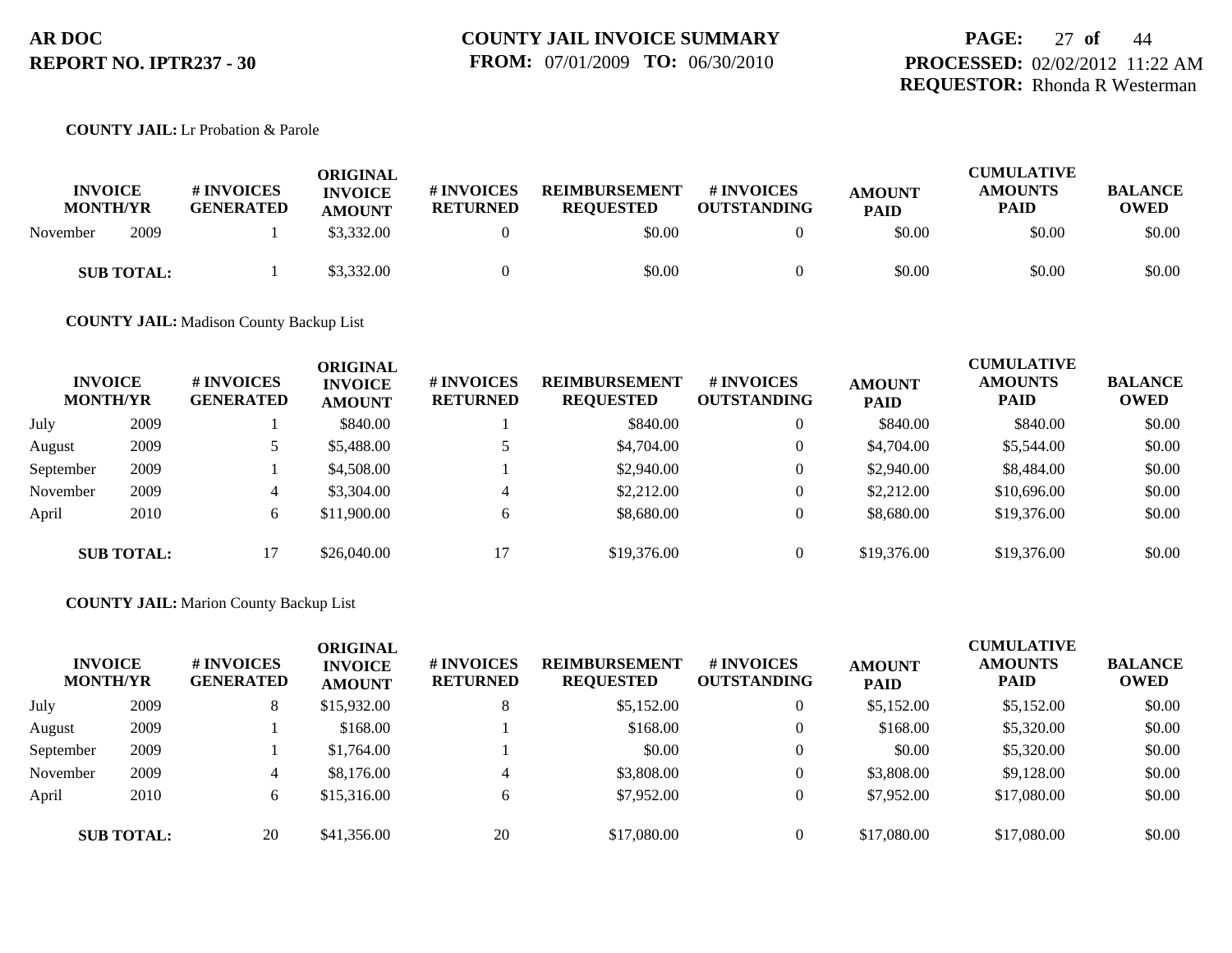## **PAGE:** 28 **of** 44 **PROCESSED:** 02/02/2012 11:22 AM **REQUESTOR:** Rhonda R Westerman

#### **COUNTY JAIL:** McGehee City Jail

|      | <b>INVOICE</b><br><b>MONTH/YR</b> | # INVOICES<br><b>GENERATED</b> | ORIGINAL<br><b>INVOICE</b><br><b>AMOUNT</b> | # INVOICES<br><b>RETURNED</b> | <b>REIMBURSEMENT</b><br><b>REOUESTED</b> | <b>#INVOICES</b><br><b>OUTSTANDING</b> | <b>AMOUNT</b><br><b>PAID</b> | <b>CUMULATIVE</b><br><b>AMOUNTS</b><br><b>PAID</b> | <b>BALANCE</b><br><b>OWED</b> |
|------|-----------------------------------|--------------------------------|---------------------------------------------|-------------------------------|------------------------------------------|----------------------------------------|------------------------------|----------------------------------------------------|-------------------------------|
| July | 2009                              |                                | \$3,724.00                                  |                               | \$0.00                                   |                                        | \$0.00                       | \$0.00                                             | \$0.00                        |
|      | <b>SUB TOTAL:</b>                 |                                | \$3,724.00                                  |                               | \$0.00                                   |                                        | \$0.00                       | \$0.00                                             | \$0.00                        |

### **COUNTY JAIL:** McPherson Unit

| <b>INVOICE</b><br><b>MONTH/YR</b> |                   | # INVOICES<br><b>GENERATED</b> | <b>ORIGINAL</b><br><b>INVOICE</b><br><b>AMOUNT</b> | # INVOICES<br><b>RETURNED</b> | <b>REIMBURSEMENT</b><br><b>REQUESTED</b> | # INVOICES<br><b>OUTSTANDING</b> | <b>AMOUNT</b><br><b>PAID</b> | <b>CUMULATIVE</b><br><b>AMOUNTS</b><br><b>PAID</b> | <b>BALANCE</b><br><b>OWED</b> |
|-----------------------------------|-------------------|--------------------------------|----------------------------------------------------|-------------------------------|------------------------------------------|----------------------------------|------------------------------|----------------------------------------------------|-------------------------------|
| August                            | 2009              |                                | \$65,436.00                                        | 0                             | \$0.00                                   |                                  | \$0.00                       | \$0.00                                             | \$0.00                        |
| October                           | 2009              |                                | \$22,652.00                                        | $\Omega$                      | \$0.00                                   |                                  | \$0.00                       | \$0.00                                             | \$0.00                        |
| November                          | 2009              |                                | \$12,936.00                                        | $\Omega$                      | \$0.00                                   |                                  | \$0.00                       | \$0.00                                             | \$0.00                        |
|                                   | <b>SUB TOTAL:</b> | 4                              | \$101,024.00                                       |                               | \$0.00                                   |                                  | \$0.00                       | \$0.00                                             | \$0.00                        |

#### **COUNTY JAIL:** Miller County Backup List

| <b>INVOICE</b><br><b>MONTH/YR</b> |      | # INVOICES<br><b>GENERATED</b> | <b>ORIGINAL</b><br><b>INVOICE</b><br><b>AMOUNT</b> | # INVOICES<br><b>RETURNED</b> | <b>REIMBURSEMENT</b><br><b>REQUESTED</b> | # INVOICES<br><b>OUTSTANDING</b> | <b>AMOUNT</b><br><b>PAID</b> | <b>CUMULATIVE</b><br><b>AMOUNTS</b><br><b>PAID</b> | <b>BALANCE</b><br><b>OWED</b> |
|-----------------------------------|------|--------------------------------|----------------------------------------------------|-------------------------------|------------------------------------------|----------------------------------|------------------------------|----------------------------------------------------|-------------------------------|
| July                              | 2009 | 14                             | \$35,952.00                                        | 14                            | \$35,700.00                              | $\overline{0}$                   | \$35,700.00                  | \$35,700.00                                        | \$0.00                        |
| August                            | 2009 | 21                             | \$58,016.00                                        | 21                            | \$58,016.00                              | $\overline{0}$                   | \$58,016.00                  | \$93,716.00                                        | \$0.00                        |
| September                         | 2009 | 16                             | \$52,556.00                                        | 16                            | \$52,556.00                              | $\overline{0}$                   | \$52,556.00                  | \$146,272.00                                       | \$0.00                        |
| October                           | 2009 | 16                             | \$45,612.00                                        | 16                            | \$43,876.00                              | 0                                | \$43,876.00                  | \$190,148.00                                       | \$0.00                        |
| November                          | 2009 | 18                             | \$57,260.00                                        | 18                            | \$56,476.00                              | 0                                | \$56,476.00                  | \$246,624.00                                       | \$0.00                        |
| December                          | 2009 | 3                              | \$196.00                                           | 3                             | \$196.00                                 | $\overline{0}$                   | \$196.00                     | \$246,820.00                                       | \$0.00                        |
| January                           | 2010 | 29                             | \$88,340.00                                        | 29                            | \$88,340.00                              | $\overline{0}$                   | \$88,340.00                  | \$335,160.00                                       | \$0.00                        |
| February                          | 2010 | 20                             | \$38,696.00                                        | 20                            | \$37,408.00                              | 0                                | \$37,408.00                  | \$372,568.00                                       | \$0.00                        |
| March                             | 2010 | 12                             | \$27,888.00                                        | 12                            | \$27,888.00                              | $\overline{0}$                   | \$27,888.00                  | \$400,456.00                                       | \$0.00                        |
| April                             | 2010 | 38                             | \$133,280.00                                       | 38                            | \$123,424.00                             | $\overline{0}$                   | \$123,424.00                 | \$523,880.00                                       | \$0.00                        |
| May                               | 2010 | 22                             | \$72,408.00                                        | 22                            | \$63,616.00                              | $\overline{0}$                   | \$63,616.00                  | \$587,496.00                                       | \$0.00                        |
| June                              | 2010 | 2                              | \$1,176.00                                         | 2                             | \$1,176.00                               | $\Omega$                         | \$1,176.00                   | \$588,672.00                                       | \$0.00                        |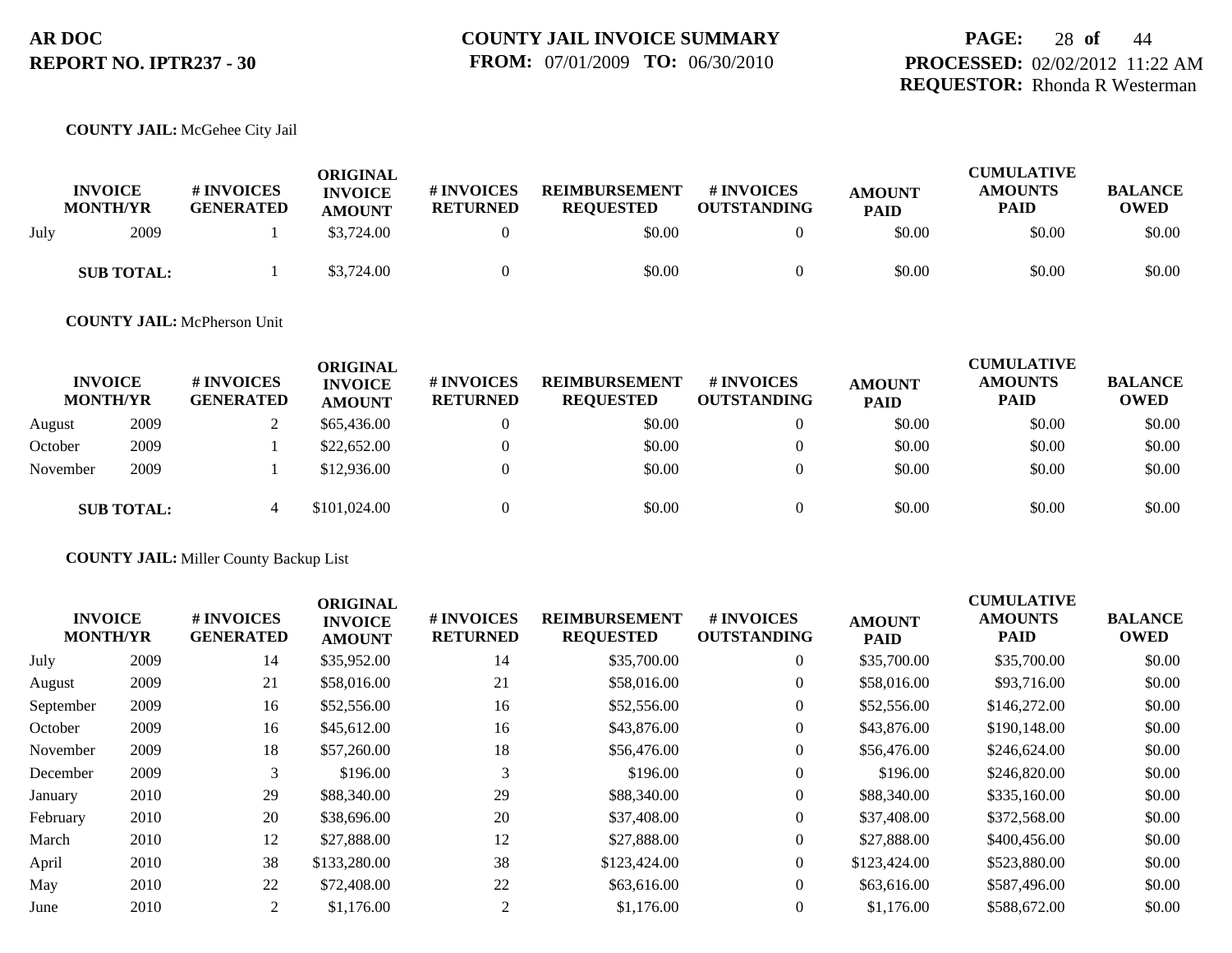#### **COUNTY JAIL:** Miller County Backup List

| <b>INVOICE</b><br><b>MONTH/YR</b> | # INVOICES<br><b>GENERATED</b> | ORIGINAL<br><b>INVOICE</b><br><b>AMOUNT</b> | # INVOICES<br><b>RETURNED</b> | <b>REIMBURSEMENT</b><br><b>REOUESTED</b> | # INVOICES<br><b>OUTSTANDING</b> | <b>AMOUNT</b><br><b>PAID</b> | <b>CUMULATIVE</b><br><b>AMOUNTS</b><br>PAID | <b>BALANCE</b><br>OWED |
|-----------------------------------|--------------------------------|---------------------------------------------|-------------------------------|------------------------------------------|----------------------------------|------------------------------|---------------------------------------------|------------------------|
| <b>SUB TOTAL:</b>                 | 211                            | \$611,380.00                                | 211                           | \$588,672.00                             |                                  | \$588,672.00                 | \$588,672.00                                | \$0.00                 |

#### **COUNTY JAIL:** Mississippi County Backup List

|           | <b>INVOICE</b><br><b>MONTH/YR</b> | # INVOICES<br><b>GENERATED</b> | <b>ORIGINAL</b><br><b>INVOICE</b><br><b>AMOUNT</b> | <b># INVOICES</b><br><b>RETURNED</b> | <b>REIMBURSEMENT</b><br><b>REQUESTED</b> | <b>#INVOICES</b><br><b>OUTSTANDING</b> | <b>AMOUNT</b><br><b>PAID</b> | <b>CUMULATIVE</b><br><b>AMOUNTS</b><br><b>PAID</b> | <b>BALANCE</b><br><b>OWED</b> |
|-----------|-----------------------------------|--------------------------------|----------------------------------------------------|--------------------------------------|------------------------------------------|----------------------------------------|------------------------------|----------------------------------------------------|-------------------------------|
| July      | 2009                              | 27                             | \$80,780.00                                        | 27                                   | \$80,892.00                              | $\overline{0}$                         | \$80,892.00                  | \$80,892.00                                        | \$0.00                        |
| August    | 2009                              | 12                             | \$88,116.00                                        | 12                                   | \$24,724.00                              | $\overline{0}$                         | \$24,724.00                  | \$105,616.00                                       | \$0.00                        |
| September | 2009                              |                                | \$420.00                                           |                                      | \$420.00                                 | $\overline{0}$                         | \$420.00                     | \$106,036.00                                       | \$0.00                        |
| October   | 2009                              | 25                             | \$81,256.00                                        | 25                                   | \$80,332.00                              | $\overline{0}$                         | \$80,332.00                  | \$186,368.00                                       | \$0.00                        |
| November  | 2009                              | 15                             | \$32,256.00                                        | 15                                   | \$32,788.00                              | $\overline{0}$                         | \$32,788.00                  | \$219,156.00                                       | \$0.00                        |
| December  | 2009                              | 11                             | \$28,252.00                                        | 11                                   | \$24,836.00                              | $\overline{0}$                         | \$24,836.00                  | \$243,992.00                                       | \$0.00                        |
| February  | 2010                              | 14                             | \$29,372.00                                        | 14                                   | \$26,656.00                              | $\overline{0}$                         | \$26,656.00                  | \$270,648.00                                       | \$0.00                        |
| March     | 2010                              | 26                             | \$64,568.00                                        | 26                                   | \$64,708.00                              | $\overline{0}$                         | \$64,708.00                  | \$335,356.00                                       | \$0.00                        |
| April     | 2010                              | 16                             | \$34,328.00                                        | 16                                   | \$34,300.00                              | $\overline{0}$                         | \$34,300.00                  | \$369,656.00                                       | \$0.00                        |
| June      | 2010                              | 14                             | \$31,584.00                                        | 14                                   | \$30,744.00                              | $\overline{0}$                         | \$30,744.00                  | \$400,400.00                                       | \$0.00                        |
|           | <b>SUB TOTAL:</b>                 | 161                            | \$470,932.00                                       | 161                                  | \$400,400.00                             | $\Omega$                               | \$400,400.00                 | \$400,400.00                                       | \$0.00                        |

**COUNTY JAIL:** Monroe County Backup List

| <b>INVOICE</b><br><b>MONTH/YR</b> |      | # INVOICES<br><b>GENERATED</b> | ORIGINAL<br><b>INVOICE</b><br><b>AMOUNT</b> | # INVOICES<br><b>RETURNED</b> | <b>REIMBURSEMENT</b><br><b>REQUESTED</b> | # INVOICES<br><b>OUTSTANDING</b> | <b>AMOUNT</b><br><b>PAID</b> | <b>CUMULATIVE</b><br><b>AMOUNTS</b><br><b>PAID</b> | <b>BALANCE</b><br><b>OWED</b> |
|-----------------------------------|------|--------------------------------|---------------------------------------------|-------------------------------|------------------------------------------|----------------------------------|------------------------------|----------------------------------------------------|-------------------------------|
| July                              | 2009 |                                | \$47,236.00                                 |                               | \$4,676.00                               | $\overline{0}$                   | \$4,676.00                   | \$4,676.00                                         | \$0.00                        |
| August                            | 2009 |                                | \$840.00                                    |                               | \$840.00                                 | $\overline{0}$                   | \$840.00                     | \$5,516.00                                         | \$0.00                        |
| September                         | 2009 |                                | \$2,128.00                                  |                               | \$2,128.00                               | $\theta$                         | \$2,128.00                   | \$7,644.00                                         | \$0.00                        |
| October                           | 2009 | 8                              | \$4,844.00                                  | 8                             | \$4,844.00                               | $\overline{0}$                   | \$4,844.00                   | \$12,488.00                                        | \$0.00                        |
| November                          | 2009 |                                | \$9,212.00                                  |                               | \$1,484.00                               | $\theta$                         | \$1,484.00                   | \$13,972.00                                        | \$0.00                        |
| December                          | 2009 |                                | \$840.00                                    |                               | \$840.00                                 |                                  | \$840.00                     | \$14,812.00                                        | \$0.00                        |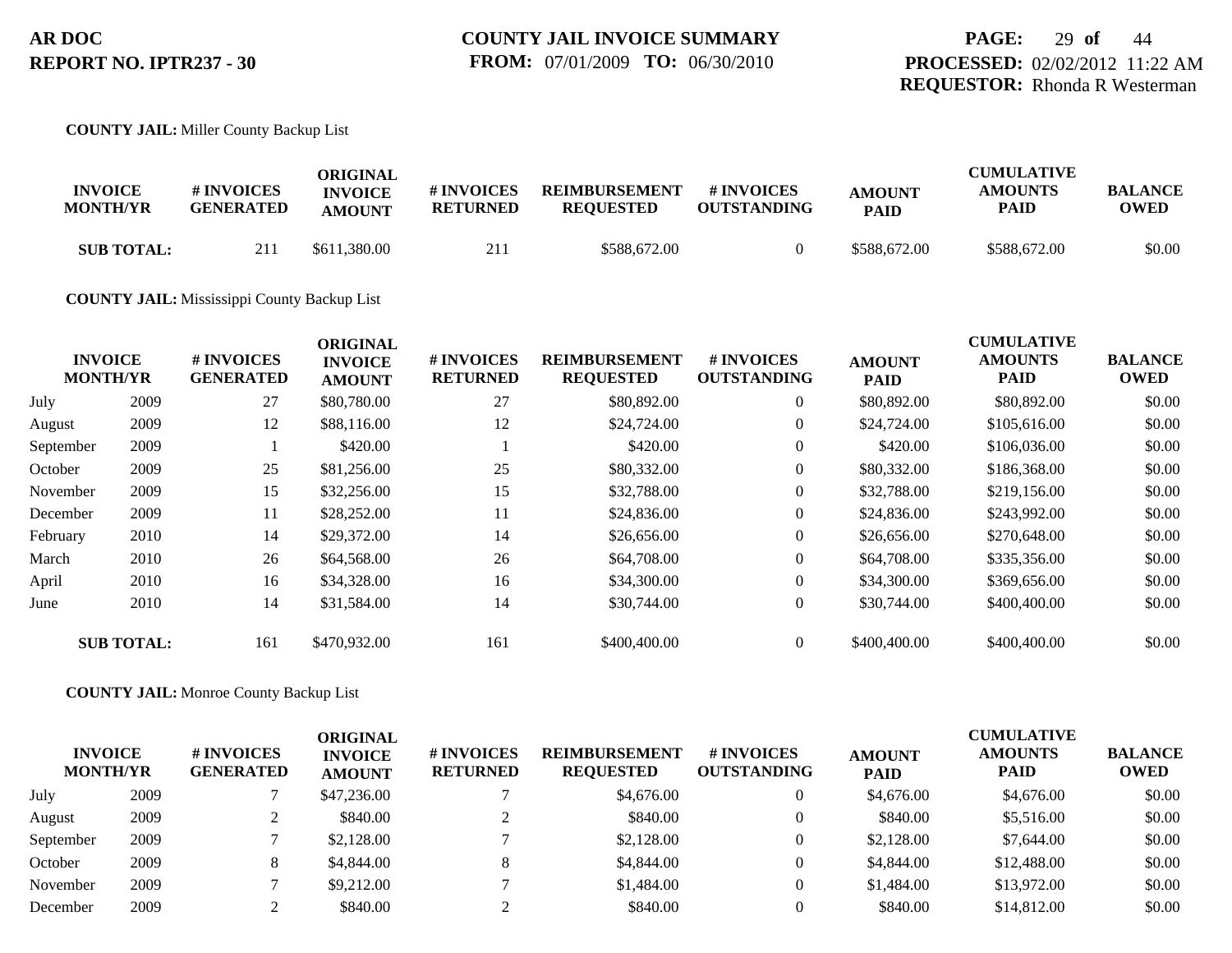## **PAGE:** 30 **of** 44 **PROCESSED:** 02/02/2012 11:22 AM **REQUESTOR:** Rhonda R Westerman

#### **COUNTY JAIL:** Monroe County Backup List

|          | <b>INVOICE</b><br><b>MONTH/YR</b> | # INVOICES<br><b>GENERATED</b> | ORIGINAL<br><b>INVOICE</b><br><b>AMOUNT</b> | # INVOICES<br><b>RETURNED</b> | <b>REIMBURSEMENT</b><br><b>REQUESTED</b> | # INVOICES<br><b>OUTSTANDING</b> | <b>AMOUNT</b><br><b>PAID</b> | <b>CUMULATIVE</b><br><b>AMOUNTS</b><br><b>PAID</b> | <b>BALANCE</b><br><b>OWED</b> |
|----------|-----------------------------------|--------------------------------|---------------------------------------------|-------------------------------|------------------------------------------|----------------------------------|------------------------------|----------------------------------------------------|-------------------------------|
| January  | 2010                              | ∠                              | \$5,292.00                                  |                               | \$2,240.00                               | $\overline{0}$                   | \$2,240.00                   | \$17,052.00                                        | \$0.00                        |
| February | 2010                              | 4                              | \$8,960.00                                  | 4                             | \$616.00                                 | $\overline{0}$                   | \$616.00                     | \$17,668.00                                        | \$0.00                        |
| March    | 2010                              |                                | \$112.00                                    |                               | \$112.00                                 | $\overline{0}$                   | \$112.00                     | \$17,780.00                                        | \$0.00                        |
| May      | 2010                              | 10                             | \$9,156.00                                  | 10                            | \$4,508.00                               | $\overline{0}$                   | \$4,508.00                   | \$22,288.00                                        | \$0.00                        |
| June     | 2010                              |                                | \$308.00                                    |                               | \$84.00                                  | $\overline{0}$                   | \$84.00                      | \$22,372.00                                        | \$0.00                        |
|          | <b>SUB TOTAL:</b>                 | 51                             | \$88,928.00                                 | 51                            | \$22,372.00                              | $\overline{0}$                   | \$22,372.00                  | \$22,372.00                                        | \$0.00                        |

**COUNTY JAIL:** Montgomery County Backup List

| <b>INVOICE</b><br><b>MONTH/YR</b> |                   | # INVOICES<br><b>GENERATED</b> | ORIGINAL<br><b>INVOICE</b><br><b>AMOUNT</b> | # INVOICES<br><b>RETURNED</b> | <b>REIMBURSEMENT</b><br><b>REQUESTED</b> | # INVOICES<br><b>OUTSTANDING</b> | <b>AMOUNT</b><br><b>PAID</b> | <b>CUMULATIVE</b><br><b>AMOUNTS</b><br><b>PAID</b> | <b>BALANCE</b><br><b>OWED</b> |
|-----------------------------------|-------------------|--------------------------------|---------------------------------------------|-------------------------------|------------------------------------------|----------------------------------|------------------------------|----------------------------------------------------|-------------------------------|
| July                              | 2009              |                                | \$2,408.00                                  |                               | \$2,408.00                               | 0                                | \$2,408.00                   | \$2,408.00                                         | \$0.00                        |
| November                          | 2009              |                                | \$4,676.00                                  |                               | \$4,676.00                               | $\theta$                         | \$4,676.00                   | \$7,084.00                                         | \$0.00                        |
| December                          | 2009              |                                | \$112.00                                    |                               | \$112.00                                 | $\theta$                         | \$112.00                     | \$7,196.00                                         | \$0.00                        |
| March                             | 2010              |                                | \$588.00                                    | ◠                             | \$3,472.00                               | $\theta$                         | \$3,472.00                   | \$10,668.00                                        | \$0.00                        |
|                                   | <b>SUB TOTAL:</b> | 8                              | \$7,784.00                                  | $\Omega$                      | \$10,668.00                              | $\overline{0}$                   | \$10,668.00                  | \$10,668.00                                        | \$0.00                        |

**COUNTY JAIL:** Nevada County Backup List

| <b>INVOICE</b><br><b>MONTH/YR</b> |      | # INVOICES<br><b>GENERATED</b> | ORIGINAL<br><b>INVOICE</b><br><b>AMOUNT</b> | # INVOICES<br><b>RETURNED</b> | <b>REIMBURSEMENT</b><br><b>REQUESTED</b> | # INVOICES<br><b>OUTSTANDING</b> | <b>AMOUNT</b><br><b>PAID</b> | <b>CUMULATIVE</b><br><b>AMOUNTS</b><br><b>PAID</b> | <b>BALANCE</b><br><b>OWED</b> |
|-----------------------------------|------|--------------------------------|---------------------------------------------|-------------------------------|------------------------------------------|----------------------------------|------------------------------|----------------------------------------------------|-------------------------------|
| August                            | 2009 |                                | \$8,568.00                                  |                               | \$8,568.00                               | $\overline{0}$                   | \$8,568.00                   | \$8,568.00                                         | \$0.00                        |
| December                          | 2009 |                                | \$532.00                                    |                               | \$532.00                                 | 0                                | \$532.00                     | \$9,100.00                                         | \$0.00                        |
| January                           | 2010 | 8                              | \$13,272.00                                 |                               | \$13,272.00                              |                                  | \$13,272.00                  | \$22,372.00                                        | \$0.00                        |
| April                             | 2010 |                                | \$6,440.00                                  |                               | \$0.00                                   |                                  | \$0.00                       | \$22,372.00                                        | \$0.00                        |
| May                               | 2010 |                                | \$896.00                                    |                               | \$896.00                                 | 0                                | \$896.00                     | \$23,268.00                                        | \$0.00                        |
| June                              | 2010 |                                | \$896.00                                    |                               | \$896.00                                 |                                  | \$896.00                     | \$24,164.00                                        | \$0.00                        |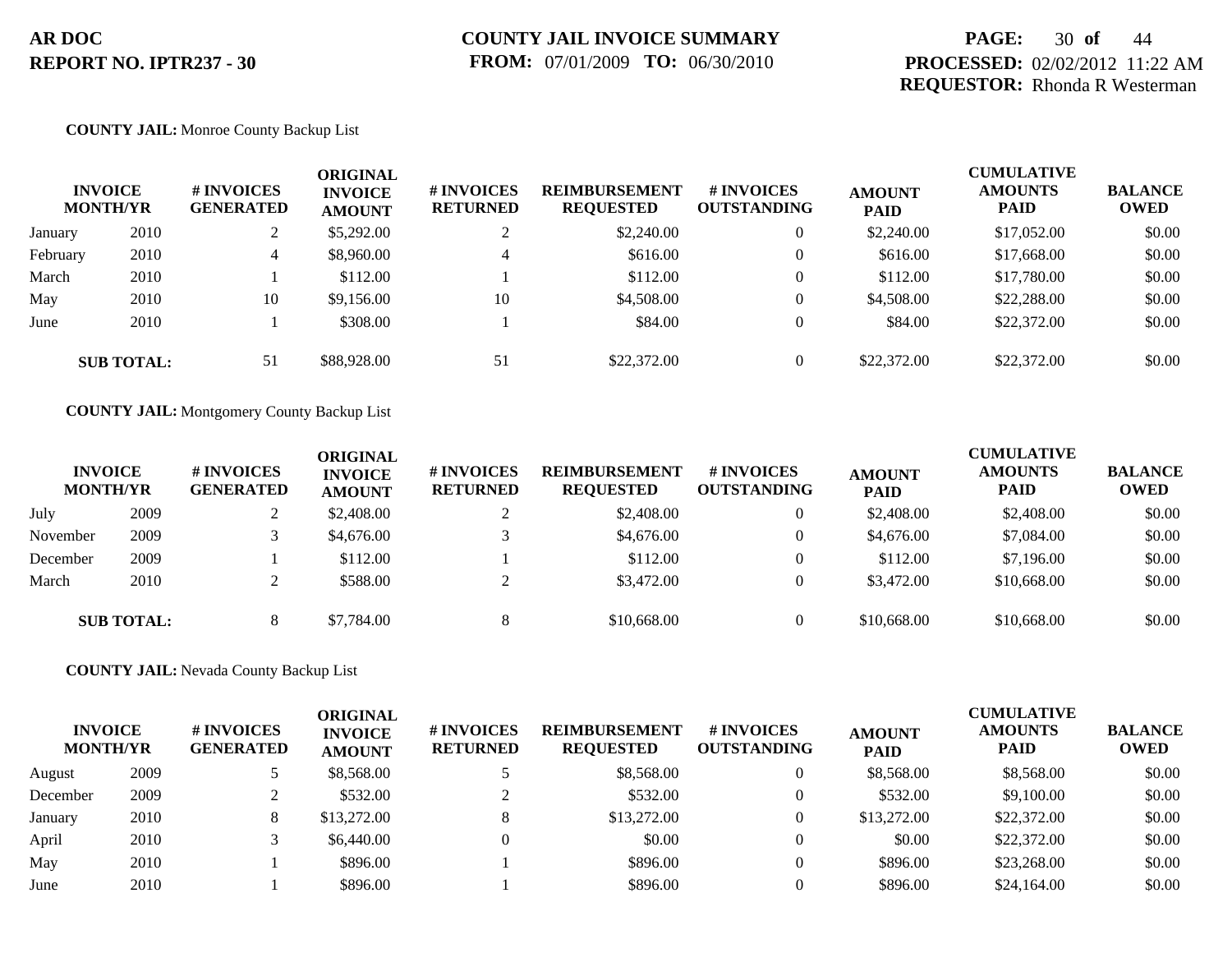#### **COUNTY JAIL:** Nevada County Backup List

| <b>INVOICE</b><br><b>MONTH/YR</b> | # INVOICES<br><b>GENERATED</b> | ORIGINAL<br><b>INVOICE</b><br><b>AMOUNT</b> | # INVOICES<br><b>RETURNED</b> | <b>REIMBURSEMENT</b><br><b>REOUESTED</b> | <b>#INVOICES</b><br><b>OUTSTANDING</b> | <b>AMOUNT</b><br><b>PAID</b> | <b>CUMULATIVE</b><br><b>AMOUNTS</b><br>PAID | <b>BALANCE</b><br><b>OWED</b> |
|-----------------------------------|--------------------------------|---------------------------------------------|-------------------------------|------------------------------------------|----------------------------------------|------------------------------|---------------------------------------------|-------------------------------|
| <b>SUB TOTAL:</b>                 | 20                             | \$30,604.00                                 |                               | \$24,164.00                              |                                        | \$24,164.00                  | \$24,164.00                                 | \$0.00                        |

**COUNTY JAIL:** Newton County Backup List

|         | <b>INVOICE</b><br><b>MONTH/YR</b> | # INVOICES<br><b>GENERATED</b> | ORIGINAL<br><b>INVOICE</b><br><b>AMOUNT</b> | # INVOICES<br><b>RETURNED</b> | <b>REIMBURSEMENT</b><br><b>REQUESTED</b> | # INVOICES<br><b>OUTSTANDING</b> | <b>AMOUNT</b><br><b>PAID</b> | <b>CUMULATIVE</b><br><b>AMOUNTS</b><br><b>PAID</b> | <b>BALANCE</b><br><b>OWED</b> |
|---------|-----------------------------------|--------------------------------|---------------------------------------------|-------------------------------|------------------------------------------|----------------------------------|------------------------------|----------------------------------------------------|-------------------------------|
| July    | 2009                              |                                | \$2,352.00                                  |                               | \$2,352.00                               |                                  | \$2,352.00                   | \$2,352.00                                         | \$0.00                        |
| October | 2009                              |                                | \$3,696.00                                  |                               | \$1,008.00                               |                                  | \$1,008.00                   | \$3,360.00                                         | \$0.00                        |
|         | <b>SUB TOTAL:</b>                 |                                | \$6,048.00                                  |                               | \$3,360.00                               |                                  | \$3,360.00                   | \$3,360.00                                         | \$0.00                        |

**COUNTY JAIL:** Ouachita County Backup List

|           |                                   |                                | <b>ORIGINAL</b>                 |                               |                                          |                                  |                              | <b>CUMULATIVE</b>      |                               |
|-----------|-----------------------------------|--------------------------------|---------------------------------|-------------------------------|------------------------------------------|----------------------------------|------------------------------|------------------------|-------------------------------|
|           | <b>INVOICE</b><br><b>MONTH/YR</b> | # INVOICES<br><b>GENERATED</b> | <b>INVOICE</b><br><b>AMOUNT</b> | # INVOICES<br><b>RETURNED</b> | <b>REIMBURSEMENT</b><br><b>REQUESTED</b> | # INVOICES<br><b>OUTSTANDING</b> | <b>AMOUNT</b><br><b>PAID</b> | <b>AMOUNTS</b><br>PAID | <b>BALANCE</b><br><b>OWED</b> |
| July      | 2009                              | 6                              | \$7,532.00                      | 6                             | \$7,532.00                               | $\overline{0}$                   | \$7,532.00                   | \$7,532.00             | \$0.00                        |
| August    | 2009                              | 6                              | \$14,252.00                     | $\Omega$                      | \$0.00                                   | $\theta$                         | \$0.00                       | \$7,532.00             | \$0.00                        |
| September | 2009                              | 4                              | \$6,832.00                      | $\theta$                      | \$0.00                                   | $\overline{0}$                   | \$0.00                       | \$7,532.00             | \$0.00                        |
| October   | 2009                              | 6                              | \$11,564.00                     | 6                             | \$11,564.00                              | $\overline{0}$                   | \$11,564.00                  | \$19,096.00            | \$0.00                        |
| November  | 2009                              |                                | \$5,264.00                      | $\Omega$                      | \$0.00                                   | $\theta$                         | \$0.00                       | \$19,096.00            | \$0.00                        |
| January   | 2010                              | 10                             | \$28,644.00                     | 10                            | \$28,644.00                              | $\overline{0}$                   | \$28,644.00                  | \$47,740.00            | \$0.00                        |
| February  | 2010                              | 2                              | \$2,212.00                      | $\theta$                      | \$2,212.00                               | $\overline{0}$                   | \$0.00                       | \$47,740.00            | \$0.00                        |
| March     | 2010                              | $\overline{2}$                 | \$2,744.00                      | 2                             | \$2,744.00                               | $\overline{0}$                   | \$2,744.00                   | \$50,484.00            | \$0.00                        |
| April     | 2010                              |                                | \$20,020.00                     | $\theta$                      | \$0.00                                   | $\overline{0}$                   | \$0.00                       | \$50,484.00            | \$0.00                        |
| May       | 2010                              | $\mathfrak{Z}$                 | \$7,028.00                      | 3                             | \$7,028.00                               | $\overline{0}$                   | \$7,028.00                   | \$57,512.00            | \$0.00                        |
|           | <b>SUB TOTAL:</b>                 | 51                             | \$106,092.00                    | 27                            | \$59,724.00                              | $\overline{0}$                   | \$57,512.00                  | \$57,512.00            | \$0.00                        |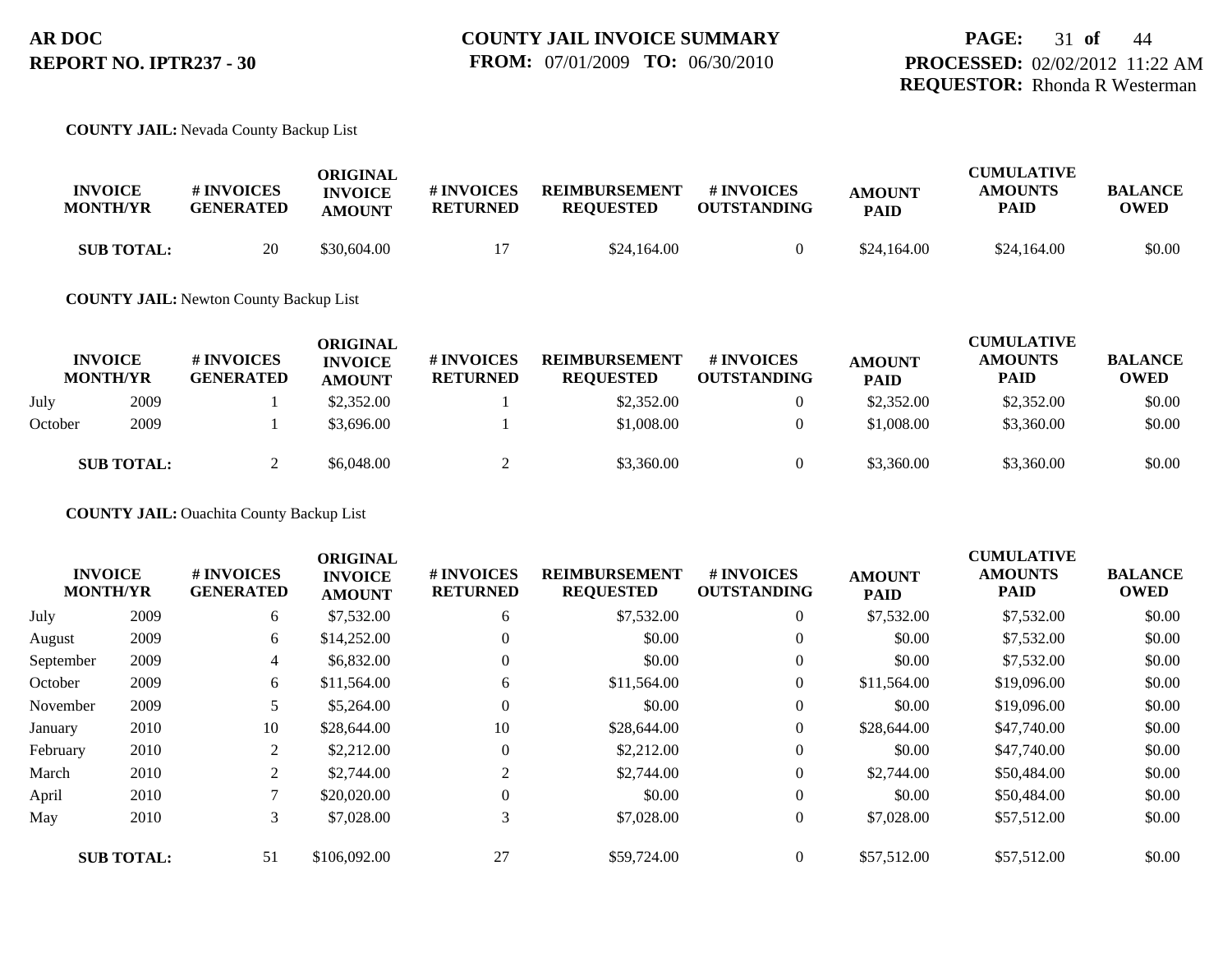## **PAGE:** 32 **of** 44 **PROCESSED:** 02/02/2012 11:22 AM **REQUESTOR:** Rhonda R Westerman

### **COUNTY JAIL:** Perry County Backup List

| <b>INVOICE</b><br><b>MONTH/YR</b> |                   | <b>#INVOICES</b><br><b>GENERATED</b> | ORIGINAL<br><b>INVOICE</b><br><b>AMOUNT</b> | # INVOICES<br><b>RETURNED</b> | <b>REIMBURSEMENT</b><br><b>REQUESTED</b> | # INVOICES<br><b>OUTSTANDING</b> | <b>AMOUNT</b><br><b>PAID</b> | <b>CUMULATIVE</b><br><b>AMOUNTS</b><br><b>PAID</b> | <b>BALANCE</b><br><b>OWED</b> |
|-----------------------------------|-------------------|--------------------------------------|---------------------------------------------|-------------------------------|------------------------------------------|----------------------------------|------------------------------|----------------------------------------------------|-------------------------------|
| September                         | 2009              |                                      | \$3,080.00                                  |                               | \$2,492.00                               | $\overline{0}$                   | \$2,492.00                   | \$2,492.00                                         | \$0.00                        |
| October                           | 2009              |                                      | \$2,856.00                                  |                               | \$2,856.00                               | $\mathbf{0}$                     | \$2,856.00                   | \$5,348.00                                         | \$0.00                        |
| January                           | 2010              |                                      | \$7,252.00                                  |                               | \$7,252.00                               | $\overline{0}$                   | \$7,252.00                   | \$12,600.00                                        | \$0.00                        |
| March                             | 2010              |                                      | \$4,816.00                                  |                               | \$4,816.00                               | $\overline{0}$                   | \$4,816.00                   | \$17,416.00                                        | \$0.00                        |
| April                             | 2010              |                                      | \$3,136.00                                  |                               | \$3,136.00                               | $\mathbf{0}$                     | \$3,136.00                   | \$20,552.00                                        | \$0.00                        |
|                                   | <b>SUB TOTAL:</b> | 14                                   | \$21,140.00                                 | 14                            | \$20,552.00                              | $\overline{0}$                   | \$20,552.00                  | \$20,552.00                                        | \$0.00                        |

**COUNTY JAIL:** Phillips County Backup List

|           | <b>INVOICE</b><br><b>MONTH/YR</b> | # INVOICES<br><b>GENERATED</b> | <b>ORIGINAL</b><br><b>INVOICE</b><br><b>AMOUNT</b> | # INVOICES<br><b>RETURNED</b> | <b>REIMBURSEMENT</b><br><b>REQUESTED</b> | # INVOICES<br><b>OUTSTANDING</b> | <b>AMOUNT</b><br><b>PAID</b> | <b>CUMULATIVE</b><br><b>AMOUNTS</b><br><b>PAID</b> | <b>BALANCE</b><br><b>OWED</b> |
|-----------|-----------------------------------|--------------------------------|----------------------------------------------------|-------------------------------|------------------------------------------|----------------------------------|------------------------------|----------------------------------------------------|-------------------------------|
| July      | 2009                              |                                | \$12,264.00                                        |                               | \$12,264.00                              | $\overline{0}$                   | \$12,264.00                  | \$12,264.00                                        | \$0.00                        |
| September | 2009                              |                                | \$2,380.00                                         | 2                             | \$2,324.00                               | $\overline{0}$                   | \$2,324.00                   | \$14,588.00                                        | \$0.00                        |
| October   | 2009                              |                                | \$392.00                                           |                               | \$0.00                                   | $\overline{0}$                   | \$0.00                       | \$14,588.00                                        | \$0.00                        |
| December  | 2009                              | 6                              | \$3,948.00                                         | 6                             | \$3,948.00                               | $\overline{0}$                   | \$3,948.00                   | \$18,536.00                                        | \$0.00                        |
| January   | 2010                              | 4                              | \$15,092.00                                        | $\overline{4}$                | \$15,092.00                              | $\overline{0}$                   | \$15,092.00                  | \$33,628.00                                        | \$0.00                        |
| February  | 2010                              |                                | \$7,476.00                                         |                               | \$7,476.00                               | $\overline{0}$                   | \$7,476.00                   | \$41,104.00                                        | \$0.00                        |
| March     | 2010                              |                                | \$2,828.00                                         |                               | \$2,828.00                               | $\overline{0}$                   | \$2,828.00                   | \$43,932.00                                        | \$0.00                        |
| April     | 2010                              | 3                              | \$11,508.00                                        | 3                             | \$4,676.00                               | $\overline{0}$                   | \$4,676.00                   | \$48,608.00                                        | \$0.00                        |
| May       | 2010                              | 2                              | \$840.00                                           | 2                             | \$840.00                                 | $\overline{0}$                   | \$840.00                     | \$49,448.00                                        | \$0.00                        |
|           | <b>SUB TOTAL:</b>                 | 35                             | \$56,728.00                                        | 35                            | \$49,448.00                              | $\overline{0}$                   | \$49,448.00                  | \$49,448.00                                        | \$0.00                        |

#### **COUNTY JAIL:** Pike County Backup List

|        | <b>INVOICE</b><br><b>MONTH/YR</b> | # INVOICES<br><b>GENERATED</b> | ORIGINAL<br><b>INVOICE</b><br><b>AMOUNT</b> | <b>#INVOICES</b><br><b>RETURNED</b> | <b>REIMBURSEMENT</b><br><b>REOUESTED</b> | # INVOICES<br><b>OUTSTANDING</b> | <b>AMOUNT</b><br><b>PAID</b> | <b>CUMULATIVE</b><br><b>AMOUNTS</b><br>PAID | <b>BALANCE</b><br><b>OWED</b> |
|--------|-----------------------------------|--------------------------------|---------------------------------------------|-------------------------------------|------------------------------------------|----------------------------------|------------------------------|---------------------------------------------|-------------------------------|
| July   | 2009                              |                                | \$5,964.00                                  |                                     | \$28.00                                  |                                  | \$28.00                      | \$28.00                                     | \$0.00                        |
| August | 2009                              |                                | \$7,056.00                                  |                                     | \$504.00                                 |                                  | \$504.00                     | \$532.00                                    | \$0.00                        |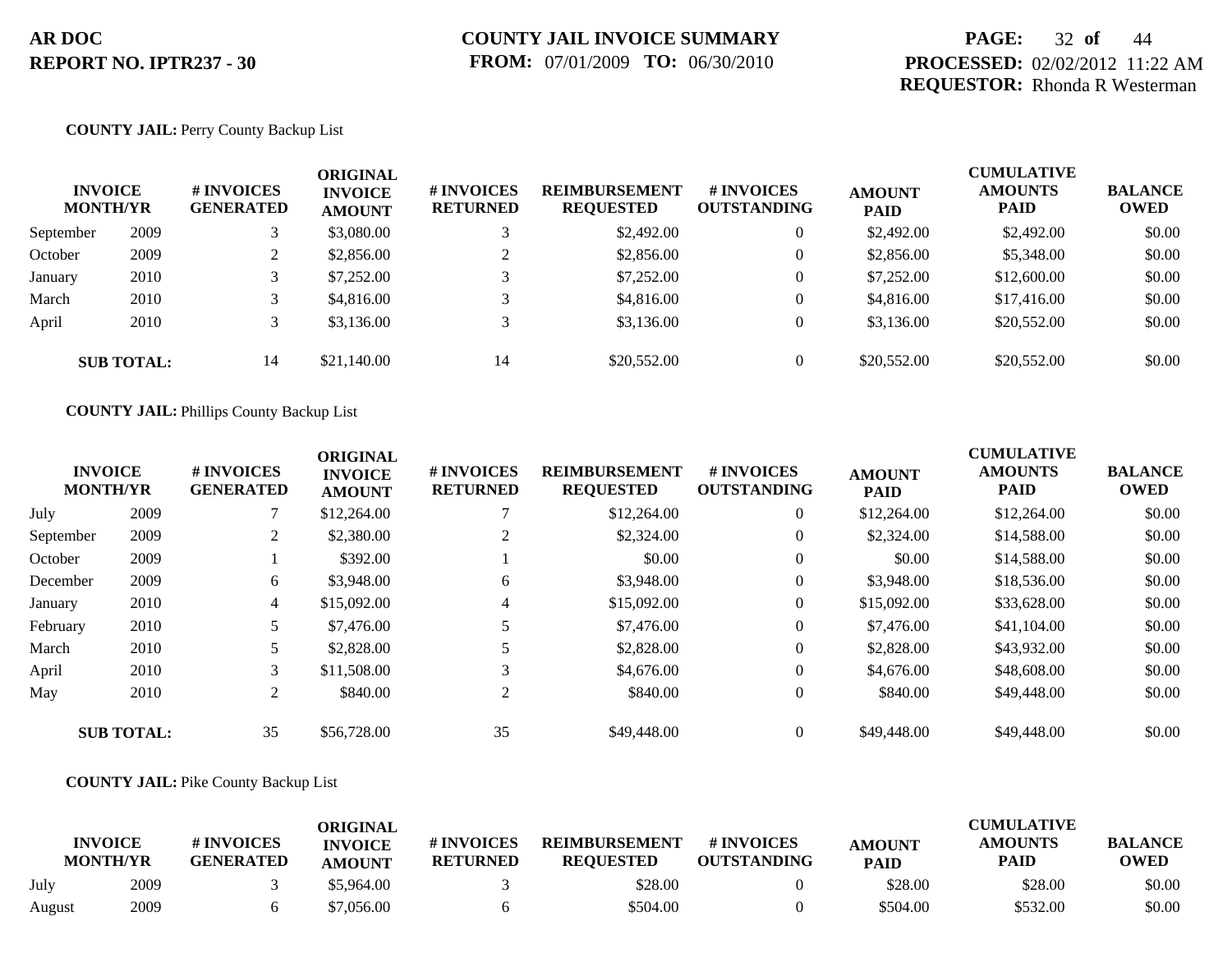### **COUNTY JAIL INVOICE SUMMARY FROM:** 07/01/2009 **TO:** 06/30/2010

## **PAGE:** 33 **of** 44 **PROCESSED:** 02/02/2012 11:22 AM **REQUESTOR:** Rhonda R Westerman

### **COUNTY JAIL:** Pike County Backup List

|           | <b>INVOICE</b><br><b>MONTH/YR</b> | <b>#INVOICES</b><br><b>GENERATED</b> | <b>ORIGINAL</b><br><b>INVOICE</b><br><b>AMOUNT</b> | # INVOICES<br><b>RETURNED</b> | <b>REIMBURSEMENT</b><br><b>REQUESTED</b> | <b>#INVOICES</b><br><b>OUTSTANDING</b> | <b>AMOUNT</b><br><b>PAID</b> | <b>CUMULATIVE</b><br><b>AMOUNTS</b><br><b>PAID</b> | <b>BALANCE</b><br><b>OWED</b> |
|-----------|-----------------------------------|--------------------------------------|----------------------------------------------------|-------------------------------|------------------------------------------|----------------------------------------|------------------------------|----------------------------------------------------|-------------------------------|
| September | 2009                              |                                      | \$224.00                                           |                               | \$224.00                                 | $\overline{0}$                         | \$224.00                     | \$756.00                                           | \$0.00                        |
| October   | 2009                              | 5                                    | \$5,432.00                                         |                               | \$1,848.00                               | $\overline{0}$                         | \$1,848.00                   | \$2,604.00                                         | \$0.00                        |
| November  | 2009                              |                                      | \$1,960.00                                         |                               | \$1,960.00                               | $\overline{0}$                         | \$1,960.00                   | \$4,564.00                                         | \$0.00                        |
| December  | 2009                              | 9                                    | \$1,764.00                                         | $\mathbf Q$                   | \$2,520.00                               | $\overline{0}$                         | \$2,520.00                   | \$7,084.00                                         | \$0.00                        |
| January   | 2010                              | 15                                   | \$11,368.00                                        | 15                            | \$13,160.00                              | $\boldsymbol{0}$                       | \$13,160.00                  | \$20,244.00                                        | \$0.00                        |
| February  | 2010                              | 27                                   | \$35,840.00                                        | 27                            | \$35,840.00                              | $\overline{0}$                         | \$35,840.00                  | \$56,084.00                                        | \$0.00                        |
| March     | 2010                              | 3                                    | \$2,268.00                                         | 3                             | \$2,268.00                               | $\overline{0}$                         | \$2,268.00                   | \$58,352.00                                        | \$0.00                        |
| April     | 2010                              | 27                                   | \$36,120.00                                        | 27                            | \$36,120.00                              | $\overline{0}$                         | \$36,120.00                  | \$94,472.00                                        | \$0.00                        |
| May       | 2010                              | 8                                    | \$14,616.00                                        | 8                             | \$14,616.00                              | $\overline{0}$                         | \$14,616.00                  | \$109,088.00                                       | \$0.00                        |
| June      | 2010                              | 18                                   | \$32,004.00                                        | 18                            | \$31,416.00                              | $\boldsymbol{0}$                       | \$31,416.00                  | \$140,504.00                                       | \$0.00                        |
|           | <b>SUB TOTAL:</b>                 | 127                                  | \$154,616.00                                       | 127                           | \$140,504.00                             | $\theta$                               | \$140,504.00                 | \$140,504.00                                       | \$0.00                        |

**COUNTY JAIL:** Poinsett County Backup List

|      | # INVOICES<br><b>GENERATED</b>                         | <b>ORIGINAL</b><br><b>INVOICE</b><br><b>AMOUNT</b> | # INVOICES<br><b>RETURNED</b> | <b>REIMBURSEMENT</b><br><b>REQUESTED</b> | # INVOICES<br><b>OUTSTANDING</b> | <b>AMOUNT</b><br><b>PAID</b> | <b>CUMULATIVE</b><br><b>AMOUNTS</b><br><b>PAID</b> | <b>BALANCE</b><br><b>OWED</b> |
|------|--------------------------------------------------------|----------------------------------------------------|-------------------------------|------------------------------------------|----------------------------------|------------------------------|----------------------------------------------------|-------------------------------|
| 2009 |                                                        | \$644.00                                           |                               | \$644.00                                 | $\overline{0}$                   | \$644.00                     | \$644.00                                           | \$0.00                        |
| 2009 | 9                                                      | \$19,040.00                                        | 9                             | \$19,040.00                              | $\boldsymbol{0}$                 | \$19,040.00                  | \$19,684.00                                        | \$0.00                        |
| 2009 |                                                        | \$84.00                                            |                               | \$84.00                                  | $\overline{0}$                   | \$84.00                      | \$19,768.00                                        | \$0.00                        |
| 2009 | 2                                                      | \$4,284.00                                         | 2                             | \$4,284.00                               | $\overline{0}$                   | \$4,284.00                   | \$24,052.00                                        | \$0.00                        |
| 2009 | 9                                                      | \$23,408.00                                        | 9                             | \$22,792.00                              | $\overline{0}$                   | \$22,792.00                  | \$46,844.00                                        | \$0.00                        |
| 2009 |                                                        | \$224.00                                           |                               | \$224.00                                 | $\overline{0}$                   | \$224.00                     | \$47,068.00                                        | \$0.00                        |
| 2010 | 11                                                     | \$28,280.00                                        | 11                            | \$28,280.00                              | $\boldsymbol{0}$                 | \$28,280.00                  | \$75,348.00                                        | \$0.00                        |
| 2010 | 11                                                     | \$20,048.00                                        | 11                            | \$20,048.00                              | $\overline{0}$                   | \$20,048.00                  | \$95,396.00                                        | \$0.00                        |
| 2010 | 6                                                      | \$5,180.00                                         | 6                             | \$5,180.00                               | $\boldsymbol{0}$                 | \$5,180.00                   | \$100,576.00                                       | \$0.00                        |
| 2010 | 10                                                     | \$25,284.00                                        | 10                            | \$25,284.00                              | $\overline{0}$                   | \$25,284.00                  | \$125,860.00                                       | \$0.00                        |
| 2010 | $\overline{4}$                                         | \$2,240.00                                         | 4                             | \$2,240.00                               | $\overline{0}$                   | \$2,240.00                   | \$128,100.00                                       | \$0.00                        |
|      | 65                                                     | \$128,716.00                                       | 65                            | \$128,100.00                             | $\Omega$                         | \$128,100.00                 | \$128,100.00                                       | \$0.00                        |
|      | <b>INVOICE</b><br><b>MONTH/YR</b><br><b>SUB TOTAL:</b> |                                                    |                               |                                          |                                  |                              |                                                    |                               |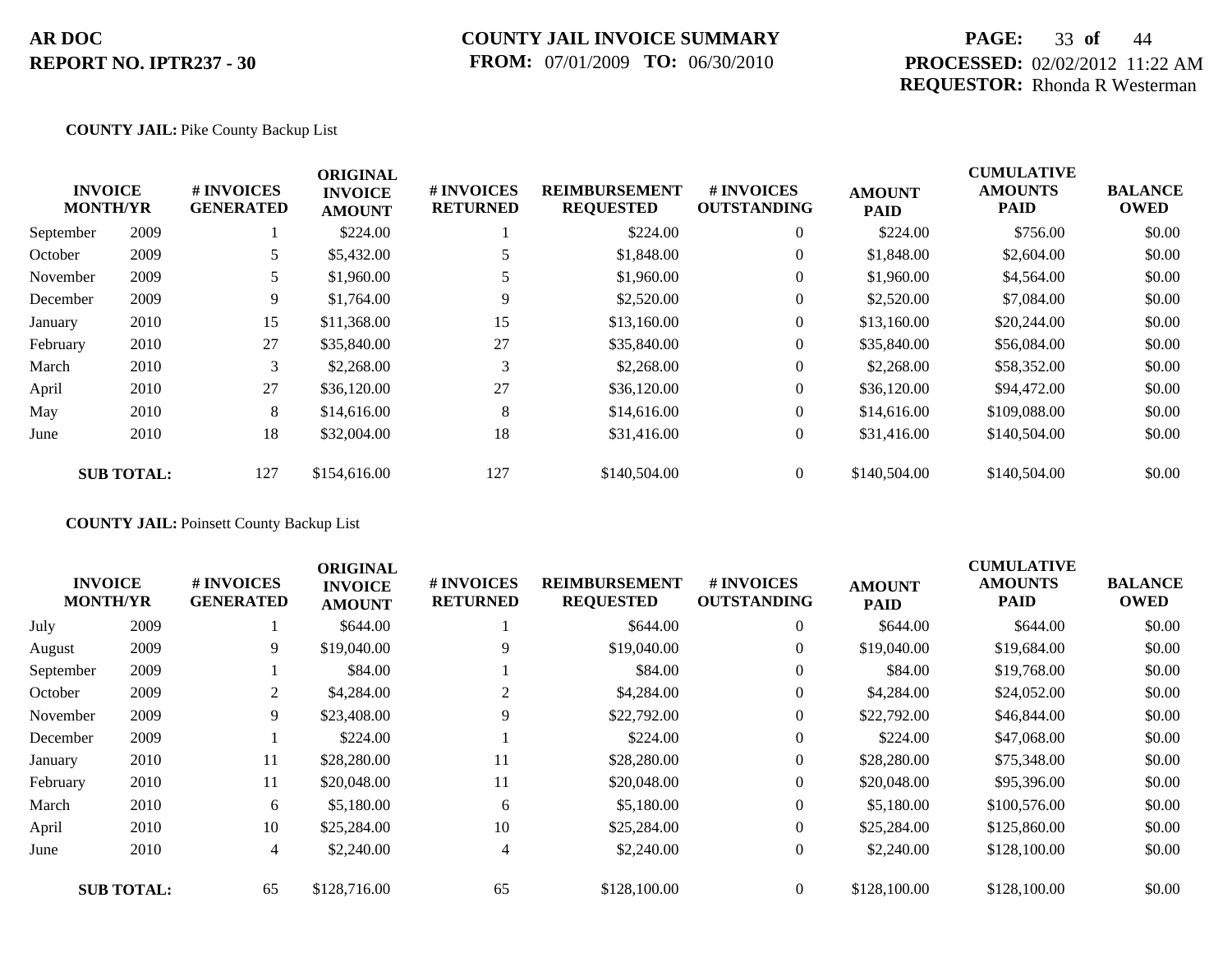## **PAGE:** 34 **of** 44 **PROCESSED:** 02/02/2012 11:22 AM **REQUESTOR:** Rhonda R Westerman

#### **COUNTY JAIL:** Polk County Backup List

| <b>INVOICE</b><br><b>MONTH/YR</b> |                   | <b>#INVOICES</b><br><b>GENERATED</b> | ORIGINAL<br><b>INVOICE</b><br><b>AMOUNT</b> | <b># INVOICES</b><br><b>RETURNED</b> | <b>REIMBURSEMENT</b><br><b>REQUESTED</b> | # INVOICES<br><b>OUTSTANDING</b> | <b>AMOUNT</b><br><b>PAID</b> | <b>CUMULATIVE</b><br><b>AMOUNTS</b><br><b>PAID</b> | <b>BALANCE</b><br><b>OWED</b> |
|-----------------------------------|-------------------|--------------------------------------|---------------------------------------------|--------------------------------------|------------------------------------------|----------------------------------|------------------------------|----------------------------------------------------|-------------------------------|
| July                              | 2009              |                                      | \$168.00                                    |                                      | \$0.00                                   | $\theta$                         | \$0.00                       | \$0.00                                             | \$0.00                        |
| November                          | 2009              | 4                                    | \$12,824.00                                 | $\overline{ }$                       | \$6,664.00                               | $\theta$                         | \$6,664.00                   | \$6,664.00                                         | \$0.00                        |
| December                          | 2009              |                                      | \$28.00                                     |                                      | \$28.00                                  | $\theta$                         | \$28.00                      | \$6,692.00                                         | \$0.00                        |
| June                              | 2010              |                                      | \$60,088,00                                 |                                      | \$12,600.00                              | $\theta$                         | \$12,600.00                  | \$19,292.00                                        | \$0.00                        |
|                                   | <b>SUB TOTAL:</b> | 11                                   | \$73,108.00                                 |                                      | \$19,292.00                              |                                  | \$19,292.00                  | \$19,292.00                                        | \$0.00                        |

**COUNTY JAIL:** Pope County Backup List

|           | <b>INVOICE</b><br><b>MONTH/YR</b> | # INVOICES<br><b>GENERATED</b> | <b>ORIGINAL</b><br><b>INVOICE</b><br><b>AMOUNT</b> | # INVOICES<br><b>RETURNED</b> | <b>REIMBURSEMENT</b><br><b>REQUESTED</b> | <b># INVOICES</b><br><b>OUTSTANDING</b> | <b>AMOUNT</b><br><b>PAID</b> | <b>CUMULATIVE</b><br><b>AMOUNTS</b><br>PAID | <b>BALANCE</b><br><b>OWED</b> |
|-----------|-----------------------------------|--------------------------------|----------------------------------------------------|-------------------------------|------------------------------------------|-----------------------------------------|------------------------------|---------------------------------------------|-------------------------------|
| July      | 2009                              | 34                             | \$126,504.00                                       | 34                            | \$98,448.00                              | $\overline{0}$                          | \$98,448.00                  | \$98,448.00                                 | \$0.00                        |
| August    | 2009                              | 20                             | \$40,124.00                                        | 20                            | \$36,876.00                              | $\overline{0}$                          | \$36,876.00                  | \$135,324.00                                | \$0.00                        |
| September | 2009                              | 12                             | \$26,516.00                                        | 12                            | \$26,460.00                              | $\overline{0}$                          | \$26,460.00                  | \$161,784.00                                | \$0.00                        |
| October   | 2009                              | 15                             | \$36,316.00                                        | 15                            | \$32,816.00                              | $\overline{0}$                          | \$32,816.00                  | \$194,600.00                                | \$0.00                        |
| November  | 2009                              | 12                             | \$34,048.00                                        | 12                            | \$34,048.00                              | $\overline{0}$                          | \$34,048.00                  | \$228,648.00                                | \$0.00                        |
| December  | 2009                              | 12                             | \$31,920.00                                        | 12                            | \$31,920.00                              | $\overline{0}$                          | \$31,920.00                  | \$260,568.00                                | \$0.00                        |
| January   | 2010                              | 18                             | \$67,592.00                                        | 18                            | \$56,140.00                              | $\overline{0}$                          | \$56,140.00                  | \$316,708.00                                | \$0.00                        |
| February  | 2010                              | 11                             | \$21,420.00                                        | 11                            | \$21,420.00                              | $\overline{0}$                          | \$21,420.00                  | \$338,128.00                                | \$0.00                        |
| March     | 2010                              | $\overline{2}$                 | \$812.00                                           | 2                             | \$252.00                                 | $\overline{0}$                          | \$252.00                     | \$338,380.00                                | \$0.00                        |
| April     | 2010                              | 32                             | \$87,220.00                                        | 32                            | \$87,220.00                              | $\overline{0}$                          | \$87,220.00                  | \$425,600.00                                | \$0.00                        |
| May       | 2010                              | 5                              | \$2,688.00                                         | 5                             | \$2,520.00                               | $\overline{0}$                          | \$2,520.00                   | \$428,120.00                                | \$0.00                        |
| June      | 2010                              | 13                             | \$28,728.00                                        | 13                            | \$28,084.00                              | $\boldsymbol{0}$                        | \$28,084.00                  | \$456,204.00                                | \$0.00                        |
|           | <b>SUB TOTAL:</b>                 | 186                            | \$503,888.00                                       | 186                           | \$456,204.00                             | $\overline{0}$                          | \$456,204.00                 | \$456,204.00                                | \$0.00                        |

**COUNTY JAIL:** Prairie County Backup List

|                 |                   | ORIGINAL       |                   |                  |                    |               | <b>CUMULATIVE</b> |                |
|-----------------|-------------------|----------------|-------------------|------------------|--------------------|---------------|-------------------|----------------|
| <b>INVOICE</b>  | <b># INVOICES</b> | <b>INVOICE</b> | <b># INVOICES</b> | REIMBURSEMENT    | # INVOICES         | <b>AMOUNT</b> | <b>AMOUNTS</b>    | <b>BALANCE</b> |
| <b>MONTH/YR</b> | <b>GENERATED</b>  | <b>AMOUNT</b>  | <b>RETURNED</b>   | <b>REQUESTED</b> | <b>OUTSTANDING</b> | <b>PAID</b>   | <b>PAID</b>       | <b>OWED</b>    |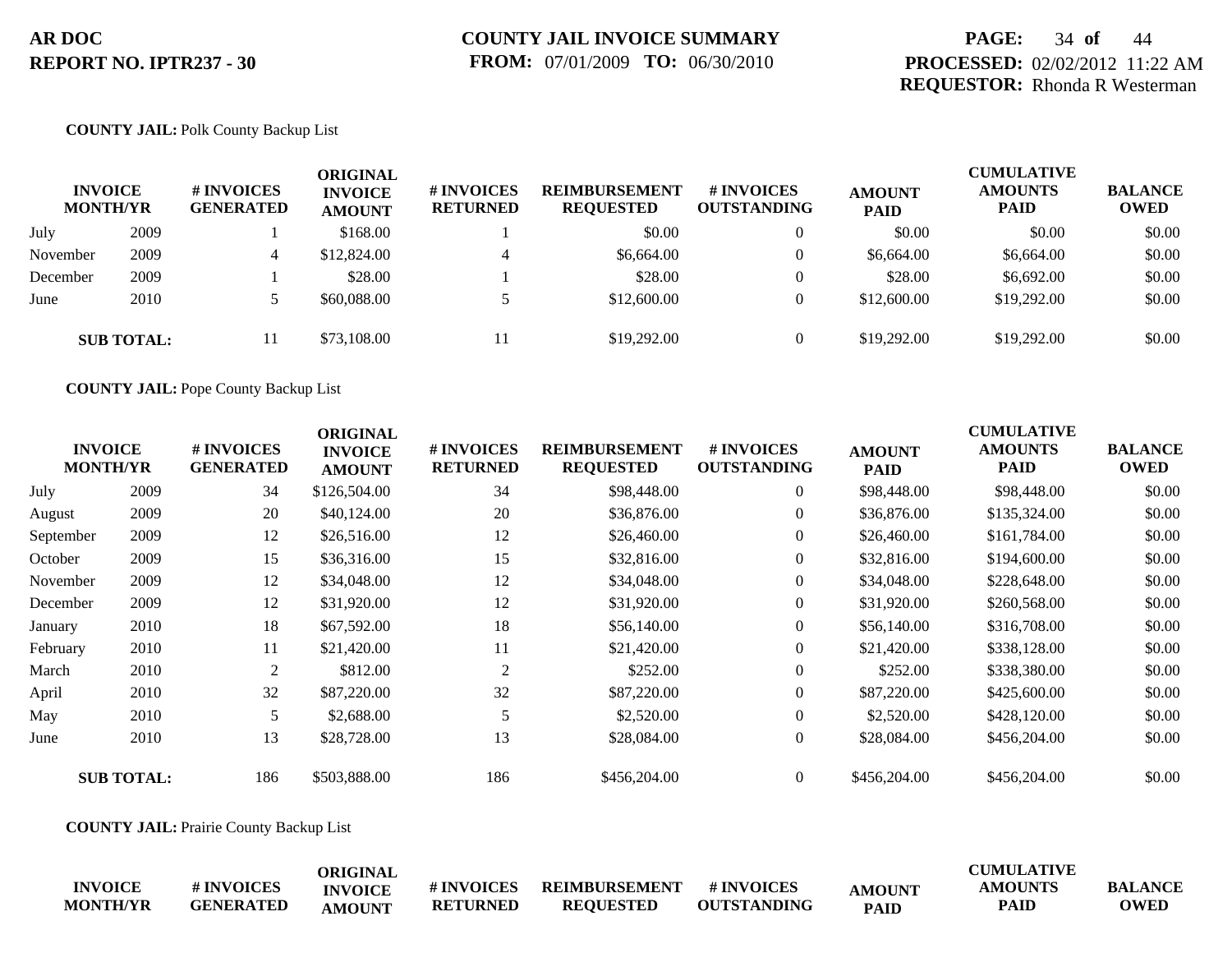## **PAGE:** 35 **of** 44 **PROCESSED:** 02/02/2012 11:22 AM **REQUESTOR:** Rhonda R Westerman

#### **COUNTY JAIL:** Prairie County Backup List

| <b>MONTH/YR</b> | <b>INVOICE</b>    | # INVOICES<br><b>GENERATED</b> | <b>ORIGINAL</b><br><b>INVOICE</b><br><b>AMOUNT</b> | # INVOICES<br><b>RETURNED</b> | <b>REIMBURSEMENT</b><br><b>REQUESTED</b> | <b>#INVOICES</b><br><b>OUTSTANDING</b> | <b>AMOUNT</b><br><b>PAID</b> | <b>CUMULATIVE</b><br><b>AMOUNTS</b><br><b>PAID</b> | <b>BALANCE</b><br><b>OWED</b> |
|-----------------|-------------------|--------------------------------|----------------------------------------------------|-------------------------------|------------------------------------------|----------------------------------------|------------------------------|----------------------------------------------------|-------------------------------|
| September       | 2009              |                                | \$2,380.00                                         |                               | \$1,960.00                               | $\overline{0}$                         | \$1,960.00                   | \$1,960.00                                         | \$0.00                        |
| October         | 2009              | ∠                              | \$1,932.00                                         |                               | \$1,932.00                               | $\overline{0}$                         | \$1,932.00                   | \$3,892.00                                         | \$0.00                        |
| December        | 2009              |                                | \$56.00                                            |                               | \$56.00                                  | $\theta$                               | \$56.00                      | \$3,948.00                                         | \$0.00                        |
| January         | 2010              |                                | \$9,184.00                                         |                               | \$7,252.00                               | $\overline{0}$                         | \$7,252.00                   | \$11,200.00                                        | \$0.00                        |
| March           | 2010              |                                | \$6,020.00                                         |                               | \$5,852.00                               | $\overline{0}$                         | \$5,852.00                   | \$17,052.00                                        | \$0.00                        |
| May             | 2010              | $\gamma$                       | \$3,780.00                                         | 2                             | \$1,316.00                               | $\overline{0}$                         | \$1,316.00                   | \$18,368.00                                        | \$0.00                        |
| June            | 2010              |                                | \$980.00                                           |                               | \$980.00                                 | $\overline{0}$                         | \$980.00                     | \$19,348.00                                        | \$0.00                        |
|                 | <b>SUB TOTAL:</b> | 15                             | \$24,332.00                                        | 15                            | \$19,348.00                              | $\overline{0}$                         | \$19,348.00                  | \$19,348.00                                        | \$0.00                        |

#### **COUNTY JAIL:** Pulaski County Backup List

|           | <b>INVOICE</b><br><b>MONTH/YR</b> | # INVOICES<br><b>GENERATED</b> | <b>ORIGINAL</b><br><b>INVOICE</b><br><b>AMOUNT</b> | # INVOICES<br><b>RETURNED</b> | <b>REIMBURSEMENT</b><br><b>REQUESTED</b> | <b># INVOICES</b><br><b>OUTSTANDING</b> | <b>AMOUNT</b><br><b>PAID</b> | <b>CUMULATIVE</b><br><b>AMOUNTS</b><br><b>PAID</b> | <b>BALANCE</b><br><b>OWED</b> |
|-----------|-----------------------------------|--------------------------------|----------------------------------------------------|-------------------------------|------------------------------------------|-----------------------------------------|------------------------------|----------------------------------------------------|-------------------------------|
| July      | 2009                              | 111                            | \$363,552.00                                       | 111                           | \$260,232.00                             | $\overline{0}$                          | \$260,232.00                 | \$260,232.00                                       | \$0.00                        |
| August    | 2009                              | 53                             | \$106,708.00                                       | 53                            | \$106,344.00                             | $\overline{0}$                          | \$106,344.00                 | \$366,576.00                                       | \$0.00                        |
| September | 2009                              | 70                             | \$192,220.00                                       | 70                            | \$188,636.00                             | $\theta$                                | \$188,636.00                 | \$555,212.00                                       | \$0.00                        |
| October   | 2009                              | 50                             | \$127,204.00                                       | 50                            | \$124,964.00                             | $\overline{0}$                          | \$124,964.00                 | \$680,176.00                                       | \$0.00                        |
| November  | 2009                              | 168                            | \$491,260.00                                       | 168                           | \$495,740.00                             | $\theta$                                | \$495,740.00                 | \$1,175,916.00                                     | \$0.00                        |
| December  | 2009                              | 43                             | \$102,620.00                                       | 43                            | \$100,184.00                             | $\overline{0}$                          | \$100,184.00                 | \$1,276,100.00                                     | \$0.00                        |
| January   | 2010                              | 82                             | \$308,112.00                                       | 82                            | \$205,632.00                             | $\overline{0}$                          | \$205,632.00                 | \$1,481,732.00                                     | \$0.00                        |
| February  | 2010                              | 70                             | \$148,624.00                                       | 70                            | \$142,436.00                             | $\overline{0}$                          | \$142,436.00                 | \$1,624,168.00                                     | \$0.00                        |
| March     | 2010                              | 55                             | \$152,880.00                                       | 55                            | \$126,336.00                             | $\Omega$                                | \$126,336.00                 | \$1,750,504.00                                     | \$0.00                        |
| April     | 2010                              | 142                            | \$375,452.00                                       | 142                           | \$368,172.00                             | $\overline{0}$                          | \$368,172.00                 | \$2,118,676.00                                     | \$0.00                        |
| May       | 2010                              | 52                             | \$120,568.00                                       | 52                            | \$125,468.00                             | $\overline{0}$                          | \$125,468.00                 | \$2,244,144.00                                     | \$0.00                        |
| June      | 2010                              | 84                             | \$232,260.00                                       | 84                            | \$232,176.00                             | $\overline{0}$                          | \$232,176.00                 | \$2,476,320.00                                     | \$0.00                        |
|           | <b>SUB TOTAL:</b>                 | 980                            | \$2,721,460.00                                     | 980                           | \$2,476,320.00                           | $\overline{0}$                          | \$2,476,320.00               | \$2,476,320.00                                     | \$0.00                        |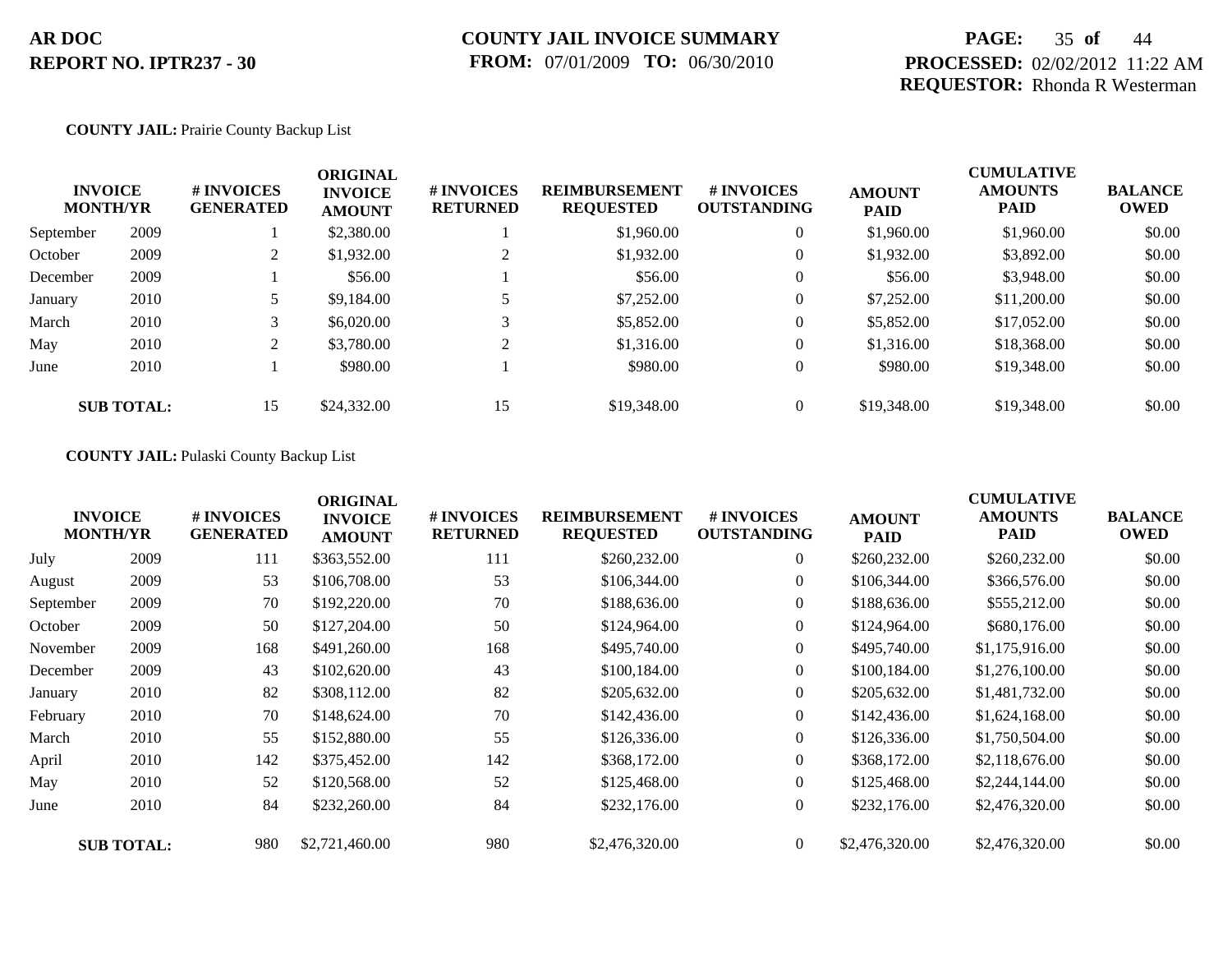## **PAGE:** 36 **of** 44 **PROCESSED:** 02/02/2012 11:22 AM **REQUESTOR:** Rhonda R Westerman

#### **COUNTY JAIL:** Randolph County Backup List

| <b>INVOICE</b><br><b>MONTH/YR</b> |                   | # INVOICES<br><b>GENERATED</b> | <b>ORIGINAL</b><br><b>INVOICE</b><br><b>AMOUNT</b> | # INVOICES<br><b>RETURNED</b> | <b>REIMBURSEMENT</b><br><b>REQUESTED</b> | # INVOICES<br><b>OUTSTANDING</b> | <b>AMOUNT</b><br><b>PAID</b> | <b>CUMULATIVE</b><br><b>AMOUNTS</b><br><b>PAID</b> | <b>BALANCE</b><br><b>OWED</b> |
|-----------------------------------|-------------------|--------------------------------|----------------------------------------------------|-------------------------------|------------------------------------------|----------------------------------|------------------------------|----------------------------------------------------|-------------------------------|
| July                              | 2009              | 9                              | \$16,296.00                                        | 9                             | \$16,296.00                              | $\overline{0}$                   | \$16,296.00                  | \$16,296.00                                        | \$0.00                        |
| September                         | 2009              | 3                              | \$11,424.00                                        |                               | \$11,424.00                              | $\theta$                         | \$11,424.00                  | \$27,720.00                                        | \$0.00                        |
| November                          | 2009              |                                | \$2,016.00                                         |                               | \$2,016.00                               | $\theta$                         | \$2,016.00                   | \$29,736.00                                        | \$0.00                        |
| January                           | 2010              |                                | \$448.00                                           | ◠                             | \$448.00                                 | $\theta$                         | \$448.00                     | \$30,184.00                                        | \$0.00                        |
| March                             | 2010              |                                | \$196.00                                           |                               | \$196.00                                 | $\theta$                         | \$196.00                     | \$30,380.00                                        | \$0.00                        |
| April                             | 2010              | 12                             | \$21,784.00                                        | 12                            | \$16,492.00                              | $\overline{0}$                   | \$16,492.00                  | \$46,872.00                                        | \$0.00                        |
| June                              | 2010              |                                | \$28.00                                            |                               | \$28.00                                  | $\overline{0}$                   | \$28.00                      | \$46,900.00                                        | \$0.00                        |
|                                   | <b>SUB TOTAL:</b> | 31                             | \$52,192.00                                        | 31                            | \$46,900.00                              | $\overline{0}$                   | \$46,900.00                  | \$46,900.00                                        | \$0.00                        |

#### **COUNTY JAIL:** Saline County Backup List

|           | <b>INVOICE</b><br><b>MONTH/YR</b> | # INVOICES<br><b>GENERATED</b> | <b>ORIGINAL</b><br><b>INVOICE</b><br><b>AMOUNT</b> | # INVOICES<br><b>RETURNED</b> | <b>REIMBURSEMENT</b><br><b>REQUESTED</b> | <b>#INVOICES</b><br><b>OUTSTANDING</b> | <b>AMOUNT</b><br><b>PAID</b> | <b>CUMULATIVE</b><br><b>AMOUNTS</b><br><b>PAID</b> | <b>BALANCE</b><br><b>OWED</b> |
|-----------|-----------------------------------|--------------------------------|----------------------------------------------------|-------------------------------|------------------------------------------|----------------------------------------|------------------------------|----------------------------------------------------|-------------------------------|
| July      | 2009                              | 4                              | \$868.00                                           | 4                             | \$532.00                                 | $\overline{0}$                         | \$532.00                     | \$532.00                                           | \$0.00                        |
| August    | 2009                              | 15                             | \$34,020.00                                        | 15                            | \$29,316.00                              | $\overline{0}$                         | \$29,316.00                  | \$29,848.00                                        | \$0.00                        |
| September | 2009                              | 5                              | \$3,192.00                                         |                               | \$3,192.00                               | $\overline{0}$                         | \$3,192.00                   | \$33,040.00                                        | \$0.00                        |
| October   | 2009                              | 28                             | \$58,548.00                                        | 28                            | \$57,932.00                              | $\overline{0}$                         | \$57,932.00                  | \$90,972.00                                        | \$0.00                        |
| November  | 2009                              | 8                              | \$16,324.00                                        | 8                             | \$15,820.00                              | $\overline{0}$                         | \$15,820.00                  | \$106,792.00                                       | \$0.00                        |
| December  | 2009                              | 12                             | \$33,264.00                                        | 12                            | \$31,276.00                              | $\overline{0}$                         | \$31,276.00                  | \$138,068.00                                       | \$0.00                        |
| January   | 2010                              | 25                             | \$74,004.00                                        | 25                            | \$70,728.00                              | $\boldsymbol{0}$                       | \$70,728.00                  | \$208,796.00                                       | \$0.00                        |
| February  | 2010                              | 18                             | \$43,792.00                                        | 18                            | \$43,792.00                              | $\overline{0}$                         | \$43,792.00                  | \$252,588.00                                       | \$0.00                        |
| March     | 2010                              | 5                              | \$4,340.00                                         |                               | \$2,184.00                               | $\overline{0}$                         | \$2,184.00                   | \$254,772.00                                       | \$0.00                        |
| April     | 2010                              | 24                             | \$52,192.00                                        | 24                            | \$52,192.00                              | $\boldsymbol{0}$                       | \$52,192.00                  | \$306,964.00                                       | \$0.00                        |
| May       | 2010                              | 15                             | \$31,640.00                                        | 15                            | \$31,640.00                              | $\overline{0}$                         | \$31,640.00                  | \$338,604.00                                       | \$0.00                        |
| June      | 2010                              | 15                             | \$29,960.00                                        | 15                            | \$29,960.00                              | $\overline{0}$                         | \$29,960.00                  | \$368,564.00                                       | \$0.00                        |
|           | <b>SUB TOTAL:</b>                 | 174                            | \$382,144.00                                       | 174                           | \$368,564.00                             | $\overline{0}$                         | \$368,564.00                 | \$368,564.00                                       | \$0.00                        |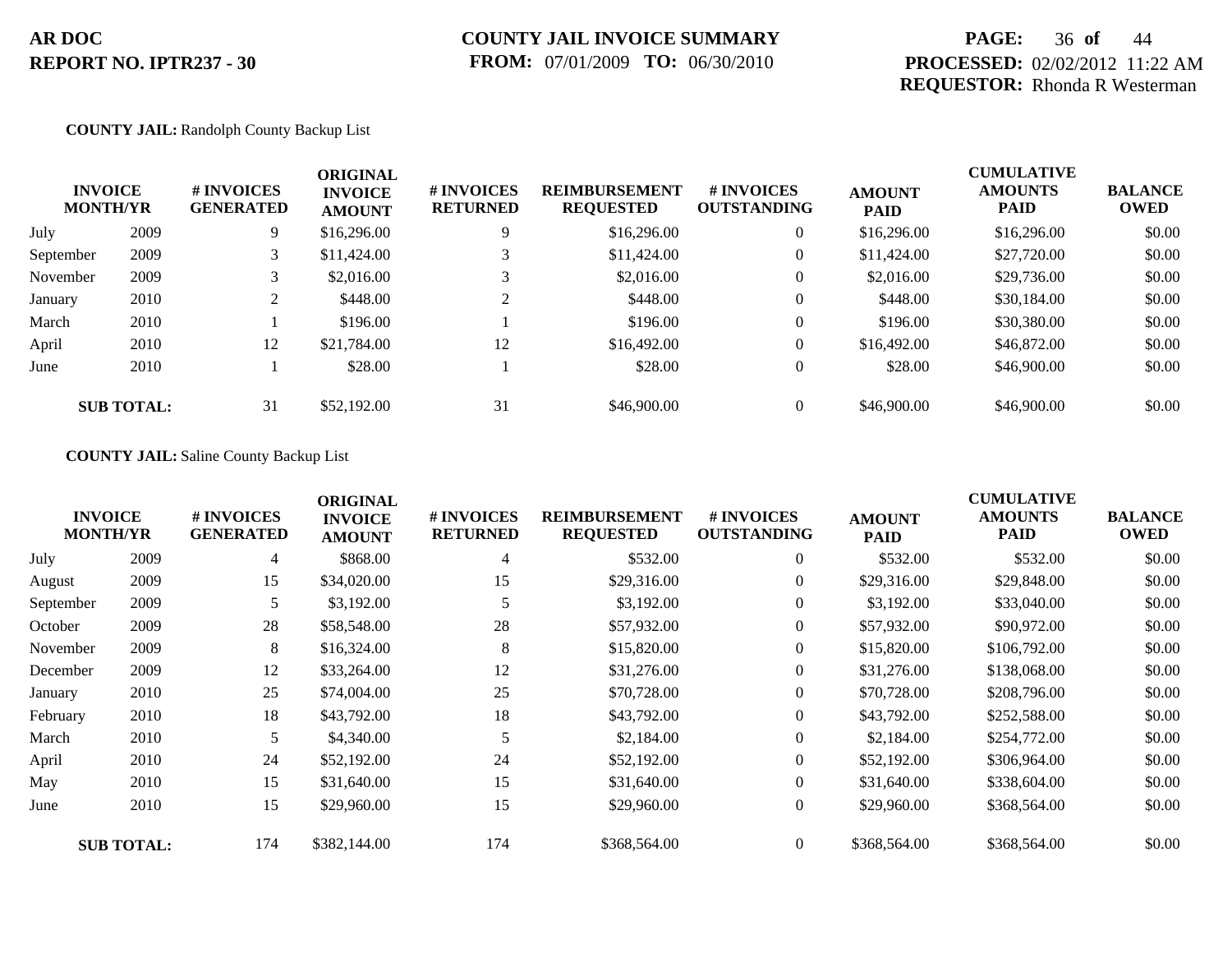## **PAGE:** 37 **of** 44 **PROCESSED:** 02/02/2012 11:22 AM **REQUESTOR:** Rhonda R Westerman

#### **COUNTY JAIL:** Scott County Backup List

|          | <b>INVOICE</b><br><b>MONTH/YR</b> | # INVOICES<br><b>GENERATED</b> | ORIGINAL<br><b>INVOICE</b><br><b>AMOUNT</b> | # INVOICES<br><b>RETURNED</b> | <b>REIMBURSEMENT</b><br><b>REQUESTED</b> | <b># INVOICES</b><br><b>OUTSTANDING</b> | <b>AMOUNT</b><br><b>PAID</b> | <b>CUMULATIVE</b><br><b>AMOUNTS</b><br><b>PAID</b> | <b>BALANCE</b><br><b>OWED</b> |
|----------|-----------------------------------|--------------------------------|---------------------------------------------|-------------------------------|------------------------------------------|-----------------------------------------|------------------------------|----------------------------------------------------|-------------------------------|
| October  | 2009                              |                                | \$9,996.00                                  |                               | \$2,968.00                               | $\overline{0}$                          | \$2,968.00                   | \$2,968.00                                         | \$0.00                        |
| February | 2010                              |                                | \$1,456.00                                  |                               | \$0.00                                   | $\mathbf{0}$                            | \$0.00                       | \$2,968.00                                         | \$0.00                        |
| March    | 2010                              |                                | \$28.00                                     |                               | \$0.00                                   | $\overline{0}$                          | \$0.00                       | \$2,968.00                                         | \$0.00                        |
| April    | 2010                              |                                | \$2,296.00                                  | ◠                             | \$2,296.00                               | $\overline{0}$                          | \$2,296.00                   | \$5,264.00                                         | \$0.00                        |
| May      | 2010                              |                                | \$12,908.00                                 |                               | \$12,908.00                              | $\overline{0}$                          | \$12,908.00                  | \$18,172.00                                        | \$0.00                        |
|          | <b>SUB TOTAL:</b>                 | 16                             | \$26,684.00                                 | 16                            | \$18,172.00                              | $\overline{0}$                          | \$18,172.00                  | \$18,172.00                                        | \$0.00                        |

**COUNTY JAIL:** Searcy County Backup List

|           | <b>INVOICE</b><br><b>MONTH/YR</b> | # INVOICES<br><b>GENERATED</b> | ORIGINAL<br><b>INVOICE</b><br><b>AMOUNT</b> | <b># INVOICES</b><br><b>RETURNED</b> | <b>REIMBURSEMENT</b><br><b>REQUESTED</b> | # INVOICES<br><b>OUTSTANDING</b> | <b>AMOUNT</b><br><b>PAID</b> | <b>CUMULATIVE</b><br><b>AMOUNTS</b><br><b>PAID</b> | <b>BALANCE</b><br><b>OWED</b> |
|-----------|-----------------------------------|--------------------------------|---------------------------------------------|--------------------------------------|------------------------------------------|----------------------------------|------------------------------|----------------------------------------------------|-------------------------------|
| July      | 2009                              |                                | \$23,912.00                                 |                                      | \$2,492.00                               | $\overline{0}$                   | \$2,492.00                   | \$2,492.00                                         | \$0.00                        |
| September | 2009                              |                                | \$224.00                                    |                                      | \$0.00                                   | $\theta$                         | \$0.00                       | \$2,492.00                                         | \$0.00                        |
| October   | 2009                              |                                | \$5,880.00                                  |                                      | \$5,880.00                               | $\overline{0}$                   | \$5,880.00                   | \$8,372.00                                         | \$0.00                        |
| January   | 2010                              |                                | \$11,032.00                                 |                                      | \$11,032.00                              | $\overline{0}$                   | \$11,032.00                  | \$19,404.00                                        | \$0.00                        |
| March     | 2010                              | 4                              | \$2,184.00                                  |                                      | \$1,820.00                               | $\theta$                         | \$1,820.00                   | \$21,224.00                                        | \$0.00                        |
| April     | 2010                              |                                | \$168.00                                    |                                      | \$56.00                                  | $\theta$                         | \$56.00                      | \$21,280.00                                        | \$0.00                        |
|           | <b>SUB TOTAL:</b>                 | 17                             | \$43,400.00                                 |                                      | \$21,280.00                              | $\Omega$                         | \$21,280.00                  | \$21,280.00                                        | \$0.00                        |

**COUNTY JAIL:** Sebastian County Backup List

| <b>INVOICE</b><br><b>MONTH/YR</b> |      | # INVOICES<br><b>GENERATED</b> | ORIGINAL<br><b>INVOICE</b><br><b>AMOUNT</b> | <b># INVOICES</b><br><b>RETURNED</b> | <b>REIMBURSEMENT</b><br><b>REQUESTED</b> | <b># INVOICES</b><br><b>OUTSTANDING</b> | <b>AMOUNT</b><br><b>PAID</b> | <b>CUMULATIVE</b><br><b>AMOUNTS</b><br><b>PAID</b> | <b>BALANCE</b><br><b>OWED</b> |
|-----------------------------------|------|--------------------------------|---------------------------------------------|--------------------------------------|------------------------------------------|-----------------------------------------|------------------------------|----------------------------------------------------|-------------------------------|
| July                              | 2009 | 78                             | \$111,720.00                                | 78                                   | \$101,528.00                             |                                         | \$101,528.00                 | \$101,528.00                                       | \$0.00                        |
| August                            | 2009 | 21                             | \$21,252.00                                 | 21                                   | \$20,468.00                              |                                         | \$20,468.00                  | \$121,996.00                                       | \$0.00                        |
| September                         | 2009 | 18                             | \$22,848.00                                 | 18                                   | \$23,464.00                              |                                         | \$23,464.00                  | \$145,460.00                                       | \$0.00                        |
| October                           | 2009 | 54                             | \$95,368,00                                 | 54                                   | \$93,408.00                              |                                         | \$93,408.00                  | \$238,868,00                                       | \$0.00                        |
| November                          | 2009 | 42                             | \$68,852.00                                 | 42                                   | \$68,068,00                              |                                         | \$68,068,00                  | \$306,936.00                                       | \$0.00                        |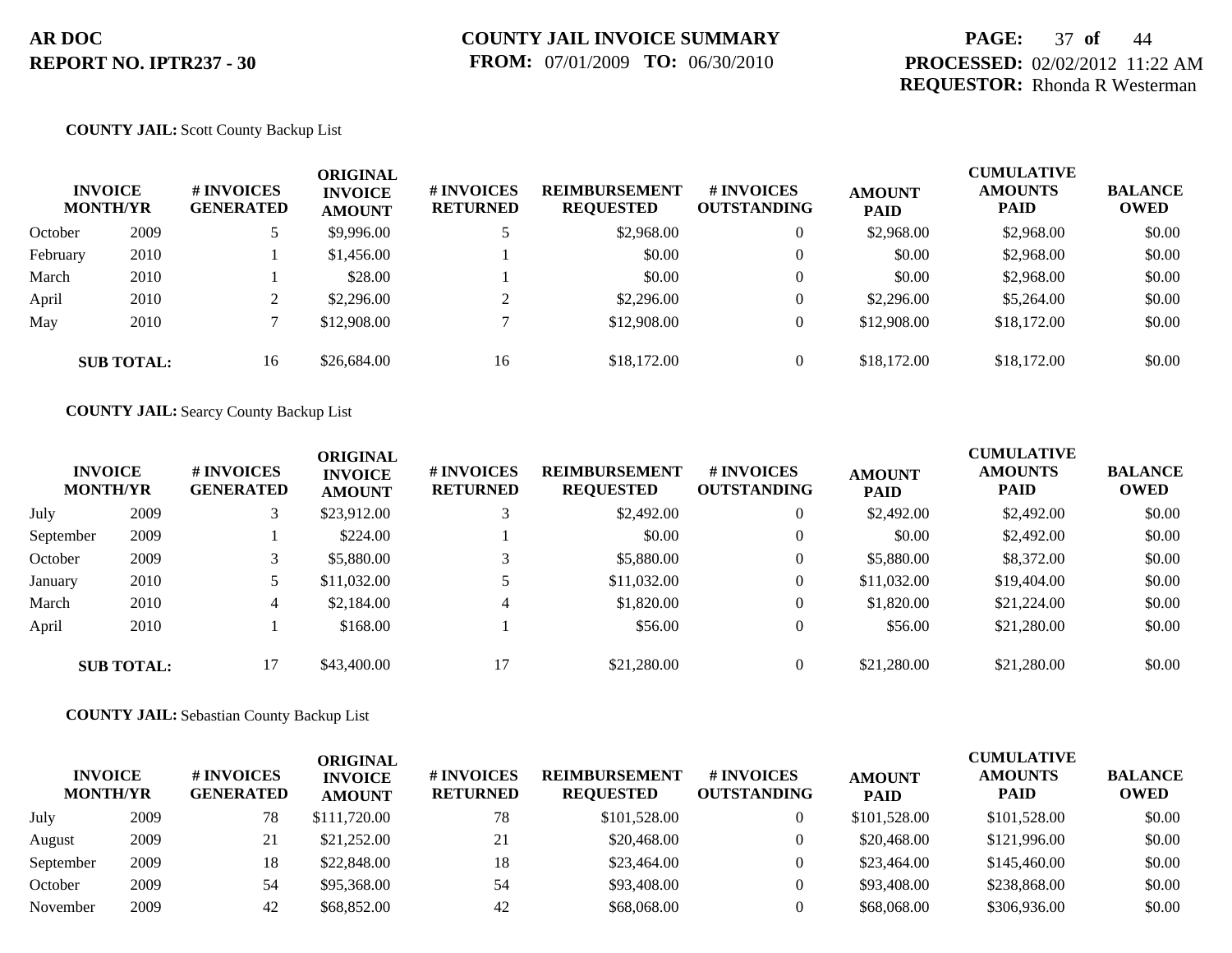## **PAGE:** 38 **of** 44 **PROCESSED:** 02/02/2012 11:22 AM **REQUESTOR:** Rhonda R Westerman

#### **COUNTY JAIL:** Sebastian County Backup List

| <b>INVOICE</b><br><b>MONTH/YR</b> |                   | # INVOICES<br><b>GENERATED</b> | <b>ORIGINAL</b><br><b>INVOICE</b><br><b>AMOUNT</b> | # INVOICES<br><b>RETURNED</b> | <b>REIMBURSEMENT</b><br><b>REQUESTED</b> | <b>#INVOICES</b><br><b>OUTSTANDING</b> | <b>AMOUNT</b><br><b>PAID</b> | <b>CUMULATIVE</b><br><b>AMOUNTS</b><br>PAID | <b>BALANCE</b><br>OWED |
|-----------------------------------|-------------------|--------------------------------|----------------------------------------------------|-------------------------------|------------------------------------------|----------------------------------------|------------------------------|---------------------------------------------|------------------------|
| December                          | 2009              | 12                             | \$7,560.00                                         | 12                            | \$7,812.00                               | $\overline{0}$                         | \$7,812.00                   | \$314,748.00                                | \$0.00                 |
| January                           | 2010              | 46                             | \$126,280.00                                       | 46                            | \$121,716.00                             | $\overline{0}$                         | \$121,716.00                 | \$436,464.00                                | \$0.00                 |
| February                          | 2010              | 43                             | \$102,900.00                                       | 43                            | \$102,368.00                             | $\overline{0}$                         | \$102,368.00                 | \$538,832.00                                | \$0.00                 |
| March                             | 2010              | 86                             | \$193,956.00                                       | 86                            | \$190,505.00                             | $\overline{0}$                         | \$190,505.00                 | \$729,337.00                                | \$0.00                 |
| April                             | 2010              | 84                             | \$161,728.00                                       | 84                            | \$153,188.00                             | $\overline{0}$                         | \$153,188.00                 | \$882,525.00                                | \$0.00                 |
| May                               | 2010              | 39                             | \$55,328.00                                        | 39                            | \$46,424.00                              | $\overline{0}$                         | \$46,424.00                  | \$928,949.00                                | \$0.00                 |
| June                              | 2010              | 97                             | \$207,928.00                                       | 97                            | \$136,360.00                             | $\overline{0}$                         | \$136,360.00                 | \$1,065,309.00                              | \$0.00                 |
|                                   | <b>SUB TOTAL:</b> | 620                            | \$1,175,720.00                                     | 620                           | \$1,065,309.00                           | $\overline{0}$                         | \$1,065,309,00               | \$1,065,309.00                              | \$0.00                 |

#### **COUNTY JAIL:** Sevier County Backup List

|           | <b>INVOICE</b><br><b>MONTH/YR</b> | # INVOICES<br><b>GENERATED</b> | <b>ORIGINAL</b><br><b>INVOICE</b><br><b>AMOUNT</b> | # INVOICES<br><b>RETURNED</b> | <b>REIMBURSEMENT</b><br><b>REQUESTED</b> | <b># INVOICES</b><br><b>OUTSTANDING</b> | <b>AMOUNT</b><br><b>PAID</b> | <b>CUMULATIVE</b><br><b>AMOUNTS</b><br>PAID | <b>BALANCE</b><br><b>OWED</b> |
|-----------|-----------------------------------|--------------------------------|----------------------------------------------------|-------------------------------|------------------------------------------|-----------------------------------------|------------------------------|---------------------------------------------|-------------------------------|
| July      | 2009                              | 11                             | \$24,024.00                                        | 11                            | \$24,024.00                              | $\overline{0}$                          | \$24,024.00                  | \$24,024.00                                 | \$0.00                        |
| August    | 2009                              | 9                              | \$12,012.00                                        | 9                             | \$12,012.00                              | $\overline{0}$                          | \$12,012.00                  | \$36,036.00                                 | \$0.00                        |
| September | 2009                              | 2                              | \$616.00                                           | 2                             | \$616.00                                 | $\overline{0}$                          | \$616.00                     | \$36,652.00                                 | \$0.00                        |
| October   | 2009                              | 10                             | \$27,804.00                                        | 10                            | \$25,004.00                              | $\overline{0}$                          | \$25,004.00                  | \$61,656.00                                 | \$0.00                        |
| November  | 2009                              | 12                             | \$18,284.00                                        | 12                            | \$17,108.00                              | $\overline{0}$                          | \$17,108.00                  | \$78,764.00                                 | \$0.00                        |
| December  | 2009                              |                                | \$14,056.00                                        |                               | \$14,056.00                              | $\overline{0}$                          | \$14,056.00                  | \$92,820.00                                 | \$0.00                        |
| January   | 2010                              | 9                              | \$16,828.00                                        | 9                             | \$16,828.00                              | $\overline{0}$                          | \$16,828.00                  | \$109,648.00                                | \$0.00                        |
| February  | 2010                              |                                | \$168.00                                           |                               | \$168.00                                 | $\overline{0}$                          | \$168.00                     | \$109,816.00                                | \$0.00                        |
| March     | 2010                              | 20                             | \$34,104.00                                        | 20                            | \$27,916.00                              | $\overline{0}$                          | \$27,916.00                  | \$137,732.00                                | \$0.00                        |
| April     | 2010                              | 7                              | \$8,820.00                                         |                               | \$8,820.00                               | $\overline{0}$                          | \$8,820.00                   | \$146,552.00                                | \$0.00                        |
| May       | 2010                              | 7                              | \$10,164.00                                        |                               | \$10,164.00                              | $\overline{0}$                          | \$10,164.00                  | \$156,716.00                                | \$0.00                        |
| June      | 2010                              | 5                              | \$1,848.00                                         |                               | \$1,512.00                               | $\overline{0}$                          | \$1,512.00                   | \$158,228.00                                | \$0.00                        |
|           | <b>SUB TOTAL:</b>                 | 100                            | \$168,728.00                                       | 100                           | \$158,228.00                             | $\overline{0}$                          | \$158,228.00                 | \$158,228.00                                | \$0.00                        |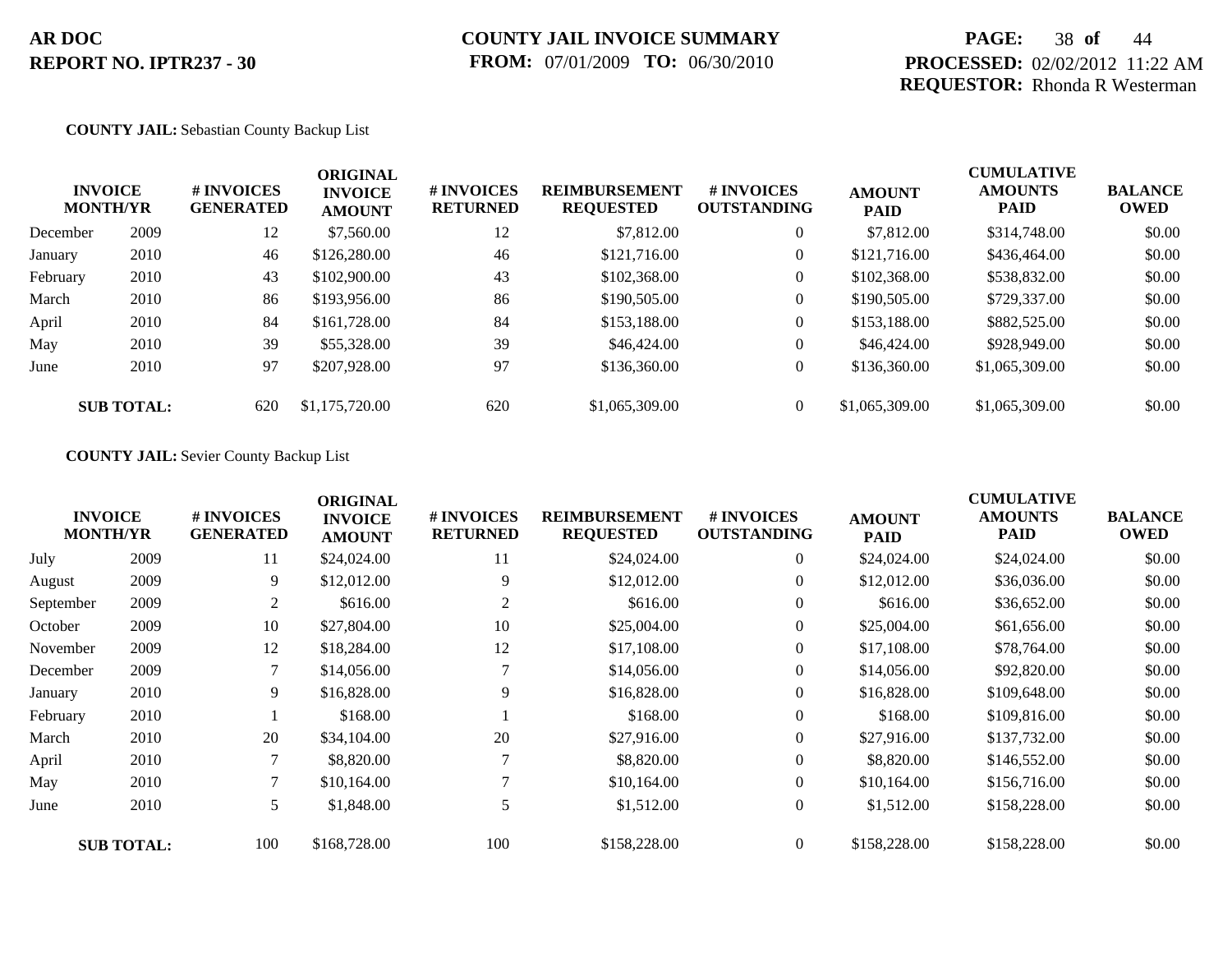## **COUNTY JAIL INVOICE SUMMARY FROM:** 07/01/2009 **TO:** 06/30/2010

## **PAGE:** 39 **of** 44 **PROCESSED:** 02/02/2012 11:22 AM **REQUESTOR:** Rhonda R Westerman

#### **COUNTY JAIL:** Sharp County Backup List

|          | <b>INVOICE</b><br><b>MONTH/YR</b> | # INVOICES<br><b>GENERATED</b> | <b>ORIGINAL</b><br><b>INVOICE</b><br><b>AMOUNT</b> | # INVOICES<br><b>RETURNED</b> | <b>REIMBURSEMENT</b><br><b>REQUESTED</b> | <b>#INVOICES</b><br><b>OUTSTANDING</b> | <b>AMOUNT</b><br><b>PAID</b> | <b>CUMULATIVE</b><br><b>AMOUNTS</b><br><b>PAID</b> | <b>BALANCE</b><br><b>OWED</b> |
|----------|-----------------------------------|--------------------------------|----------------------------------------------------|-------------------------------|------------------------------------------|----------------------------------------|------------------------------|----------------------------------------------------|-------------------------------|
| July     | 2009                              | 5                              | \$21,224.00                                        |                               | \$18,620.00                              | $\overline{0}$                         | \$18,620.00                  | \$18,620.00                                        | \$0.00                        |
| August   | 2009                              | 6                              | \$19,600.00                                        | 6                             | \$16,100.00                              | $\overline{0}$                         | \$16,100.00                  | \$34,720.00                                        | \$0.00                        |
| October  | 2009                              | 4                              | \$10,528.00                                        | 4                             | \$10,528.00                              | $\overline{0}$                         | \$10,528.00                  | \$45,248,00                                        | \$0.00                        |
| November | 2009                              |                                | \$22,064.00                                        |                               | \$22,064.00                              | $\overline{0}$                         | \$22,064.00                  | \$67,312.00                                        | \$0.00                        |
| February | 2010                              | 3                              | \$4,368.00                                         |                               | \$4,368.00                               | $\overline{0}$                         | \$4,368.00                   | \$71,680.00                                        | \$0.00                        |
| March    | 2010                              |                                | \$2,688.00                                         |                               | \$2,576.00                               | $\overline{0}$                         | \$2,576.00                   | \$74,256.00                                        | \$0.00                        |
| May      | 2010                              | 4                              | \$3,024.00                                         | 4                             | \$3,024.00                               | $\overline{0}$                         | \$3,024.00                   | \$77,280.00                                        | \$0.00                        |
| June     | 2010                              | 8                              | \$12,208.00                                        | 8                             | \$12,208.00                              | $\overline{0}$                         | \$12,208.00                  | \$89,488.00                                        | \$0.00                        |
|          | <b>SUB TOTAL:</b>                 | 38                             | \$95,704.00                                        | 38                            | \$89,488,00                              | $\Omega$                               | \$89,488,00                  | \$89,488,00                                        | \$0.00                        |

### **COUNTY JAIL:** St Francis County Backup List

|           |                                   |                                | <b>ORIGINAL</b>                 |                               |                                          |                                  |                              | <b>CUMULATIVE</b>             |                               |
|-----------|-----------------------------------|--------------------------------|---------------------------------|-------------------------------|------------------------------------------|----------------------------------|------------------------------|-------------------------------|-------------------------------|
|           | <b>INVOICE</b><br><b>MONTH/YR</b> | # INVOICES<br><b>GENERATED</b> | <b>INVOICE</b><br><b>AMOUNT</b> | # INVOICES<br><b>RETURNED</b> | <b>REIMBURSEMENT</b><br><b>REQUESTED</b> | # INVOICES<br><b>OUTSTANDING</b> | <b>AMOUNT</b><br><b>PAID</b> | <b>AMOUNTS</b><br><b>PAID</b> | <b>BALANCE</b><br><b>OWED</b> |
| July      | 2009                              | 13                             | \$26,208.00                     | 13                            | \$19,936.00                              | $\overline{0}$                   | \$19,936.00                  | \$19,936.00                   | \$0.00                        |
| August    | 2009                              | 6                              | \$4,368.00                      | 6                             | \$2,492.00                               | $\overline{0}$                   | \$2,492.00                   | \$22,428.00                   | \$0.00                        |
| September | 2009                              | 2                              | \$1,316.00                      |                               | \$1,316.00                               | $\overline{0}$                   | \$1,316.00                   | \$23,744.00                   | \$0.00                        |
| October   | 2009                              | 2                              | \$840.00                        |                               | \$840.00                                 | $\overline{0}$                   | \$840.00                     | \$24,584.00                   | \$0.00                        |
| November  | 2009                              | 7                              | \$8,344.00                      |                               | \$8,344.00                               | $\overline{0}$                   | \$8,344.00                   | \$32,928.00                   | \$0.00                        |
| January   | 2010                              | 7                              | \$15,932.00                     |                               | \$15,932.00                              | $\overline{0}$                   | \$15,932.00                  | \$48,860.00                   | \$0.00                        |
| February  | 2010                              | 3                              | \$2,800.00                      | 3                             | \$2,100.00                               | $\overline{0}$                   | \$2,100.00                   | \$50,960.00                   | \$0.00                        |
| March     | 2010                              |                                | \$588.00                        |                               | \$588.00                                 | $\overline{0}$                   | \$588.00                     | \$51,548.00                   | \$0.00                        |
| April     | 2010                              | 6                              | \$4,480.00                      | 6                             | \$3,416.00                               | $\overline{0}$                   | \$3,416.00                   | \$54,964.00                   | \$0.00                        |
| May       | 2010                              | 7                              | \$16,044.00                     |                               | \$16,044.00                              | $\overline{0}$                   | \$16,044.00                  | \$71,008.00                   | \$0.00                        |
| June      | 2010                              | $\overline{2}$                 | \$1,680.00                      | 2                             | \$1,680.00                               | $\overline{0}$                   | \$1,680.00                   | \$72,688.00                   | \$0.00                        |
|           | <b>SUB TOTAL:</b>                 | 56                             | \$82,600.00                     | 56                            | \$72,688.00                              | $\overline{0}$                   | \$72,688.00                  | \$72,688.00                   | \$0.00                        |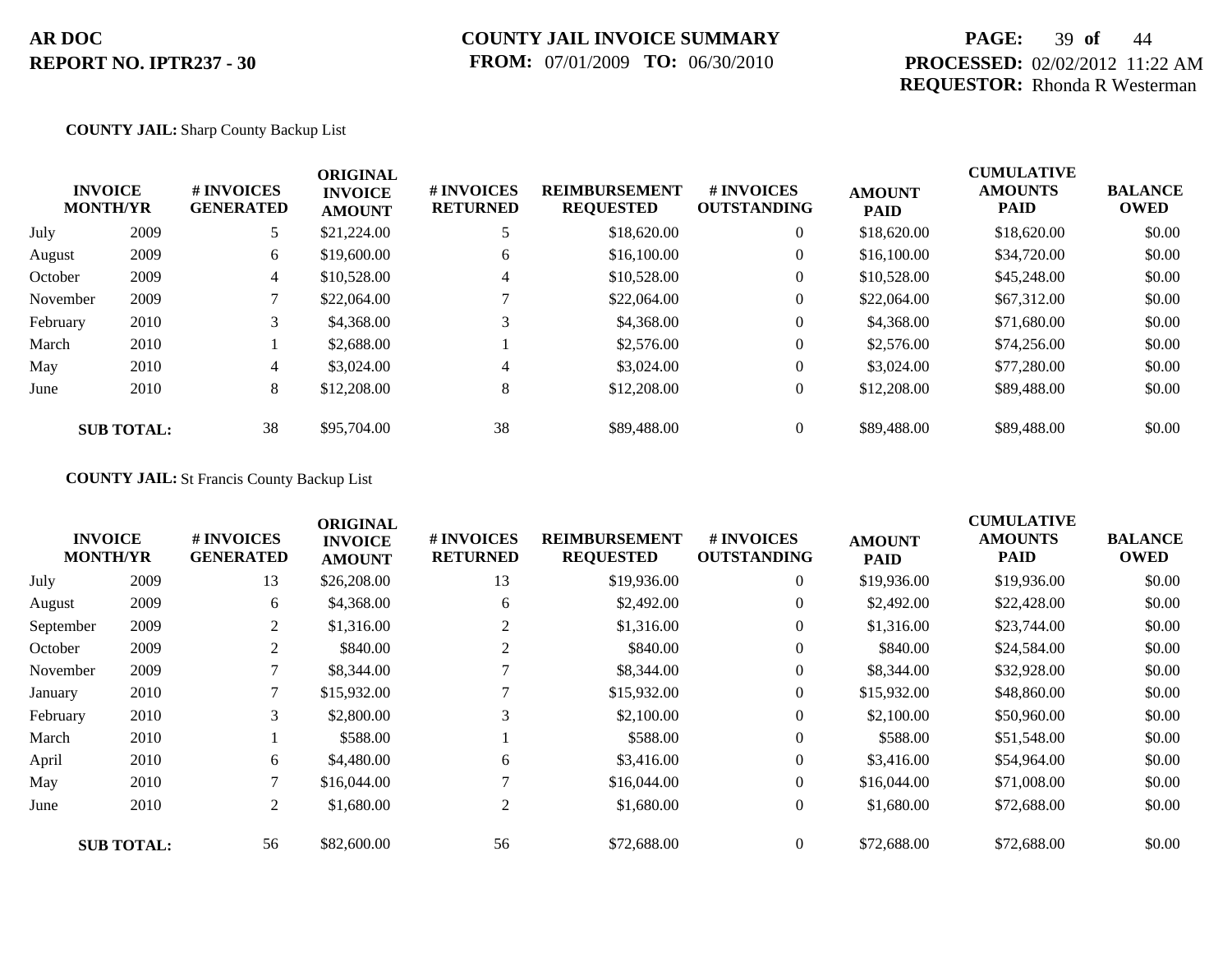## **PAGE:** 40 **of** 44 **PROCESSED:** 02/02/2012 11:22 AM **REQUESTOR:** Rhonda R Westerman

#### **COUNTY JAIL:** Stone County Backup List

| <b>INVOICE</b><br><b>MONTH/YR</b> |                   | # INVOICES<br><b>GENERATED</b> | <b>ORIGINAL</b><br><b>INVOICE</b><br><b>AMOUNT</b> | # INVOICES<br><b>RETURNED</b> | <b>REIMBURSEMENT</b><br><b>REQUESTED</b> | # INVOICES<br><b>OUTSTANDING</b> | <b>AMOUNT</b><br><b>PAID</b> | <b>CUMULATIVE</b><br><b>AMOUNTS</b><br><b>PAID</b> | <b>BALANCE</b><br><b>OWED</b> |
|-----------------------------------|-------------------|--------------------------------|----------------------------------------------------|-------------------------------|------------------------------------------|----------------------------------|------------------------------|----------------------------------------------------|-------------------------------|
| July                              | 2009              |                                | \$12,964.00                                        |                               | \$10,220.00                              | $\theta$                         | \$10,220.00                  | \$10,220.00                                        | \$0.00                        |
| August                            | 2009              |                                | \$8,484.00                                         | 5                             | \$8,484.00                               | $\overline{0}$                   | \$8,484.00                   | \$18,704.00                                        | \$0.00                        |
| September                         | 2009              |                                | \$224.00                                           |                               | \$224.00                                 | $\overline{0}$                   | \$224.00                     | \$18,928.00                                        | \$0.00                        |
| January                           | 2010              | 2                              | \$3,724.00                                         | 2                             | \$3,724.00                               | $\theta$                         | \$3,724.00                   | \$22,652.00                                        | \$0.00                        |
| February                          | 2010              |                                | \$2,436.00                                         |                               | \$2,436.00                               | $\overline{0}$                   | \$2,436.00                   | \$25,088.00                                        | \$0.00                        |
| April                             | 2010              |                                | \$5,740.00                                         |                               | \$5,740.00                               | $\boldsymbol{0}$                 | \$5,740.00                   | \$30,828.00                                        | \$0.00                        |
| June                              | 2010              | ∠                              | \$2,716.00                                         | $\bigcap$                     | \$2,716.00                               | $\theta$                         | \$2,716.00                   | \$33,544.00                                        | \$0.00                        |
|                                   | <b>SUB TOTAL:</b> | 25                             | \$36,288,00                                        | 25                            | \$33,544.00                              | $\overline{0}$                   | \$33,544.00                  | \$33,544.00                                        | \$0.00                        |

#### **COUNTY JAIL:** Tucker Unit

| <b>INVOICE</b><br><b>MONTH/YR</b> |                   | <b>#INVOICES</b><br><b>GENERATED</b> | ORIGINAL<br><b>INVOICE</b><br><b>AMOUNT</b> | # INVOICES<br><b>RETURNED</b> | <b>REIMBURSEMENT</b><br><b>REQUESTED</b> | <b>#INVOICES</b><br><b>OUTSTANDING</b> | <b>AMOUNT</b><br><b>PAID</b> | <b>CUMULATIVE</b><br><b>AMOUNTS</b><br>PAID | <b>BALANCE</b><br>OWED |
|-----------------------------------|-------------------|--------------------------------------|---------------------------------------------|-------------------------------|------------------------------------------|----------------------------------------|------------------------------|---------------------------------------------|------------------------|
| October                           | 2009              |                                      | \$7,140.00                                  |                               | \$0.00                                   |                                        | \$0.00                       | \$0.00                                      | \$0.00                 |
|                                   | <b>SUB TOTAL:</b> |                                      | \$7,140.00                                  |                               | \$0.00                                   |                                        | \$0.00                       | \$0.00                                      | \$0.00                 |

#### **COUNTY JAIL:** Union County Backup List

| <b>INVOICE</b><br><b>MONTH/YR</b> |      | <b># INVOICES</b><br><b>GENERATED</b> | <b>ORIGINAL</b><br><b>INVOICE</b><br><b>AMOUNT</b> | # INVOICES<br><b>RETURNED</b> | <b>REIMBURSEMENT</b><br><b>REQUESTED</b> | # INVOICES<br><b>OUTSTANDING</b> | <b>AMOUNT</b><br><b>PAID</b> | <b>CUMULATIVE</b><br><b>AMOUNTS</b><br><b>PAID</b> | <b>BALANCE</b><br><b>OWED</b> |
|-----------------------------------|------|---------------------------------------|----------------------------------------------------|-------------------------------|------------------------------------------|----------------------------------|------------------------------|----------------------------------------------------|-------------------------------|
| July                              | 2009 | 21                                    | \$47,516.00                                        | 21                            | \$47,516.00                              | $\theta$                         | \$47,516.00                  | \$47,516.00                                        | \$0.00                        |
| August                            | 2009 | 14                                    | \$39,732.00                                        | 13                            | \$36,036.00                              | 0                                | \$36,036.00                  | \$83,552.00                                        | \$0.00                        |
| September                         | 2009 | 22                                    | \$54,488.00                                        | 22                            | \$51,744.00                              | $\overline{0}$                   | \$51,744.00                  | \$135,296.00                                       | \$0.00                        |
| October                           | 2009 | 18                                    | \$37,016.00                                        | 18                            | \$37,016.00                              | $\overline{0}$                   | \$37,016.00                  | \$172,312.00                                       | \$0.00                        |
| November                          | 2009 | 10                                    | \$13,076.00                                        | 10                            | \$13,076.00                              | $\theta$                         | \$13,076.00                  | \$185,388.00                                       | \$0.00                        |
| December                          | 2009 |                                       | \$140.00                                           |                               | \$140.00                                 | $\Omega$                         | \$140.00                     | \$185,528.00                                       | \$0.00                        |
| January                           | 2010 | 24                                    | \$56,140.00                                        | 24                            | \$56,140.00                              | $\overline{0}$                   | \$56,140.00                  | \$241,668.00                                       | \$0.00                        |
| February                          | 2010 |                                       | \$5,376.00                                         |                               | \$5,376.00                               |                                  | \$5,376.00                   | \$247,044.00                                       | \$0.00                        |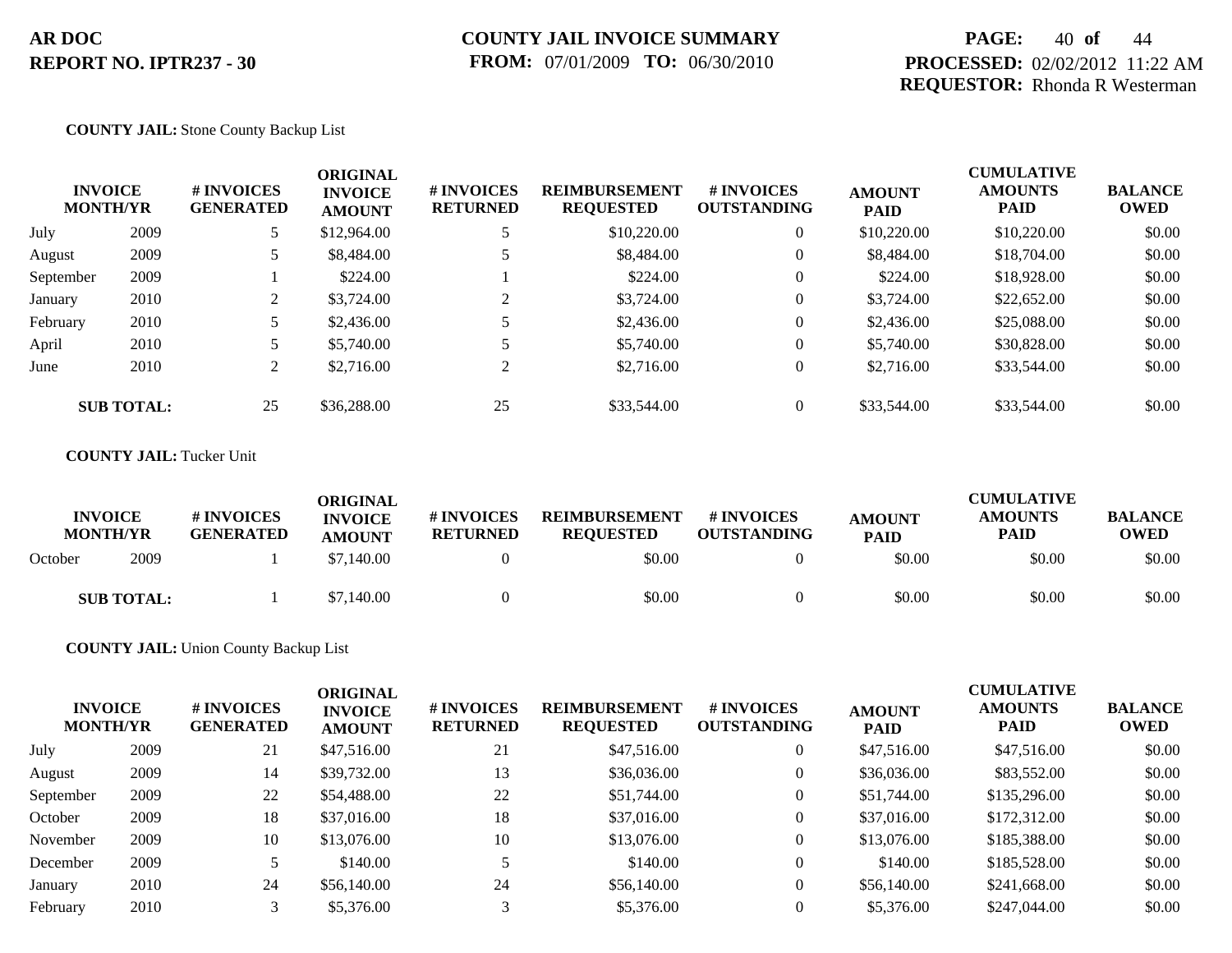## **PAGE:** 41 **of** 44 **PROCESSED:** 02/02/2012 11:22 AM **REQUESTOR:** Rhonda R Westerman

#### **COUNTY JAIL:** Union County Backup List

|       | <b>INVOICE</b><br><b>MONTH/YR</b> | # INVOICES<br><b>GENERATED</b> | ORIGINAL<br><b>INVOICE</b><br><b>AMOUNT</b> | # INVOICES<br><b>RETURNED</b> | <b>REIMBURSEMENT</b><br><b>REQUESTED</b> | # INVOICES<br><b>OUTSTANDING</b> | <b>AMOUNT</b><br><b>PAID</b> | <b>CUMULATIVE</b><br><b>AMOUNTS</b><br><b>PAID</b> | <b>BALANCE</b><br><b>OWED</b> |
|-------|-----------------------------------|--------------------------------|---------------------------------------------|-------------------------------|------------------------------------------|----------------------------------|------------------------------|----------------------------------------------------|-------------------------------|
| March | 2010                              | 24                             | \$59,696.00                                 | 24                            | \$57,120.00                              | 0                                | \$57,120.00                  | \$304,164.00                                       | \$0.00                        |
| April | 2010                              | 15                             | \$24,892.00                                 | 15                            | \$24,892.00                              | 0                                | \$24,892.00                  | \$329,056.00                                       | \$0.00                        |
| May   | 2010                              |                                | \$112.00                                    | $\bigcap$                     | \$112.00                                 |                                  | \$112.00                     | \$329,168.00                                       | \$0.00                        |
| June  | 2010                              | 24                             | \$55,104.00                                 | 24                            | \$49,280.00                              |                                  | \$49,280.00                  | \$378,448.00                                       | \$0.00                        |
|       | <b>SUB TOTAL:</b>                 | 182                            | \$393,288.00                                | 181                           | \$378,448.00                             |                                  | \$378,448.00                 | \$378,448.00                                       | \$0.00                        |

**COUNTY JAIL:** Van Buren County Backup List

| <b>INVOICE</b><br><b>MONTH/YR</b> |                   | # INVOICES<br><b>GENERATED</b><br>4 | ORIGINAL<br><b>INVOICE</b><br><b>AMOUNT</b> | <b># INVOICES</b><br><b>RETURNED</b> | <b>REIMBURSEMENT</b><br><b>REQUESTED</b> | <b># INVOICES</b><br><b>OUTSTANDING</b> | <b>AMOUNT</b><br><b>PAID</b> | <b>CUMULATIVE</b><br><b>AMOUNTS</b><br><b>PAID</b> | <b>BALANCE</b><br><b>OWED</b> |
|-----------------------------------|-------------------|-------------------------------------|---------------------------------------------|--------------------------------------|------------------------------------------|-----------------------------------------|------------------------------|----------------------------------------------------|-------------------------------|
| July                              | 2009              |                                     | \$2,492.00                                  | 4                                    | \$2,072.00                               | $\theta$                                | \$2,072.00                   | \$2,072.00                                         | \$0.00                        |
| October                           | 2009              | 4                                   | \$11,676.00                                 | 4                                    | \$11,676.00                              | $\theta$                                | \$11,676.00                  | \$13,748.00                                        | \$0.00                        |
| November                          | 2009              |                                     | \$7,056.00                                  |                                      | \$2,688.00                               | $\theta$                                | \$2,688.00                   | \$16,436.00                                        | \$0.00                        |
| January                           | 2010              | 9                                   | \$18,704.00                                 | $\mathbf Q$                          | \$16,100.00                              | $\overline{0}$                          | \$16,100.00                  | \$32,536.00                                        | \$0.00                        |
| March                             | 2010              | 10                                  | \$16,548.00                                 | 10                                   | \$8,036.00                               | $\theta$                                | \$8,036.00                   | \$40,572.00                                        | \$0.00                        |
| June                              | 2010              |                                     | \$168.00                                    |                                      | \$28.00                                  | $\theta$                                | \$28.00                      | \$40,600.00                                        | \$0.00                        |
|                                   | <b>SUB TOTAL:</b> | 35                                  | \$56,644.00                                 | 35                                   | \$40,600.00                              | $\Omega$                                | \$40,600.00                  | \$40,600.00                                        | \$0.00                        |

**COUNTY JAIL:** Varner Unit

|      | <b>INVOICE</b><br><b>MONTH/YR</b> | # INVOICES<br><b>GENERATED</b> | ORIGINAL<br><b>INVOICE</b><br><b>AMOUNT</b> | # INVOICES<br><b>RETURNED</b> | <b>REIMBURSEMENT</b><br><b>REQUESTED</b> | # INVOICES<br><b>OUTSTANDING</b> | <b>AMOUNT</b><br><b>PAID</b> | <b>CUMULATIVE</b><br><b>AMOUNTS</b><br><b>PAID</b> | <b>BALANCE</b><br><b>OWED</b> |
|------|-----------------------------------|--------------------------------|---------------------------------------------|-------------------------------|------------------------------------------|----------------------------------|------------------------------|----------------------------------------------------|-------------------------------|
| July | 2009                              |                                | \$37,604.00                                 |                               | \$0.00                                   |                                  | \$0.00                       | \$0.00                                             | \$0.00                        |
|      | <b>SUB TOTAL:</b>                 |                                | \$37,604.00                                 |                               | \$0.00                                   |                                  | \$0.00                       | \$0.00                                             | \$0.00                        |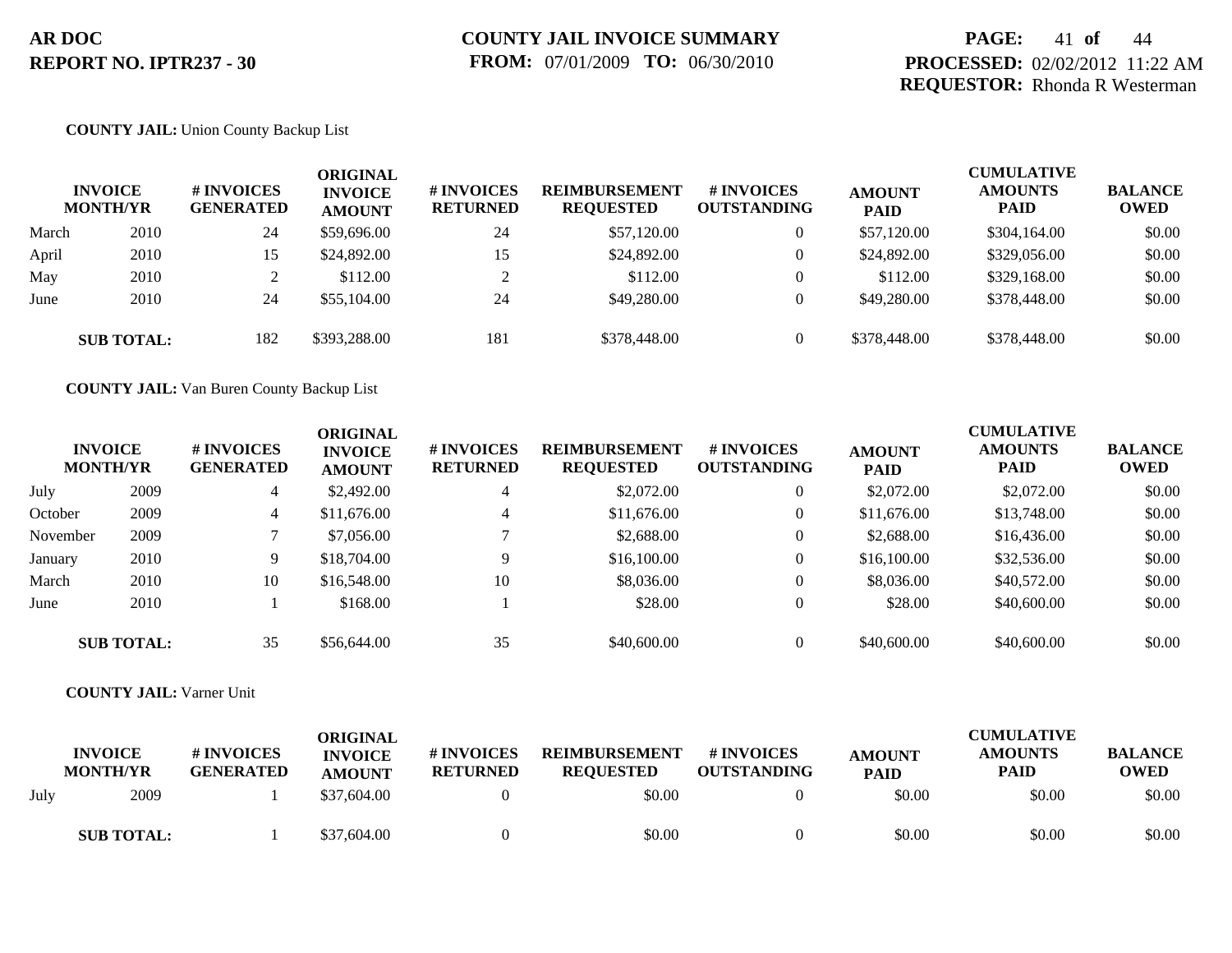### **COUNTY JAIL INVOICE SUMMARY FROM:** 07/01/2009 **TO:** 06/30/2010

## **PAGE:** 42 **of** 44 **PROCESSED:** 02/02/2012 11:22 AM **REQUESTOR:** Rhonda R Westerman

CUMU<del>LATIVE</del>

#### **COUNTY JAIL:** Washington County Backup List

|           | <b>INVOICE</b><br><b>MONTH/YR</b> | # INVOICES<br><b>GENERATED</b> | <b>ORIGINAL</b><br><b>INVOICE</b><br><b>AMOUNT</b> | # INVOICES<br><b>RETURNED</b> | <b>REIMBURSEMENT</b><br><b>REQUESTED</b> | <b># INVOICES</b><br><b>OUTSTANDING</b> | <b>AMOUNT</b><br><b>PAID</b> | <b>CUMULATIVE</b><br><b>AMOUNTS</b><br>PAID | <b>BALANCE</b><br><b>OWED</b> |
|-----------|-----------------------------------|--------------------------------|----------------------------------------------------|-------------------------------|------------------------------------------|-----------------------------------------|------------------------------|---------------------------------------------|-------------------------------|
| July      | 2009                              | 33                             | \$171,080.00                                       | 33                            | \$47,264.00                              | $\overline{0}$                          | \$47,264.00                  | \$47,264.00                                 | \$0.00                        |
| August    | 2009                              | 40                             | \$151,424.00                                       | 40                            | \$119,700.00                             | $\overline{0}$                          | \$119,700.00                 | \$166,964.00                                | \$0.00                        |
| September | 2009                              | 24                             | \$44,772.00                                        | 24                            | \$41,692.00                              | $\overline{0}$                          | \$41,692.00                  | \$208,656.00                                | \$0.00                        |
| October   | 2009                              | 68                             | \$261,492.00                                       | 68                            | \$213,836.00                             | $\overline{0}$                          | \$213,836.00                 | \$422,492.00                                | \$0.00                        |
| November  | 2009                              | 46                             | \$139,804.00                                       | 46                            | \$126,448.00                             | $\overline{0}$                          | \$126,448.00                 | \$548,940.00                                | \$0.00                        |
| December  | 2009                              | 29                             | \$102,340.00                                       | 29                            | \$75,796.00                              | $\overline{0}$                          | \$75,796.00                  | \$624,736.00                                | \$0.00                        |
| January   | 2010                              | 49                             | \$131,376.00                                       | 49                            | \$110,236.00                             | $\Omega$                                | \$110,236.00                 | \$734,972.00                                | \$0.00                        |
| February  | 2010                              | 45                             | \$108,164.00                                       | 45                            | \$94,444.00                              | $\overline{0}$                          | \$94,444.00                  | \$829,416.00                                | \$0.00                        |
| March     | 2010                              | 46                             | \$157,444.00                                       | 46                            | \$120,036.00                             | $\overline{0}$                          | \$120,036.00                 | \$949,452.00                                | \$0.00                        |
| April     | 2010                              | 90                             | \$378,280.00                                       | 90                            | \$340,620.00                             | $\Omega$                                | \$340,620.00                 | \$1,290,072.00                              | \$0.00                        |
| May       | 2010                              | 31                             | \$78,596.00                                        | 31                            | \$75,376.00                              | $\overline{0}$                          | \$75,376.00                  | \$1,365,448.00                              | \$0.00                        |
| June      | 2010                              | 25                             | \$93,408.00                                        | 25                            | \$76,832.00                              | $\mathbf{0}$                            | \$76,832.00                  | \$1,442,280.00                              | \$0.00                        |
|           | <b>SUB TOTAL:</b>                 | 526                            | \$1,818,180.00                                     | 526                           | \$1,442,280.00                           | $\overline{0}$                          | \$1,442,280.00               | \$1,442,280.00                              | \$0.00                        |

### **COUNTY JAIL:** White County Backup List

| <b>INVOICE</b><br><b>MONTH/YR</b> |      | # INVOICES<br><b>GENERATED</b> | <b>ORIGINAL</b><br><b>INVOICE</b><br><b>AMOUNT</b> | # INVOICES<br><b>RETURNED</b> | <b>REIMBURSEMENT</b><br><b>REQUESTED</b> | <b>#INVOICES</b><br><b>OUTSTANDING</b> | <b>AMOUNT</b><br><b>PAID</b> | <b>CUMULATIVE</b><br><b>AMOUNTS</b><br><b>PAID</b> | <b>BALANCE</b><br><b>OWED</b> |
|-----------------------------------|------|--------------------------------|----------------------------------------------------|-------------------------------|------------------------------------------|----------------------------------------|------------------------------|----------------------------------------------------|-------------------------------|
| July                              | 2009 | 12                             | \$19,040.00                                        | 12                            | \$19,040.00                              | $\overline{0}$                         | \$19,040.00                  | \$19,040.00                                        | \$0.00                        |
| August                            | 2009 | 14                             | \$10,444.00                                        | 14                            | \$10,444.00                              | $\overline{0}$                         | \$10,444.00                  | \$29,484.00                                        | \$0.00                        |
| September                         | 2009 | 13                             | \$30,324.00                                        | 13                            | \$30,324.00                              | $\overline{0}$                         | \$30,324.00                  | \$59,808,00                                        | \$0.00                        |
| October                           | 2009 | 13                             | \$31,388.00                                        | 13                            | \$31,388.00                              | $\overline{0}$                         | \$31,388.00                  | \$91,196.00                                        | \$0.00                        |
| November                          | 2009 | 23                             | \$43,540.00                                        | 23                            | \$35,672.00                              | $\overline{0}$                         | \$35,672.00                  | \$126,868.00                                       | \$0.00                        |
| December                          | 2009 | 13                             | \$29,708.00                                        | 13                            | \$22,792.00                              | $\overline{0}$                         | \$22,792.00                  | \$149,660.00                                       | \$0.00                        |
| January                           | 2010 | 33                             | \$66,892.00                                        | 33                            | \$65,492.00                              | $\overline{0}$                         | \$65,492.00                  | \$215,152.00                                       | \$0.00                        |
| February                          | 2010 | 17                             | \$38,164.00                                        | 17                            | \$38,164.00                              | $\overline{0}$                         | \$38,164.00                  | \$253,316.00                                       | \$0.00                        |
| March                             | 2010 | 4                              | \$5,740.00                                         | 4                             | \$5,740.00                               | $\overline{0}$                         | \$5,740.00                   | \$259,056.00                                       | \$0.00                        |
| April                             | 2010 | 34                             | \$53,088.00                                        | 34                            | \$53,088,00                              | $\Omega$                               | \$53,088.00                  | \$312,144.00                                       | \$0.00                        |
| May                               | 2010 | 9                              | \$5,180.00                                         | $\mathbf Q$                   | \$5,180.00                               | $\theta$                               | \$5,180.00                   | \$317,324.00                                       | \$0.00                        |
|                                   |      |                                |                                                    |                               |                                          |                                        |                              |                                                    |                               |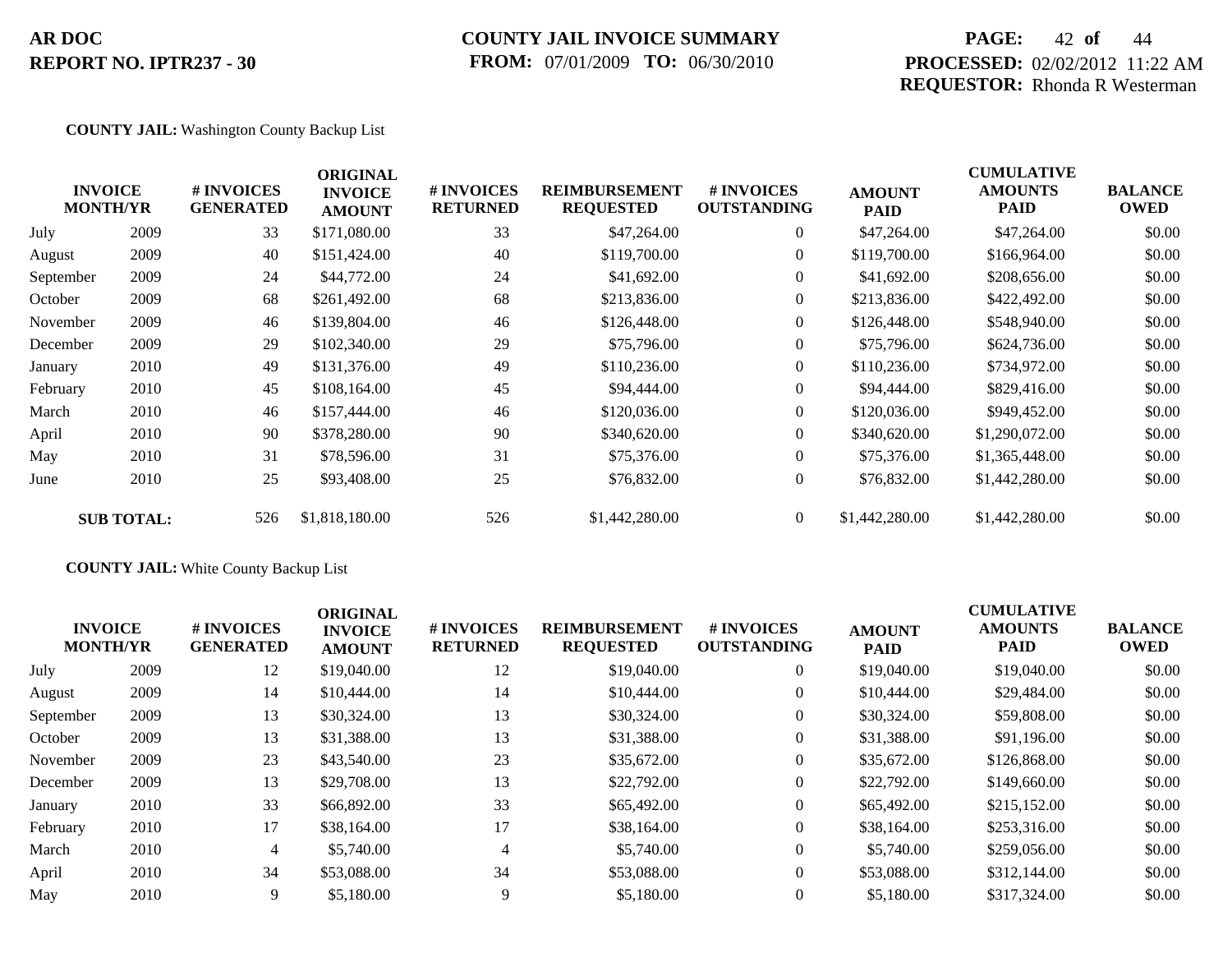#### **COUNTY JAIL:** White County Backup List

| <b>INVOICE</b><br><b>MONTH/YR</b> |                   | # INVOICES<br><b>GENERATED</b> | ORIGINAL<br><b>INVOICE</b><br><b>AMOUNT</b> | # INVOICES<br><b>RETURNED</b> | <b>REIMBURSEMENT</b><br><b>REOUESTED</b> | # INVOICES<br><b>OUTSTANDING</b> | <b>AMOUNT</b><br><b>PAID</b> | <b>CUMULATIVE</b><br><b>AMOUNTS</b><br><b>PAID</b> | <b>BALANCE</b><br><b>OWED</b> |
|-----------------------------------|-------------------|--------------------------------|---------------------------------------------|-------------------------------|------------------------------------------|----------------------------------|------------------------------|----------------------------------------------------|-------------------------------|
| June                              | 2010              | 27                             | \$35,504.00                                 | 27                            | \$35,504.00                              |                                  | \$35,504.00                  | \$352,828.00                                       | \$0.00                        |
|                                   | <b>SUB TOTAL:</b> | 212                            | \$369,012.00                                | 212                           | \$352,828.00                             |                                  | \$352,828.00                 | \$352,828.00                                       | \$0.00                        |

**COUNTY JAIL:** Woodruff County Backup List

| <b>INVOICE</b><br><b>MONTH/YR</b> |                   | # INVOICES<br><b>GENERATED</b> | ORIGINAL<br><b>INVOICE</b><br><b>AMOUNT</b> | # INVOICES<br><b>RETURNED</b> | <b>REIMBURSEMENT</b><br><b>REQUESTED</b> | # INVOICES<br><b>OUTSTANDING</b> | <b>AMOUNT</b><br><b>PAID</b> | <b>CUMULATIVE</b><br><b>AMOUNTS</b><br><b>PAID</b> | <b>BALANCE</b><br><b>OWED</b> |
|-----------------------------------|-------------------|--------------------------------|---------------------------------------------|-------------------------------|------------------------------------------|----------------------------------|------------------------------|----------------------------------------------------|-------------------------------|
| September                         | 2009              |                                | \$896.00                                    |                               | \$896.00                                 |                                  | \$896.00                     | \$896.00                                           | \$0.00                        |
| May                               | 2010              |                                | \$3,976.00                                  |                               | \$3,976.00                               | $\overline{0}$                   | \$3,976.00                   | \$4,872.00                                         | \$0.00                        |
|                                   | <b>SUB TOTAL:</b> |                                | \$4,872.00                                  |                               | \$4,872.00                               | $\Omega$                         | \$4,872.00                   | \$4,872.00                                         | \$0.00                        |

**COUNTY JAIL:** Wrightsville Boot Camp

|      | <b>INVOICE</b><br><b>MONTH/YR</b> | # INVOICES<br><b>GENERATED</b> | ORIGINAL<br><b>INVOICE</b><br><b>AMOUNT</b> | # INVOICES<br><b>RETURNED</b> | <b>REIMBURSEMENT</b><br><b>REOUESTED</b> | <b>#INVOICES</b><br><b>OUTSTANDING</b> | <b>AMOUNT</b><br><b>PAID</b> | <b>CUMULATIVE</b><br><b>AMOUNTS</b><br>PAID | <b>BALANCE</b><br><b>OWED</b> |
|------|-----------------------------------|--------------------------------|---------------------------------------------|-------------------------------|------------------------------------------|----------------------------------------|------------------------------|---------------------------------------------|-------------------------------|
| July | 2009                              |                                | \$38,304.00                                 |                               | \$0.00                                   |                                        | \$0.00                       | \$0.00                                      | \$0.00                        |
|      | <b>SUB TOTAL:</b>                 |                                | \$38,304.00                                 |                               | \$0.00                                   |                                        | \$0.00                       | \$0.00                                      | \$0.00                        |

**COUNTY JAIL:** Wrightsville Hawkins Center

| <b>INVOICE</b><br><b>MONTH/YR</b> |                   | # INVOICES<br><b>GENERATED</b> | <b>ORIGINAL</b><br><b>INVOICE</b><br><b>AMOUNT</b> | # INVOICES<br><b>RETURNED</b> | <b>REIMBURSEMENT</b><br><b>REQUESTED</b> | <b>#INVOICES</b><br><b>OUTSTANDING</b> | <b>AMOUNT</b><br><b>PAID</b> | <b>CUMULATIVE</b><br><b>AMOUNTS</b><br><b>PAID</b> | <b>BALANCE</b><br><b>OWED</b> |
|-----------------------------------|-------------------|--------------------------------|----------------------------------------------------|-------------------------------|------------------------------------------|----------------------------------------|------------------------------|----------------------------------------------------|-------------------------------|
| August                            | 2009              |                                | \$11,648.00                                        |                               | \$0.00                                   |                                        | \$0.00                       | \$0.00                                             | \$0.00                        |
|                                   | <b>SUB TOTAL:</b> |                                | \$11,648.00                                        |                               | \$0.00                                   |                                        | \$0.00                       | \$0.00                                             | \$0.00                        |